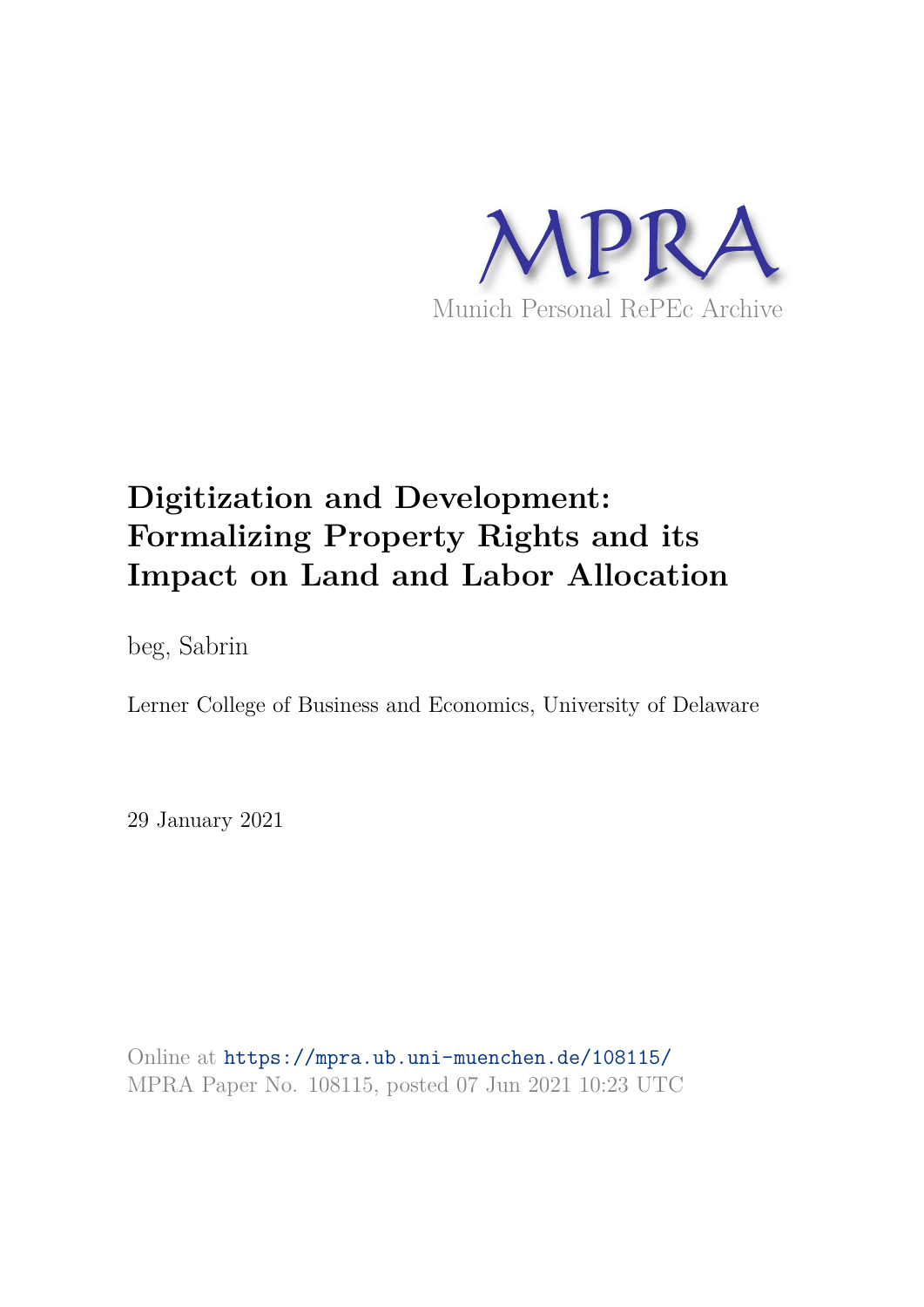# **Digitization and Development: Property Rights Security, and Land and Labor Markets**\*

Sabrin Beg†

Last updated: January 29, 2021

#### **Abstract**

I test the land and labor market effects of a property rights reform that computerized rural land records in Pakistan, making digitized records and automated transactions accessible to agricultural landowners and cultivators. Using the staggered roll-out of the program, I find that while the reform does not shift land ownership, landowning households are more likely to rent out land and shift into non-agricultural occupations. At the same time, cultivating households have access to more land, as rented in land and overall farm size increase. I construct measures of farmer-level TFP and marginal product of land, and demonstrate evidence of improved allocative efficiency as land is redistributed towards more productive farmers. Aggregate district-level production data suggest a reduction in the dispersion of marginal products of land and an improvement in productivity. The results have implications for both the allocation of land across farmers and the selection of labor into farming, demonstrating that agricultural land market frictions present a constraint to scale farming and structural change in developing countries.

**Keywords:** Property Rights, Rural Mobility, Agricultural Land Markets, ICT in Development, Institutions, Misallocation

<sup>\*</sup>I thank Imran Rasul (managing editor) and three anonymous referees for extensive comments. I am also grateful for useful feedback from Chris Udry, Marc Bellemare, Adrienne Lucas, Emily Oster, Laura Schechter, Shing-Yi Wang, James Fenske, Jeremy Tobacman, Ajay Shenoy, James Berry, Richard Hornbeck and seminar participants at various seminars and conferences. I am grateful to Ghazala Mansuri and the Punjab Land Records Management Information System for useful data. Attique Ur Rehman, Hana Zahir and Muhammad Zubair Rafique provided excellent research assistance. All errors are my own.

<sup>†</sup>Lerner College of Business and Economics, University of Delaware. Email: sabrin.beg@gmail.com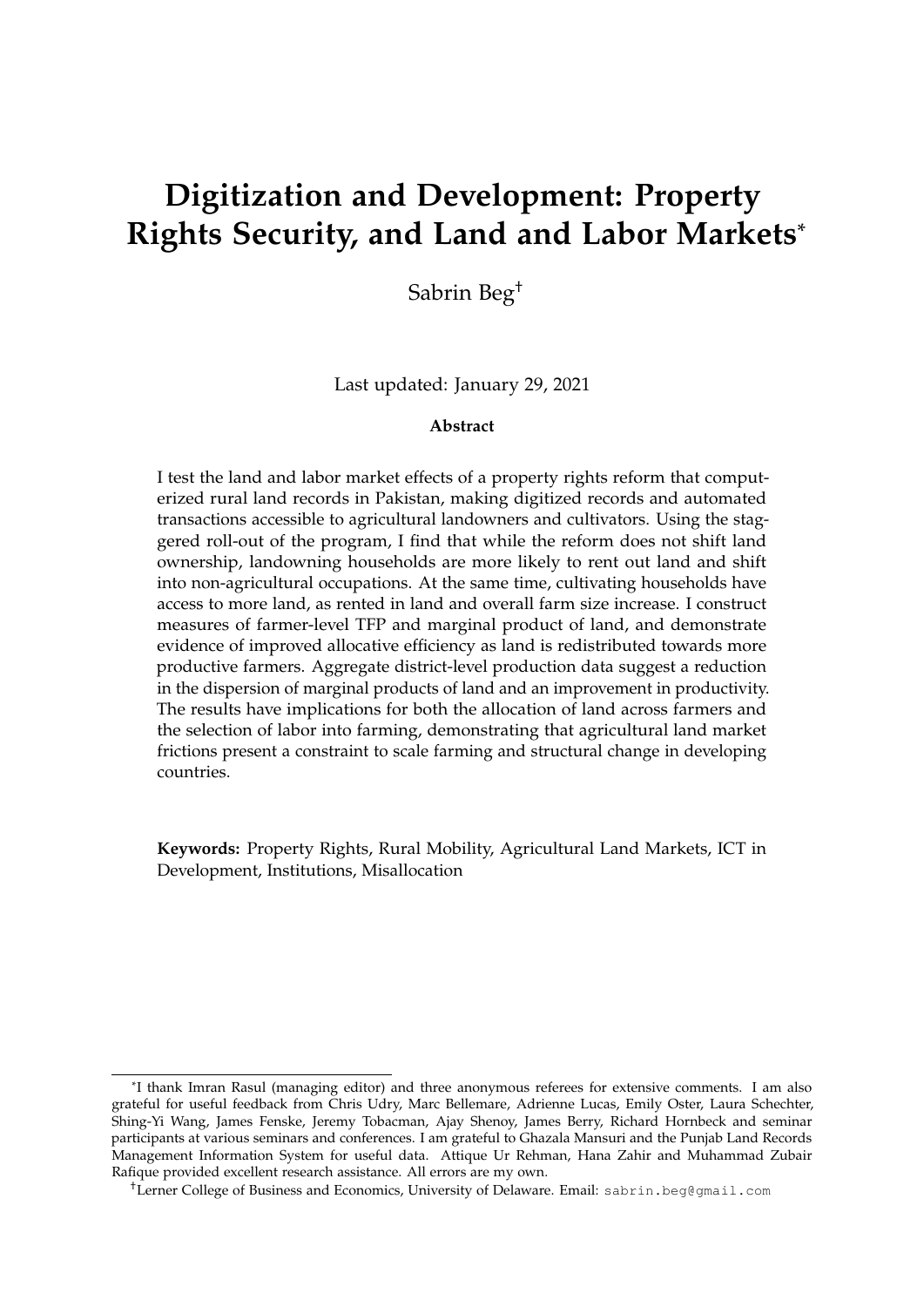# **1 Introduction**

Agricultural productivity growth is imperative for development and structural change. Developing countries, however, lag severely in aggregate agricultural productivity, despite the availability of modern and mechanized inputs.<sup>1</sup> Recent literature argues that misallocation of factors of production contributes to productivity differences across countries. An emerging agenda for development economists is thus to examine the causes of misallocation for unpacking agricultural productivity lags in the developing world.

Weak property rights and tenure insecurity lead to high transaction costs and market constraints that hinder the optimal allocation of productive inputs. Land market frictions thus impede the efficient trading of land and the occupational choices of individuals (de Janvry et al., 1991; Adamopoulos et al., 2017; Chen, 2017). Agricultural landowners facing restrictions in renting out or selling their land choose to farm when it might be optimal to practice a non-agricultural activity. Relatedly, barriers to purchasing or tenancy prevent productive famers from expanding the scale of operation and realizing returns to scale and mechanization. As a result, farms in lower middle income countries, including Pakistan, are small, unmechanized, and lag in productivity (Foster and Rosenzweig, 2017). Moreover, about a third to half of Pakistan's labor force works in agriculture, which constitutes only 15% of the total GDP (World Bank, 2013).

This paper establishes a causal link between tenure security and market activity, and the consequent implication for allocative efficiency, farm-scale, and productivity. Property rights and land market transactions are non-existent or excessively informal in the vast majority of developing countries. In the context of this study (Punjab, Pakistan), land records have been maintained under the same structure since the colonial period—paper-based records of millions of landowners were held by 8000 local officers or *patwaris*, who manually updated and managed these records.<sup>2</sup> The inefficient and dispersed land records system has led to tenure insecurity, with owners relying on the discretion of the *patwaris* for any transaction or proof of ownership and tenancy rights. These barriers to land transactions and security of property result in low mobility of land, affecting land use and labor market choices of rural landowners.

In 2009, the Punjab government launched the Land Record Management Information System to formalize and centralize land records in the province. Through this program, which was phased out in stages across all districts of the province, land records were obtained from the *patwaris*, computerized, and made available to the

 $1$ Gollin et al. (2002).

<sup>2</sup>A *Patwari* was a historically appointed officer during the British colonial government, and has persisted as an office in the present land management system.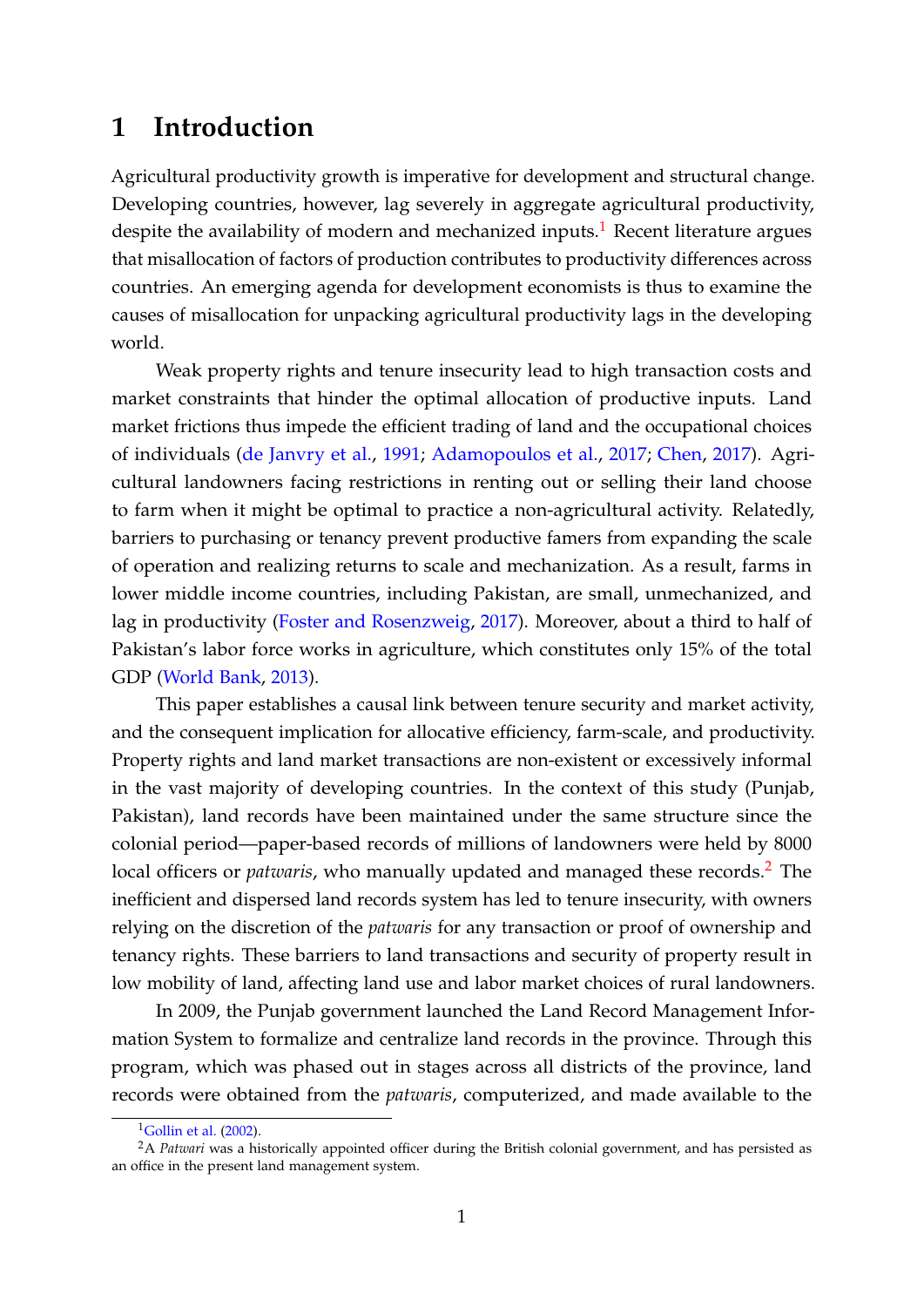public at a service center in each subdistrict. While no titles were given out as part of the program, an owner or tenant can go to the designated center and obtain a government-attested copy of his ownership or tenancy status, implying improved access to land records and security of rights due to the program. All land transactions and changes to ownership or tenancy are conducted digitally at this designated center. The program thus represents an overhaul of an informal system that is replaced with a more centralized and computerized system. I use the staggered rollout of the program between 2011 and 2015 to document effects of the program. Specifically, I exploit variation in the timing of program start in any district and the share of program subdistricts within a district to identify causal effects. I test the program's effect on rental market participation and labor choices of landowning households, on allocation of land across farmers and on farm operation, particularly, farm scale, input usage, and productivity. To validate the identification strategy I conduct tests to ensure early and late program districts do not demonstrate differential prior levels or trends in the main outcome variables, underlying soil quality and productivity, or macroeconomic indicators. These tests confirm that program timing or intensity are unlikely to be driven by preexisting differences across districts.

I find that the program increased rental market transactions, as landowners are more likely to rent out land. Consistent with higher rental activity, the rate of agricultural participation by landowners declines, supporting the significance of market frictions in affecting the selection of workers across sectors. Landowning households shift into non-agricultural occupations, particularly business ownership. This increase in renting out is driven by lower income households, who are more likely to face tenure insecurity and market constraints. I do not find any significant effects on land ownership or land sales and purchases, suggesting the market frictions for land sales are higher, or that renting and selling are possible substitutes.

While some landowners rent out land and exit agriculture, households that continue to cultivate increase the scale of farming as shown by more rented in land and higher average farm size in program districts. I rank farmers by productivity based on farm-level TFP calculated using detailed information on farm output and inputs. I find that higher TFP farmers in a district have greater farm land (and lower marginal product of land) after the program relative to low TFP farmers. Additionally, the dispersion in marginal products of land within a district is lower after the program. These findings support the hypothesis that market activity due to the program results in a more efficient allocation of land.

Suggestive evidence of improved input usage and investment supports the scale and allocation effects of the program. Cultivating households are marginally more likely to switch crop choice and use pesticides. The program has no effect on average farm-level yield, but a positive effect on two different measures of aggregate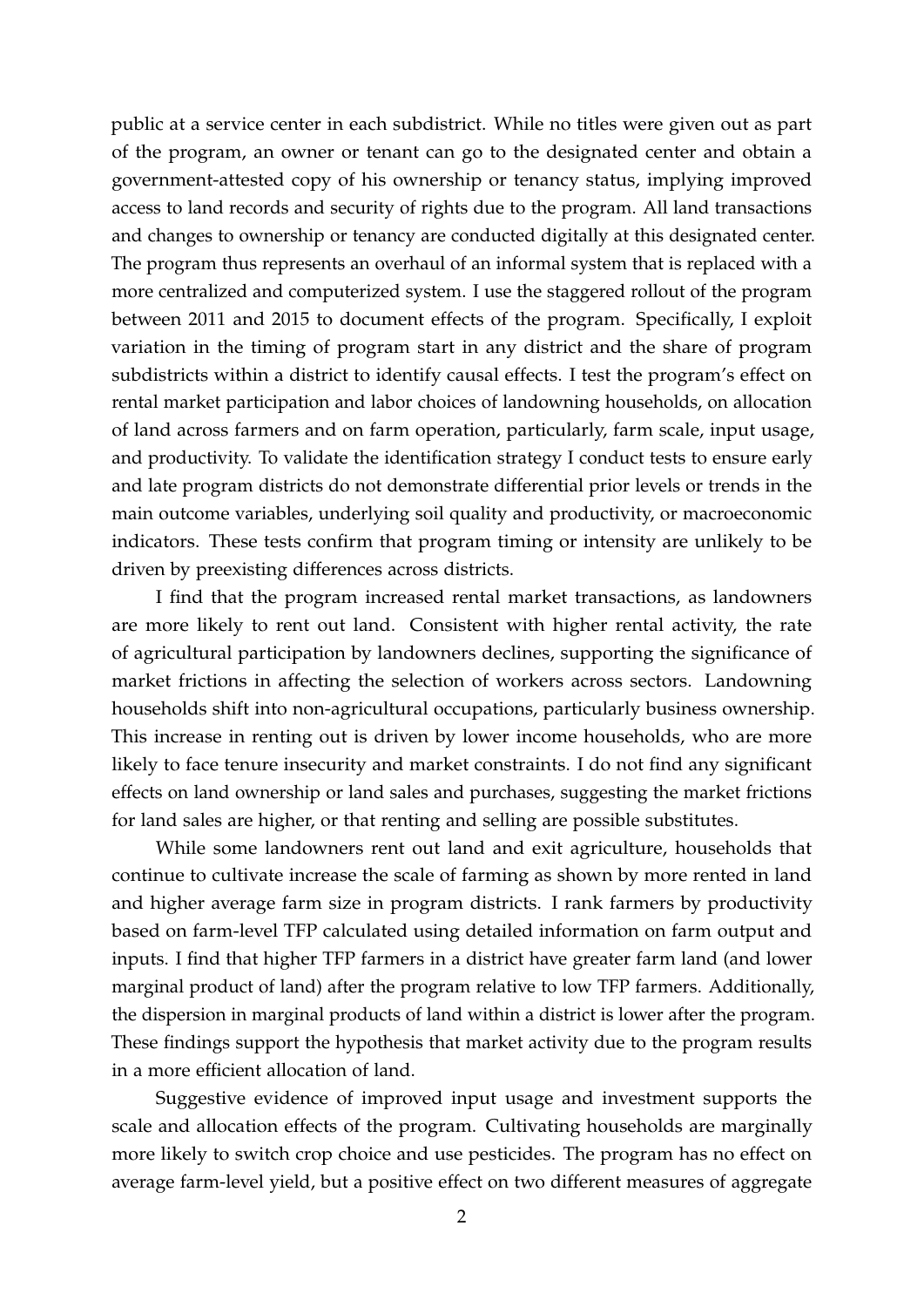productivity. Remote sensing data on vegetation across subdistricts is used as a proxy for crop production; I find a significant increase in the vegetation index as the program is rolled out. Additionally, district-level data on aggregate output by crop show greater improvements in cereal yield due to the program (significant at the 10%). Taken together, the changes to land allocation, farming scale and inputs, and aggregate and remote sensing measures of agricultural output all suggest allocative efficiency and productivity improvement due to the program.

I test the robustness of the main findings in a number of ways. In additional specifications, I adjust the control variables and sample years, control for simultaneous macroeconomic trends and drop the early program districts that may be subject to selection bias. I complement the main findings using alternate identification strategies, including a 'stacked' difference-in-difference, a standard timing differencein-difference using just timing variation, and an event study analysis. The results are highly stable across the various robustness specifications and strategies.

Misallocation in the industrial sector is documented by Hsieh and Klenow (2009) and in agriculture by Restuccia and Santaeulalia-Llopis (2017) and de Janvry et al. (1991). The documentation of misallocation of land and capital across farming entities is supported by parallel research noting the dramatic differences in the scale of farming across countries (Adamopoulos and Restuccia, 2014).<sup>3</sup> Adamopoulos et al. (2017) demonstrate that aggregate agricultural productivity depends not just on the allocation of land and capital across farmers, but also on allocation of workers across sectors—in particular, the type of farmers who operate in agriculture (selection). Much of the literature is focused on the extent and consequences of misallocation, and less on the sources. Existing papers highlight the role of markets in allocative efficiency by using theoretical arguments or by demonstrating a correlation between market activity and misallocation.<sup>4</sup>

As market activity is endogenous it is challenging to identify its role in factor allocation. Chen et al. (2017) use variation in the degree of land certification in Ethiopia to show that land rentals are associated with lower misallocation and higher agricultural productivity. Chari et al. (2017) demonstrate that legalizing land rentals in China improves the allocation of land across farmers and boosts aggregate productivity. In both these contexts land is communally or state owned, and therefore the status quo is characterized by a lack of any land market. By demonstrating improved allocative efficiency and productivity as a result of legalizing land rentals, these papers provide a justification for private property rights. However, even with private property rights, tenure insecurity can be high under informal or partially enforceable rights and

 $3$ There is a 34-fold difference in average farm size (land per farm) between rich and poor countries.

<sup>&</sup>lt;sup>4</sup>For instance, the extent of inefficiency is larger on farms without marketed land in Malawi (Restuccia and Santaeulalia-Llopis, 2017).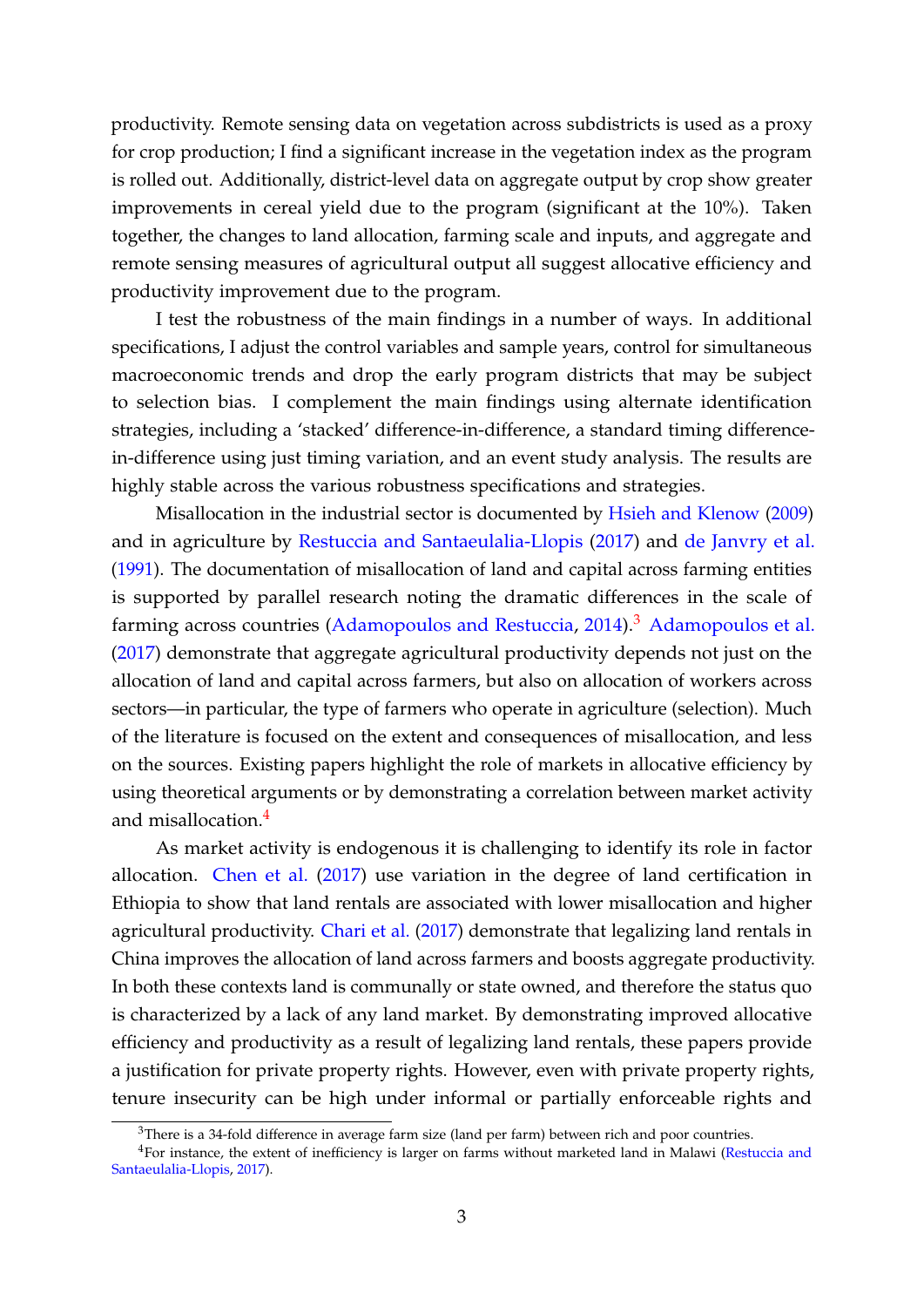contracts causing significant market frictions. This is apparent in the context Punjab, where only 20% of landowners lease their land and over 80% of farms are under 10 acres.

Theoretical work on property rights testifies to the role of tenure security on resource allocation. Besley and Ghatak (2010) identify two broad channels through which property rights affect allocation: first, limiting expropriation; and second, facilitating market transactions.<sup>5</sup> Empirically, the positive effects of land titling and certification programs on 'limiting expropriation' and incentivizing investment are well documented.<sup>6</sup> Less consistent evidence has been documented for the theoretical argument that tenure security facilitates market activity. Field and Torero (2006), Do and Iyer (2008) and Galiani and Schargrodsky (2010) do not find that titling significantly improves credit access, while Wang (2012), Carter and Olinto (1996) and López and Romano (2000) argue that that they do. Deininger and Goyal (2012) find that land registry computerization in India increases credit access, though the effects are modest and only in urban areas. The existing literature lacks comprehensive evidence of how tenure insecurity affects land rental and sales in particular.<sup>7</sup> Even fewer papers systematically identify the effect of property rights and security on labor choices, particularly in rural areas. $8$  This paper fills this gap in the property rights literature by documenting the benefits of a land rights computerization program in progressing tenure security, and facilitating land rental and labor market allocation.

Specifically, I make two major contributions to the extensive body of empirical literature on property rights and misallocation. First, I provide direct evidence of the role of property rights insecurity in hindering agricultural land rental. I build on former work by demonstrating frictions in land rental activity even with privately owned property. The second contribution of my paper is the additional effects that I document on labor allocation of landowning households as rental transaction costs go down. These contributions depart from the focus of the existing property rights literature on their effect on investment incentives, and are complementary to the broader literature on property rights institutions and agricultural productivity (Bellemare, 2013; Newman et al., 2015; Gottlieb and Grobovšek, 2019).

These findings also contribute to understanding the process of structural change and urbanization in the context of South Asia (Binswanger-Mkhize, 2013). Agricultural

 $5$ Chen (2017) offers additional theoretical support by demonstrating that untitled land cannot be traded across farmers, creating land misallocation and distorting individuals' occupational choice between farming and working outside agriculture.

<sup>&</sup>lt;sup>6</sup>See Field (2007); Do and Iyer (2008); Galiani and Schargrodsky (2010); Deininger et al. (2011); Ali et al. (2014); Feder (1988); Besley (1995); Goldstein and Udry (2008); Hornbeck (2010).

 $7$ Deininger et al. (2010) and Lunduka et al. (2010) provide evidence suggesting tenurial insecurity prevents the efficient functioning of the land rental market in Ethiopia and Malawi. Macours et al. (2010) find that tenurial insecurity constrains the matching of landlords and tenants in Nicaragua, affecting contractual outcomes.

 $8$ de Janvry et al. (2015) find that land certificates in Mexico increases the likelihood of households to have a migrant member.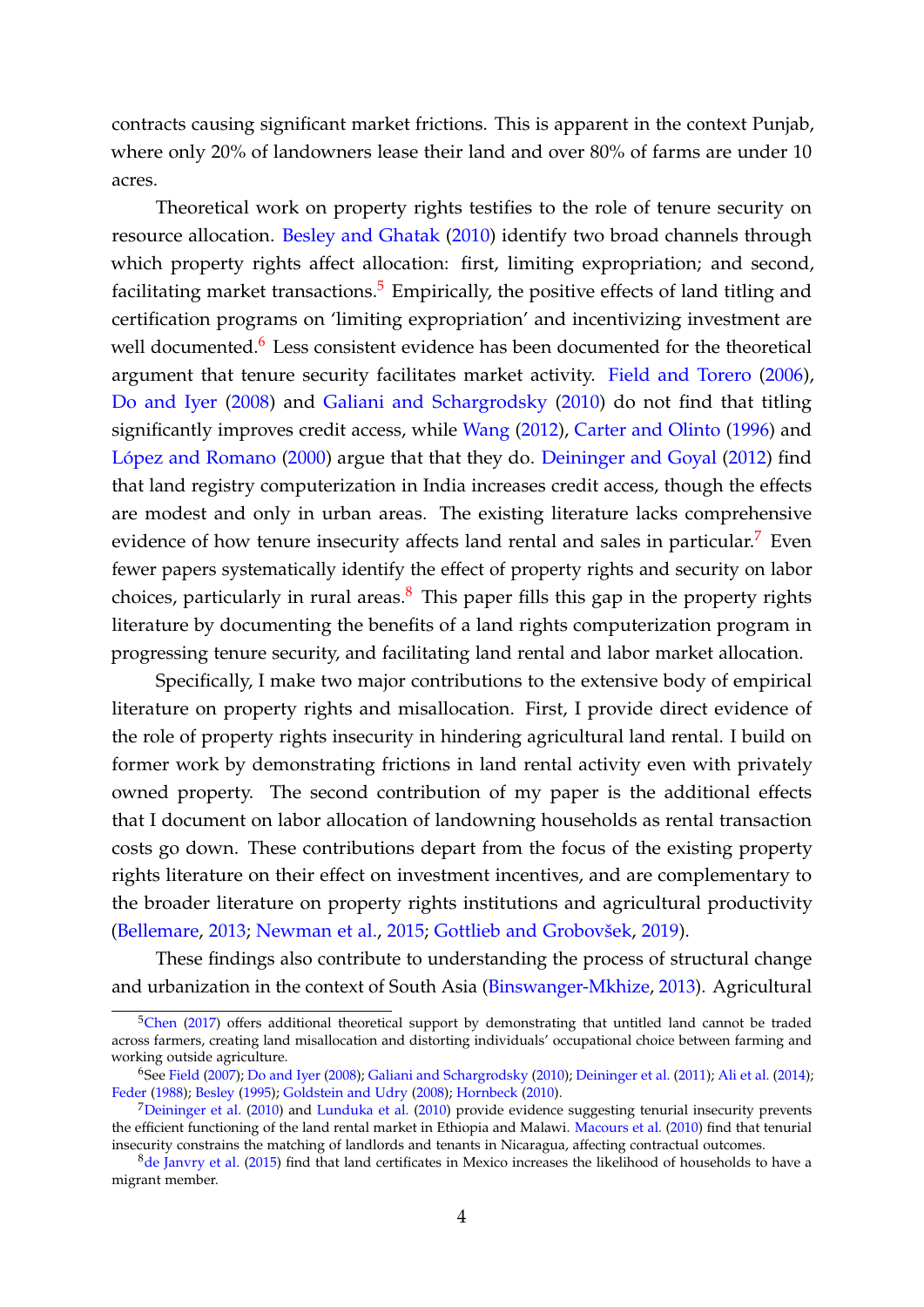participation is still considerably high in South Asian countries — approximately 50% of the total labor force in India, Pakistan and Bangladesh (compared to 24% for middle income countries) (World Bank, 2013). On the other hand agriculture accounts for just 18% of the GDP on average for South Asia.<sup>9</sup> Improving tenancy security and rights of land use can stimulate labor market allocation and structural transformation. The program further highlights that Information and Communication Technology (ICT) in governance and public service delivery holds substantial promise for lower incomenations with limited state capacity (Banerjee and Jain, 2003; Ghosh and Banerjee, 2006), and contribute to the literature on the positive impacts of digitization broadly on productivity and development (Bresnahan et al., 2002; Bloom et al., 2014).

The next section describes the background of land records in Punjab and the Land Record Management and Information Systems program. Section 3 describes the data and empirical specification for the main results, and Section 4 describes the results and mechanisms. Section 5 discusses the validity of findings and offers additional robustness checks. Finally, Section 6 concludes.

# 2 Background<sup>10</sup>

### **2.1 Agriculture and Land Records in Punjab**

Punjab, the context of the study, is the most populated province of Pakistan with 80.5 million inhabitants (55.6% of the country's population), 70% of whom live in rural areas. The Board of Revenue bears responsibility for the administration of agricultural land, which is mostly privately owned. The history of the land revenue system in Pakistan dates to pre-colonial rulers who introduced a system of land administration, which was improved and formalized by the British colonial government and then underwent minimal changes over a 60-year period after Pakistan's independence.

Several levels of administration are involved in land record maintenance: the District, Subdistrict, Kanungo circle, and Patwar circle. *Patwaris*, or the local officers at the Patwar Circle level, are the custodians of land rights records—in Punjab, about 8,000 *Patwaris* maintain paper-based land records pertaining to 20 million land owners, at times holding them in cloth bags. Among various land record statements described in further detail in the Appendix, the most relevant is the 'Land Right Holders Register' that lists the owners of each land parcel demarcated in a corresponding cadastral map of each village (Figures A1-A2). Any changes to land rights are recorded in a separate register of mutations, which is used to update the register of right holders every four

 $917%$ , 25%, and 16% for India, Pakistan, and Bangladesh, respectively. Consistent with the high participation in agriculture, the average proportion of rural population in South Asia is 67% of the total, a decrease since 1960 but a much slower decline compared to Latin America.

 $10B$ ackground about land record documents is based on United Nations Human Settlements Programme (2012)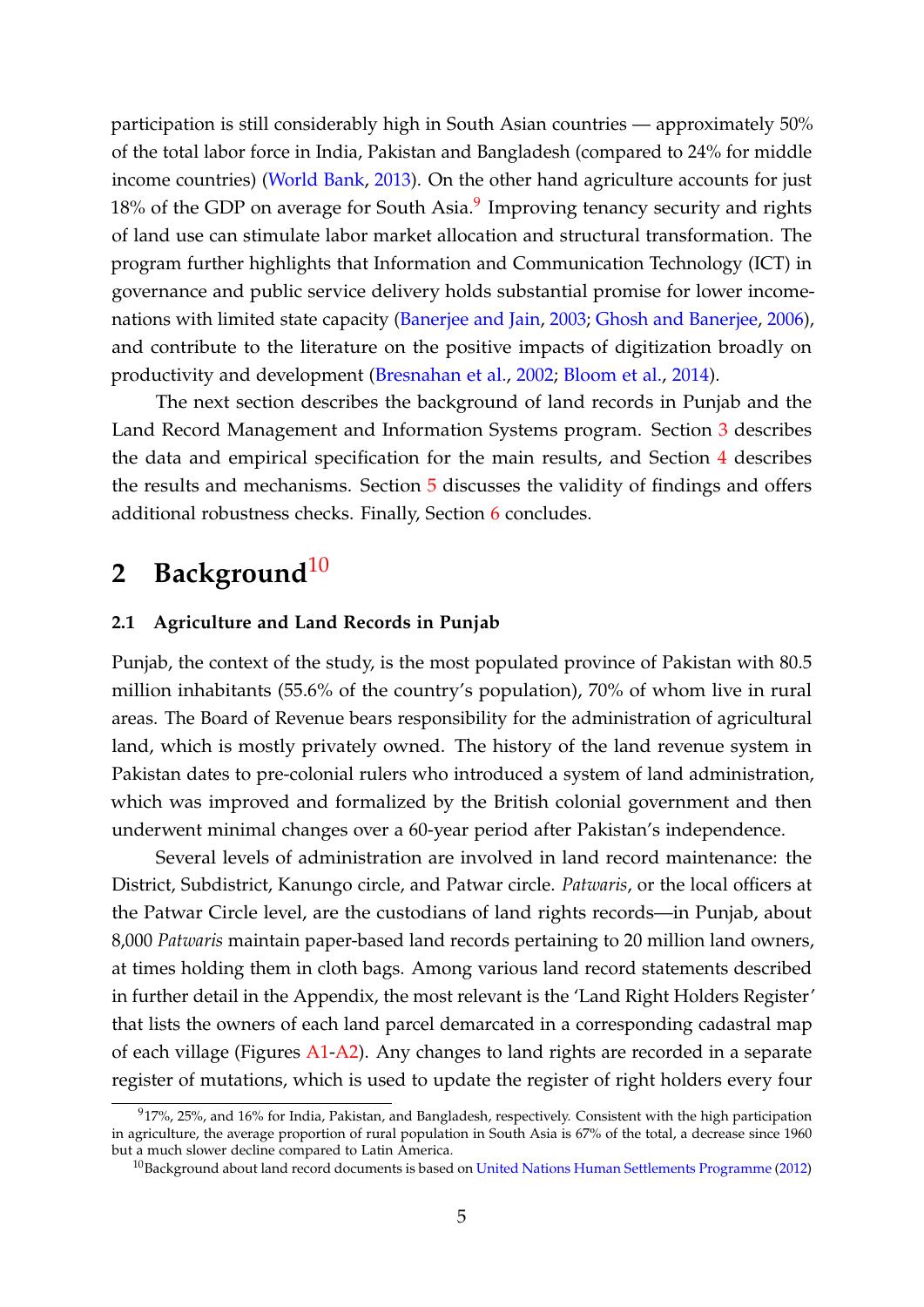years. Tenants' and landowners' rights, as well as updates that arise due to rental or sale, are thus recorded at the discretion of the *patwari* and revenue officers above him in the bureaucratic chain.

The manual and decentralized system is potentially prone to corruption and mistakes, lowering tenure security for owners and cultivators. A survey conducted by Gallup Pakistan for the Board of Revenue found that 42% of a sample of land owners and cultivators from Punjab report higher dissatisfaction with the system of land records than with other government departments. Sixty-four percent of farm households describe the system as lacking transparency, and 82% report ever having to pay a bribe to obtain land record services. Seventy-six percent of respondents in the poll reported illegal occupation of land as the main form of land dispute, and 56% identified that the major source of all land disputes was incorrect land records.

Land transactions are uncommon. In the Pakistan Rural Household Survey (2001), 87% of landowners either inherited their land or obtained it from the government. Universal certification or titling is not prevalent, though official documents can be obtained based on verification by land revenue officials, albeit through a lengthy process. A request for obtaining a title begins at the *patwari* level and goes up the bureaucratic chain to the revenue office. Land ownership is verified by the revenue office through correspondence with the *patwari* who locates and confirms the rights of the landholder in his manual records. After verification, senior revenue officials issue a title to the landowner.

Among the rural landowning household sample from 2001, only 45% have a *'fard'* (title) or an ownership document on a registered stamp paper for their property. Of the owners with title documents, only 25% report not having to submit payment to a revenue official beyond the legal title registration fee.<sup>11</sup> Even for those with titles tenure security may be low as land records are dispersed and not easily accessible or verifiable. Eleven percent of households report they cannot sell their land if they wanted to. In 2010, with a similar land administration system, the Government of Punjab in India made attempts to abolish colonial posts like *patwaris* who were often accused of corruption and making 'fraudulent changes' in revenue records under their jurisdiction (Sural, 2013).

## **2.2 Land Record Management and Information Systems Program**

Beginning in the years 2005–2009, the Government of Punjab received financial support from the World Bank to begin the computerization of land records to improve service delivery and enhance the perceived level of tenure security. The main objective of this endeavor was to facilitate increased access to land records at low costs, specifically for

 $11$ The remainder report paying an illegal fee or do not respond as this payment is illegal by design.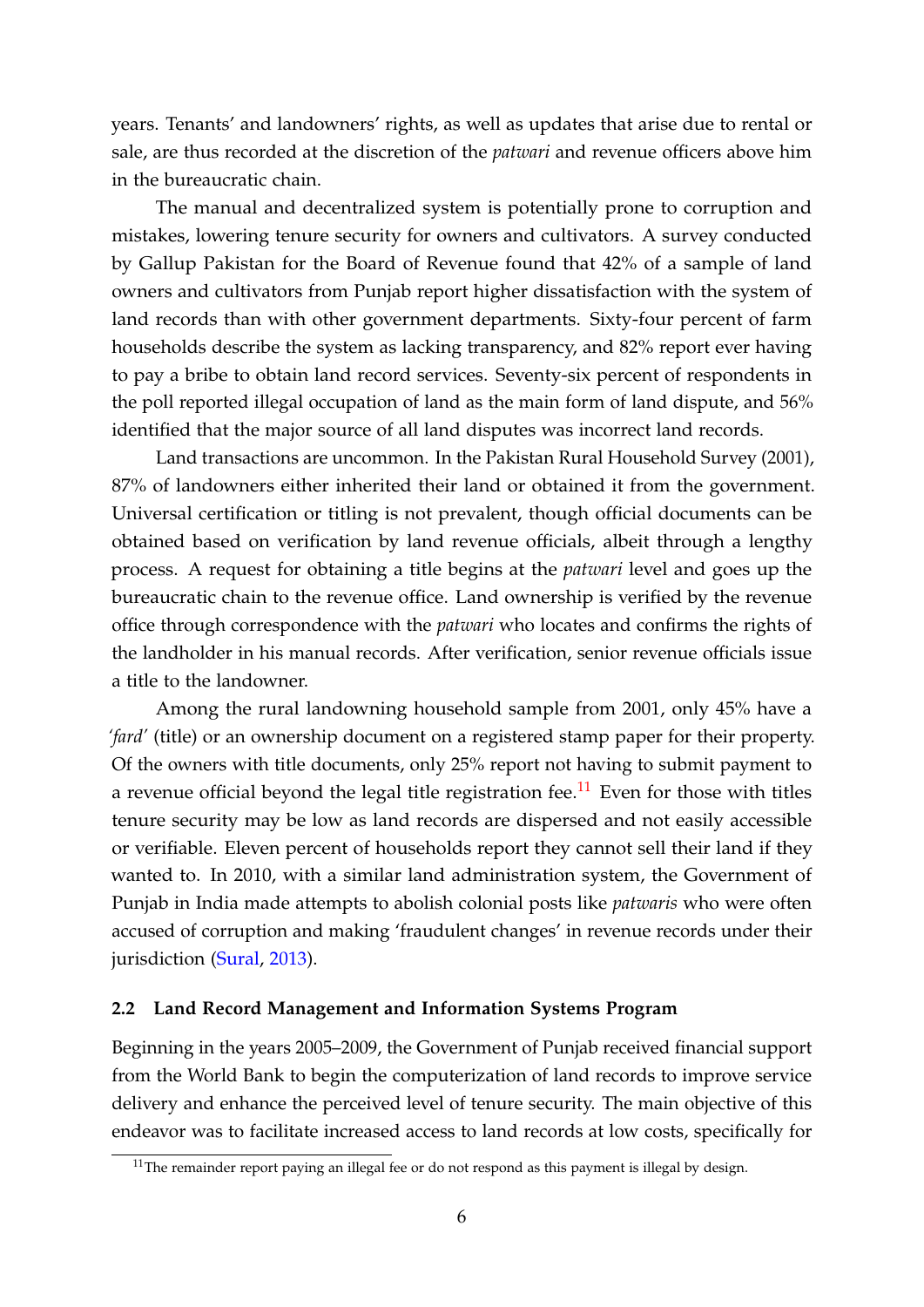the poorest and least-connected households. The provincial government department noted that:

Inequalities of land distribution, tenure insecurity and difficulties associated with the land administration and registration system are closely interrelated and continue to impose significant constraints on both rural and urban populations, particularly the poor. Land transactions are relatively high cost, and disputes about accuracy of land rights are caused, among others, by the inefficient and dispersed land records system. As a result land markets are thin and land prices are in excess of the discounted value of potential agricultural earnings from land. (World Bank – Project Information Document 2005)

The first objective of the program was to computerize all rural land records, including the list of land right holders (owners and cultivators), as maintained by the *patwaris*. The second objective was to establish a service center in each subdistrict of the province to host these records and to replace the lower-level land record officers for maintaining and updating these records, and providing citizens with land mutation, title issuance, and other land record related services directly. The computerized records establish both the identity of the owner and tenant, and can be located on the internet or obtained from the designated service centers.

The right holders (owners or tenants) can visit a service center where the staff can use their national ID number to search and verify their record, providing the client with a government-attested copy within minutes. Any mutation, due to to sale, transfer, or inheritance, is to be registered at the same service center. One hundred and fifty centers across the province now provide automated land records services, reducing the average time required to complete transactions from 2 months to 45 minutes (Gonzalez, 2016).

While the service centers increased access to digitized records of ownership and cultivation rights, they may have increased distance to land records. Initially, a *patwari* was available for each *patwar* circle, which comprises a few proximate villages, and was well-known to all village members in his jurisdiction—once all service centers are fully operational, only one center is available per subdistrict.<sup>12</sup> Though it may seem individuals face higher travel costs to access the centralized records, transacting parties were required to visit district revenue offices at several stages of any transaction and thus incurred high travel costs even prior to the reform. As the service centers provided all land transaction services at one location, the time and distance costs could effectively be lower after the program even with fewer service centers than *patwaris*. Changes to cultivation, for instance in the case of land rental, are still initially reported to the *patwari*, who then sends updated records to service centers at the beginning of

<sup>12</sup>Even though the *patwar's* role is not abolished, 150 service centers took on the tasks provided previously by approximately 8000 *patwaris*.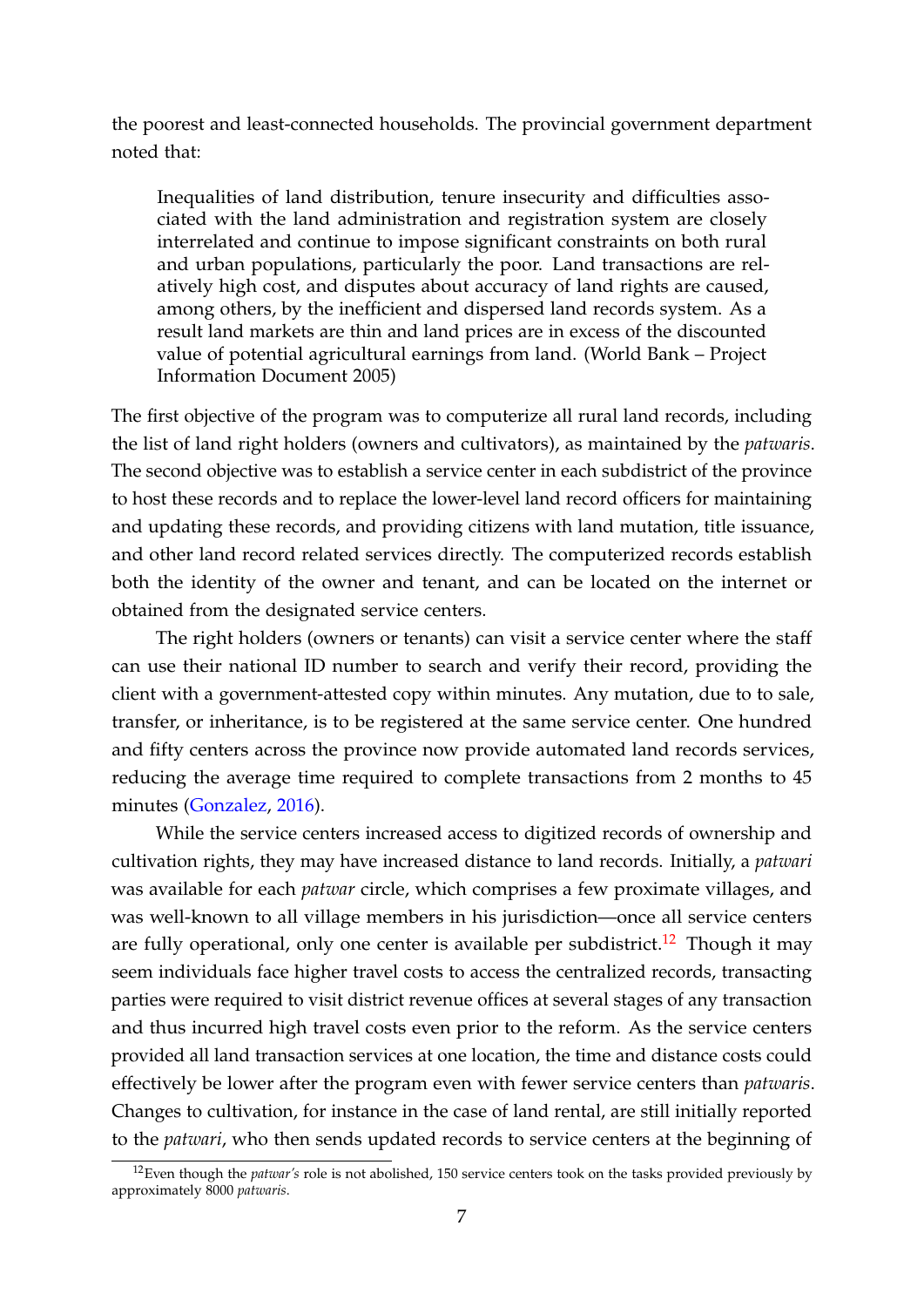each agricultural season. Rental transactions thus do not entail the travel costs, but the records and rights are transitioned from being manual and disaggregated to digital, central, and verifiable.

The program thus resulted in two main changes to the pre-existing system: (1) centralized record keeping for ownership and tenancy rights, and (2) low cost and centralized land transactions including access to title documents. By making the computerized land record centrally available at a subdistrict level, the new system decreased the influence of the local officers and *patwaris* and can have potential effects on tenure security of owners and tenants, and consequently on the land market.

# **3 Empirical Strategy and Data**

### **3.1 Data**

**Program Rollout:** The program data are obtained from the Board of Revenue of Punjab, outlining the operational date for each subdistrict level service center in the province. Using the district boundaries from the pre-program period, there are 34 districts and 150 subdistricts in total. All 150 land records service centers opened between 2011 and 2015. Figure 1 shows the rollout of the service center openings and Figure 2 shows the number of subdistrict centers opening in each year. I construct *ProgramIntensitydt* in any year *t* and district *d* as the share of subdistricts in *d* that have received that program by year *t*. Table A1 shows the average values of *ProgramIntensitydt* over the sample period. The government sought to roll out the service centers in no specific order though not strictly randomly, and the proposed identification strategy will alleviate any selection bias.

**Household Outcomes:** The household data are obtained from Household Income and Expenditure surveys (HIES), conducted bi-yearly across the country—I use 5 HIES survey rounds from 2005 to 2015. These surveys, conducted in 2005–6, 2007– 8, 2011–12, 2013–14 and 2015–16, collect demographics, employment, expenditure, and saving information from a repeated cross-section of approximately 6,600 (3,800 rural) households from Punjab in each round.<sup>13</sup> Thus, the data set has 19,067 rural households across 5 data rounds, and I focus on agricultural households. Specifically, I report outcomes for landowners (households that own agricultural land) and cultivators (households that operate a farm). There are 7,597 landowning households and 7,256 cultivating households.<sup>14</sup> Summary statistics from the household data used for

<sup>&</sup>lt;sup>13</sup>In addition to the HIES, the social living standard measurement (PSLM) surveys interview 80,000 households (nationally) and collect information on demographics, employment, access to public services, and key social indicators. The HIES has a larger questionnaire and smaller sample, while the PSLM has a larger sample but does not contain key farm related data. For this reason, I use the HIES in the main regressions, but show additional analysis in the Appendix using data from the PSLM for outcomes measured in both surveys.

<sup>&</sup>lt;sup>14</sup>There is significant overlap between the landowning and cultivating sample, as approximately 80% of the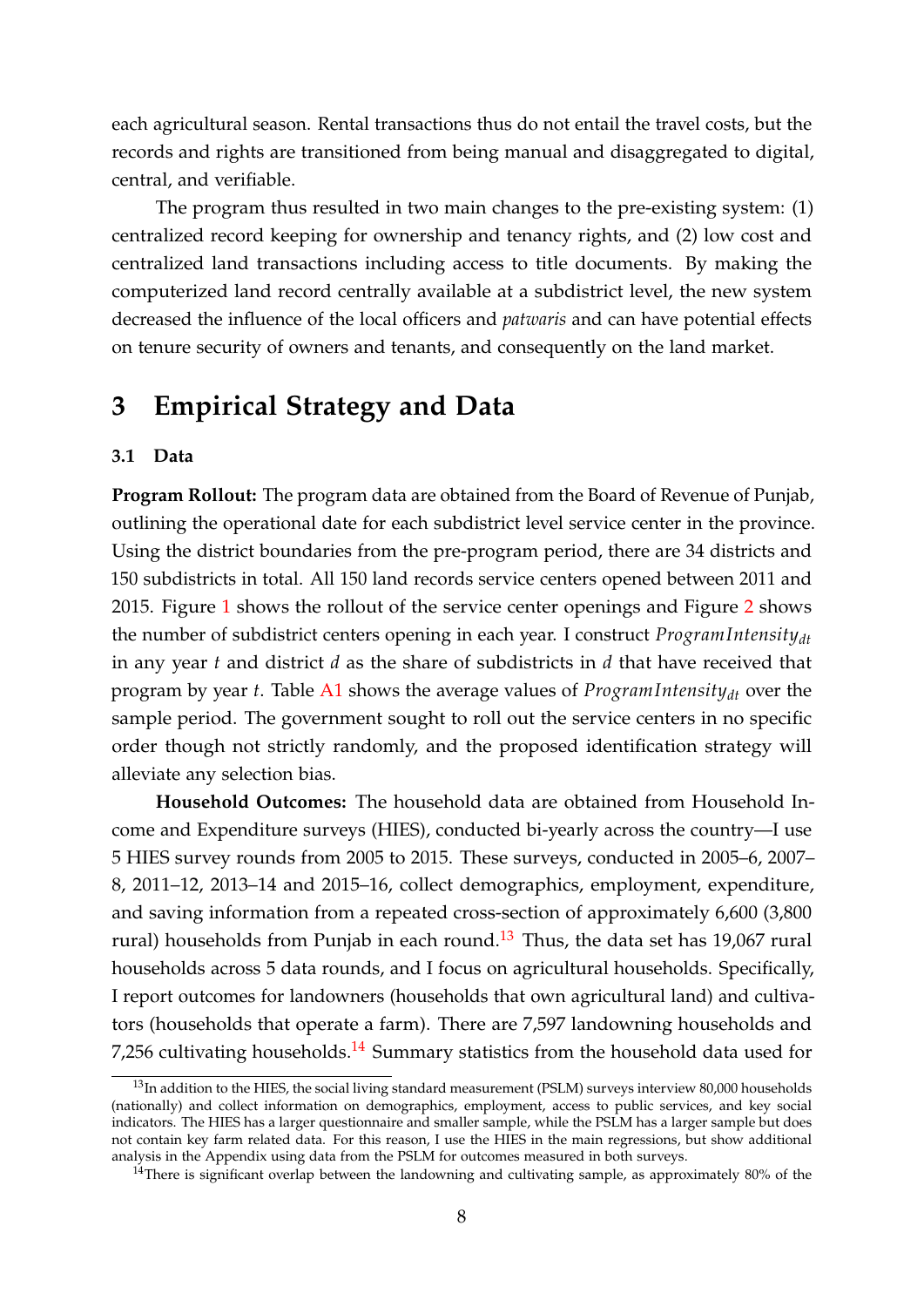the analyses are shown in Table 1.

To test for the program effect on allocative efficiency, I construct household level TFP for cultivating households in the sample using reported data on total farm area cultivated, farm output, and input expenditures. I first assume inputs can be converted to output through the following Cobb-Douglas function:

$$
\log Output_i = \theta_l \log l_i + \theta_k \log k_i + \theta_h \log h_i
$$

Land *l* is the number of acres of operational farm size (whether owned or otherwise). Labor *h* is the sum of hired and family labor in number of days. Hired labor is the household's expenditures on farm workers divided by the median daily wage in the district for any survey year. I count total number of days worked by household members who report being unpaid family laborers with primary occupations in farming to obtain the measure of family labor in days. Since family members only report days worked in the last month, I use the median number of months worked by agricultural farm workers to arrive at the total family labor days in the previous year.

Capital *k* is the sum of the value of rented capital and expenses, adjusting for owned capital (expenses include intermediate inputs, like seeds, pesticides and fertilizer). I do not have a measure of value of owned farmed machinery, so I use a proxy *ψ* calculated by regressing the log of total observed farm output on indicators for ownership of various assets. $15$  I then assume that the value of expenses and owned capital are separable and have the same factor share in production.

To compute  $\log Output$ , I choose  $\theta_k = 0.11$ ,  $\theta_l = 0.25$ , and  $\theta_h = 0.31$  from the input elasticities for capital (k), land (l), and labor (h) calculated in Shenoy (2017) for rice farmers in Thailand.<sup>16</sup>

Weather variability and farmer-specific shocks are expected to be important factors contributing to realized output. To account for weather shocks common to all farmers in the same village, I regress the value of the difference between logged realized output *Y<sup>i</sup>* and computed log*Output<sup>i</sup>* from the above production function on village-year fixed effects. I use the residual from this regression as my measure of farm TFP (in logs). Figure 3 shows the distribution of log TFP from 2011. Given the individual TFPs for each farming household, I categorize households by quartiles of the TFP distribution in a specific district and year. I later use this ranking to test if

landowning sample also cultivates land.

<sup>&</sup>lt;sup>15</sup>Assets include agricultural land, non-agricultural land, commercial land, residential land, cash savings, precious metals, and financial assets.

<sup>&</sup>lt;sup>16</sup>Using these input shares assumes farming all other crops is similar to rice farming, and the TFP residual is not over- or under-estimated due to differences in input usage for farming other crops. To test for robustness, I also use the input elasticities for all crops calculated in Chari et al. (2017) and find that the TFPs from the two methods have a correlation of 0.97. In the later analysis, I rank farmers in a district by their productivity and examine how the program affects allocation of land across this ranking. The results are qualitatively identical when I use the alternate input shares for productivity calculation.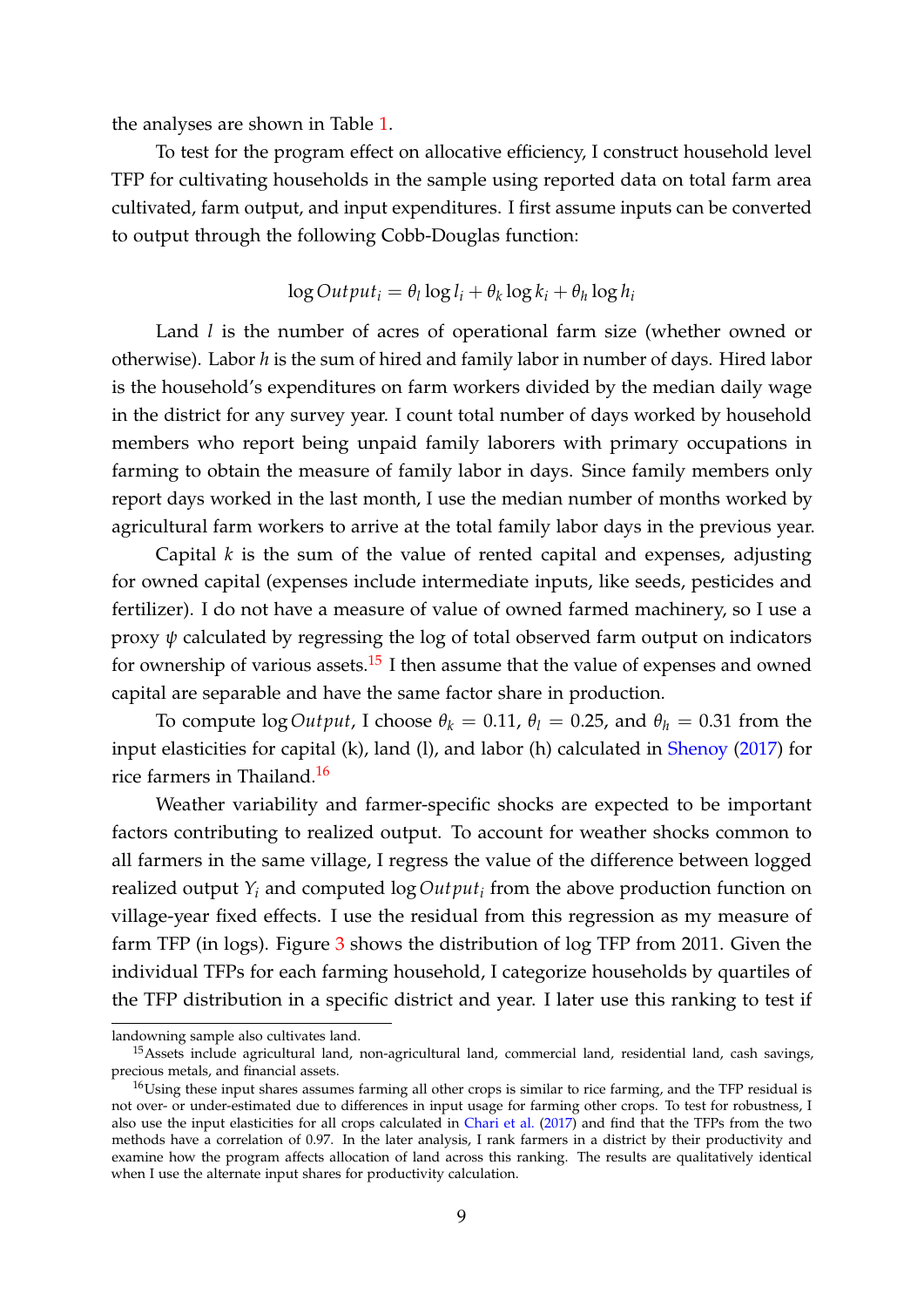land is allocated towards farmers in higher TFP quartiles. $^{17}$ 

Using the reported output  $Y_i$  and operational land input, the marginal product of land for each farmer is calculated as follows:

$$
MPI_i = \theta_l \frac{Y_i}{I_i}
$$

**Agricultural Production:** I obtain aggregate crop output data from the Agricultural Statistics of Pakistan, which record the overall production and area cultivated for each crop at the district and year level. I also obtain normalized difference vegetation index (NDVI), a disaggregated measure of greenness, for all the study regions and over the study time period. These remote sensing data are based on 24 images per year from an average of 29,000 pixels per subdistrict, distributed by NASA (Didan, 2015). I construct a subdistrict by year measure of the NDVI by using the following steps: I first get an average NDVI across all pixels within a subdistrict for each point the images are taken. Since the images are taken every 16 days, there are 24 such images per pixel in each year, or averaged NDVI for each subdistrict is available at 24 different points in any year. I allow for differences in agricultural seasons across regions and over time, and take the maximum NDVI across the 24 measurements over the year to obtain my measure of NDVI for each subdistrict and year. The NDVI measure is standardized to have mean 0 and standard deviation 1 across the subdistricts.

**Soil Quality:** For identification checks I obtain remote sensing data for soil quality characteristics published by the International Institute for Applied Systems Analysis (IIASA) and part of the Harmonized World Soil Database (HWSD). These evaluate soil quality according to the following criteria: nutrient availability; nutrient retention capacity; rooting conditions; oxygen availability to roots; excess salts; toxicity; and workability. For each of the seven dimensions, I compute the average value for all cells in each subdistrict's perimeter and construct an index for each subdistrict using a principal components analysis.

**Administrative Data from Land Record Service Centers:** I use two sources of data from the Land Record Management and Information System database. First, I have visit level records from all service centers for the year 2016. This data includes over 400,000 visits in the 12-month period, with a unique identity for each visitor, the center they patronized and the nature of services received. In addition, I have land parcel level list from the land records database for 18 of the 34 districts in the province.

**Primary Data on farmers:** I conduct a phone survey with a subsample of over a million farmers from Punjab province comprising farm households enrolled in various government programs for which they submitted contact numbers. In mid-2020, I called roughly 1800 randomly selected farmers and solicited information on access to titles and land record service centers in their localities. This data identifies

<sup>&</sup>lt;sup>17</sup>Correlates of farmer TFP are discussed in Appendix Section C.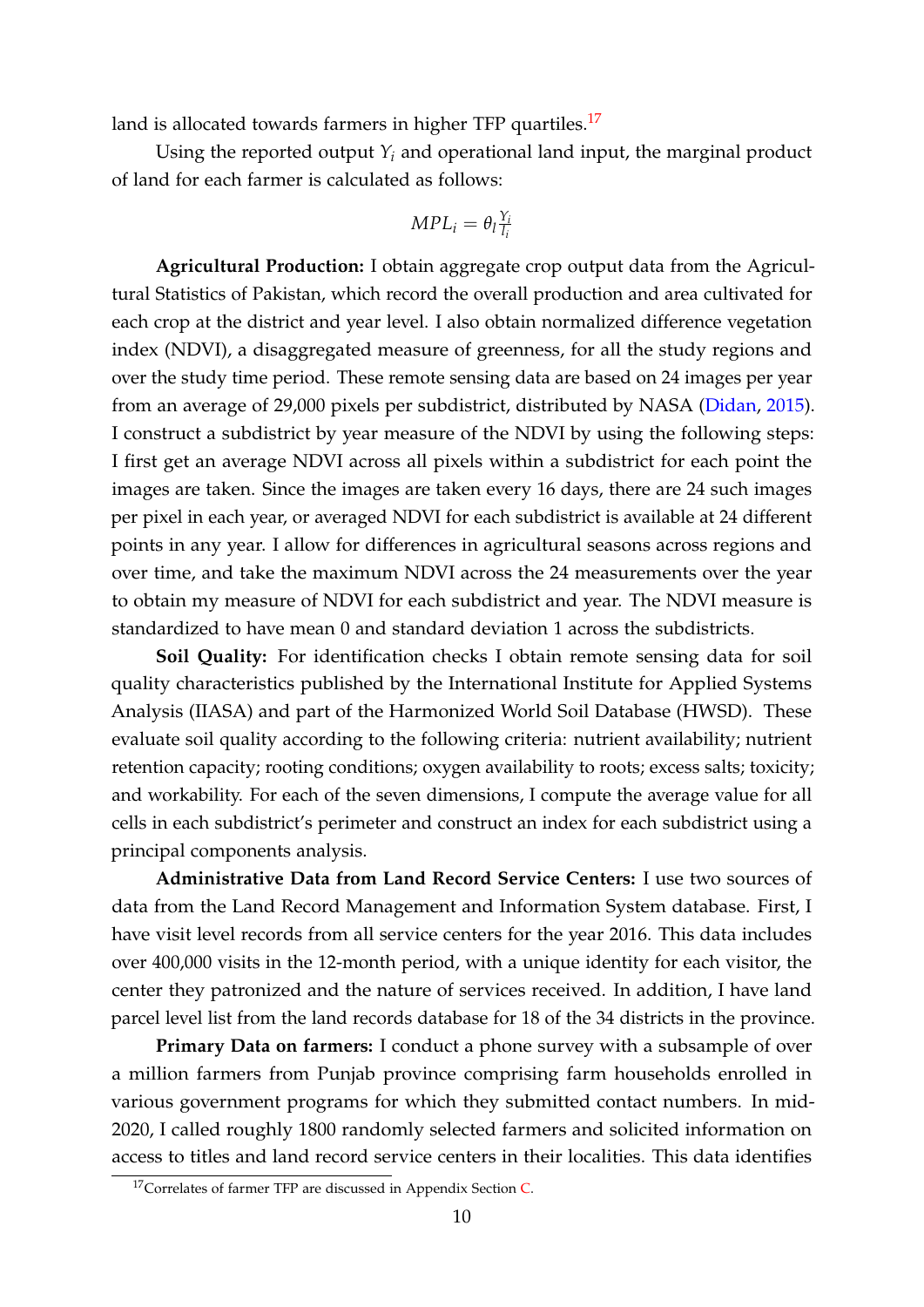landowners, whether they have a title for their property and when they obtained the title. I construct a retrospective panel of households' title ownership for households who were untitled before the program to test if the timing of when they obtain the title is correlated with the timing of the program in their district. I construct a dummy 'Titled' at the household year level for 10 years spanning the program rollout in Punjab. 'Titled' takes on value 0 for untitled households until the year they obtain a title, after which it takes on value 1.

### **3.2 Theoretical Predictions**

Appendix B illustrates a simple framework to provide the intuition for the effects of improving tenure security on land allocation, based on Restuccia and Santaeulalia-Llopis (2017). Market frictions are incorporated as transaction costs in land leasing, and the framework predicts that under high transaction costs, low productivity farmers operate larger than optimal land as they are restricted from renting out, while productive farmers operate smaller than optimal land and have high marginal product of land. Thus, transaction costs manifest as *wedges* in the marginal products across farmers. If transaction costs were infinite, everyone would cultivate their land endowment.

The reform is expected to lower transaction costs and improve market participation of agricultural households. In particular, high TFP (high MPL) households can have access to more land through the market, while low productivity farmers rent out land and reduce participation in agriculture. As a result of land mobility, farm scale and input choices may respond. Increasing market activity moves the allocation closer to the efficient allocation and lowers the *wedges* in the marginal products, which implies that aggregate level dispersion in marginal products goes down. Improved allocation of land and improved selection in farming both imply that aggregate production is higher.

Farm-level output and yield may be affected through two channels. On the one hand, the selection effect means more productive (high TFP) farmers are farming while the least productive exit, implying higher farm output and yield for those who stay in farming. On the other hand, if there is an inverse farmsize-yield relationship, land reallocation implies that farmers cultivate larger amount of land on average and may experience lower farm yield. Thus, the effect on average farm level yield is ambiguous, and may also differ across farmers.

#### **3.3 Empirical Strategy**

I exploit the staggered rollout of the program by using a difference-in-difference strategy to compare trends in districts that received the program earlier relative to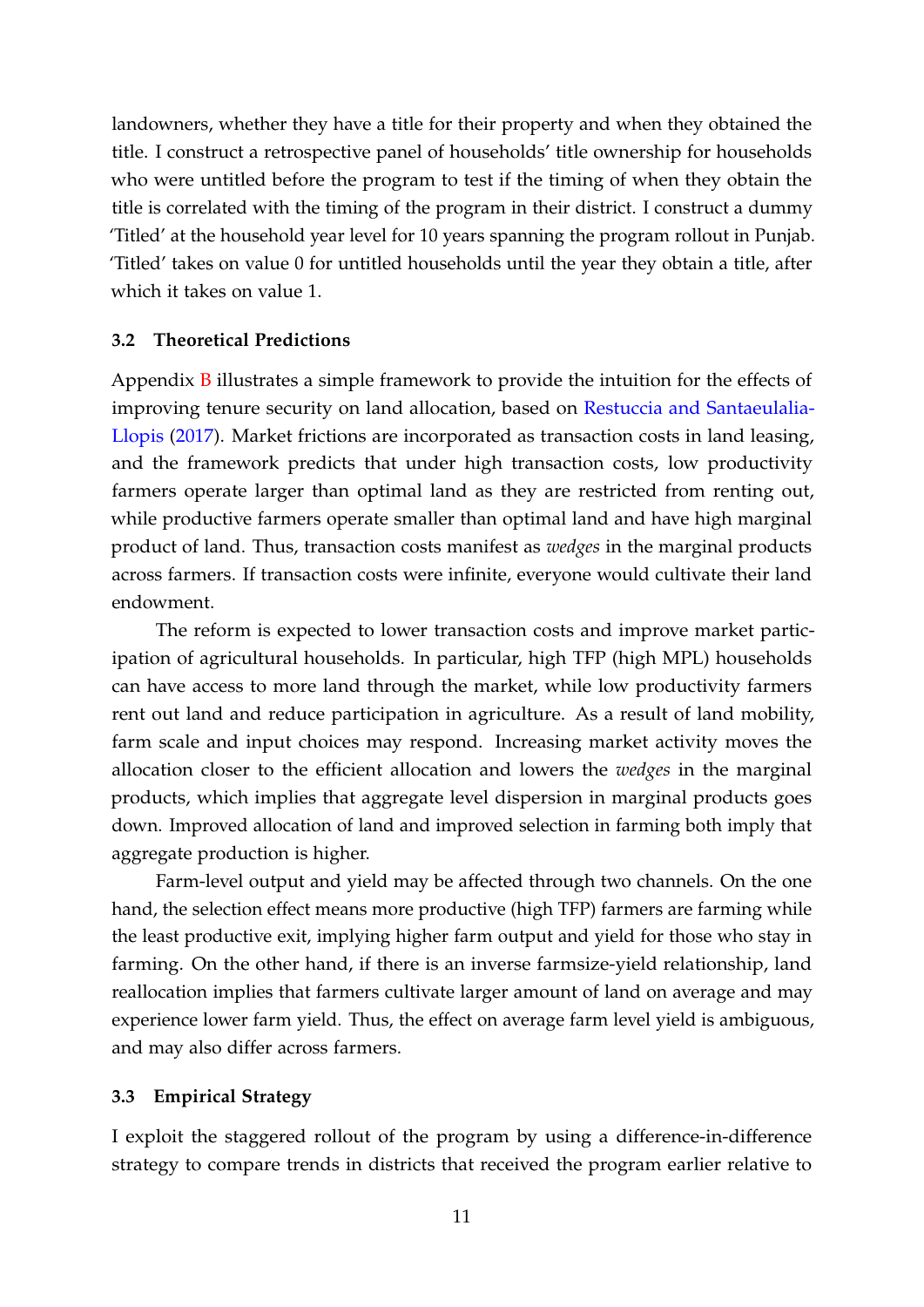those that received it later. The program proposed one service center for each 'tehsil' or subdistrict, but due to the nature of the data used, the subsequent analysis is at the district-year level. I use the fraction of subdistricts in a district *d* that have a functioning service center by year *t* to obtain program intensity at district level and run the following household level specification:

$$
y_{idt} = \beta_0 + \beta_1 ProgramIntensity_{dt} + X'_{idt} \Psi + \mu_d + \eta_t + \mu_d \times t + \epsilon_{idt},
$$
 (1)

where *ProgramIntensity*<sup>*dt*</sup> is the percentage of subdistricts in a district with an active service center,  $y_{idt}$  is an outcome for household *i* in district *d* and year *t*.  $X_{idt}$  are household demographic controls, and  $\mu_d$  and  $\eta_t$  are district and year fixed effects, respectively. Household level controls include household head age, age-squared, education and gender. To control for district specific trends, I include an interaction of district fixed effects with a linear yearly trend. Standard errors are clustered at the district level. To account for the number of clusters, I also present wildbootstrapped p-values (Cameron and Miller, 2015). *ProgramIntensitydt* = 1 indicates that all subdistricts in district *d* have the program. The coefficient  $\beta_1$  thus estimates an average treatment effect and represents the change in the outcome (beyond the district-specific trend and aggregate year fixed effects) due to an increase in program intensity.

Identification is achieved from the variation in timing of program start as well as variation in the degree of program completion once it starts in any district. When subdistrict level data is available I run a standard timing difference-in-difference, where the primary independent variable is an indicator for the program at the subdistrict level.

*Identifying Assumptions*: The identification assumes that the timing of program start is quasi random; in particular, it is uncorrelated with district specific trends after accounting for district and year fixed effects. I test for the validity of this identifying assumption with two different balance tests. First, I test for balance in pre-program characteristics across the various timing groups. Specifically, I use data from the pre-2011 survey round to regress the district level outcomes of interest on fixed effects for each start year group. Standard errors are clustered at the district level. Columns (1)-(2) of Table A2 Panel A show the F-statistics from a test of the joint significance of the start year group fixed effects and the corresponding p-values. These regressions test if the timing of program start is correlated with the prior *levels* of the main outcomes and macroeconomic variables. Second, I test if the timing of program start is correlated with prior *changes* in these outcomes. To test the relationship between program timing and prior trends, I regress the district level change in the main outcomes of interest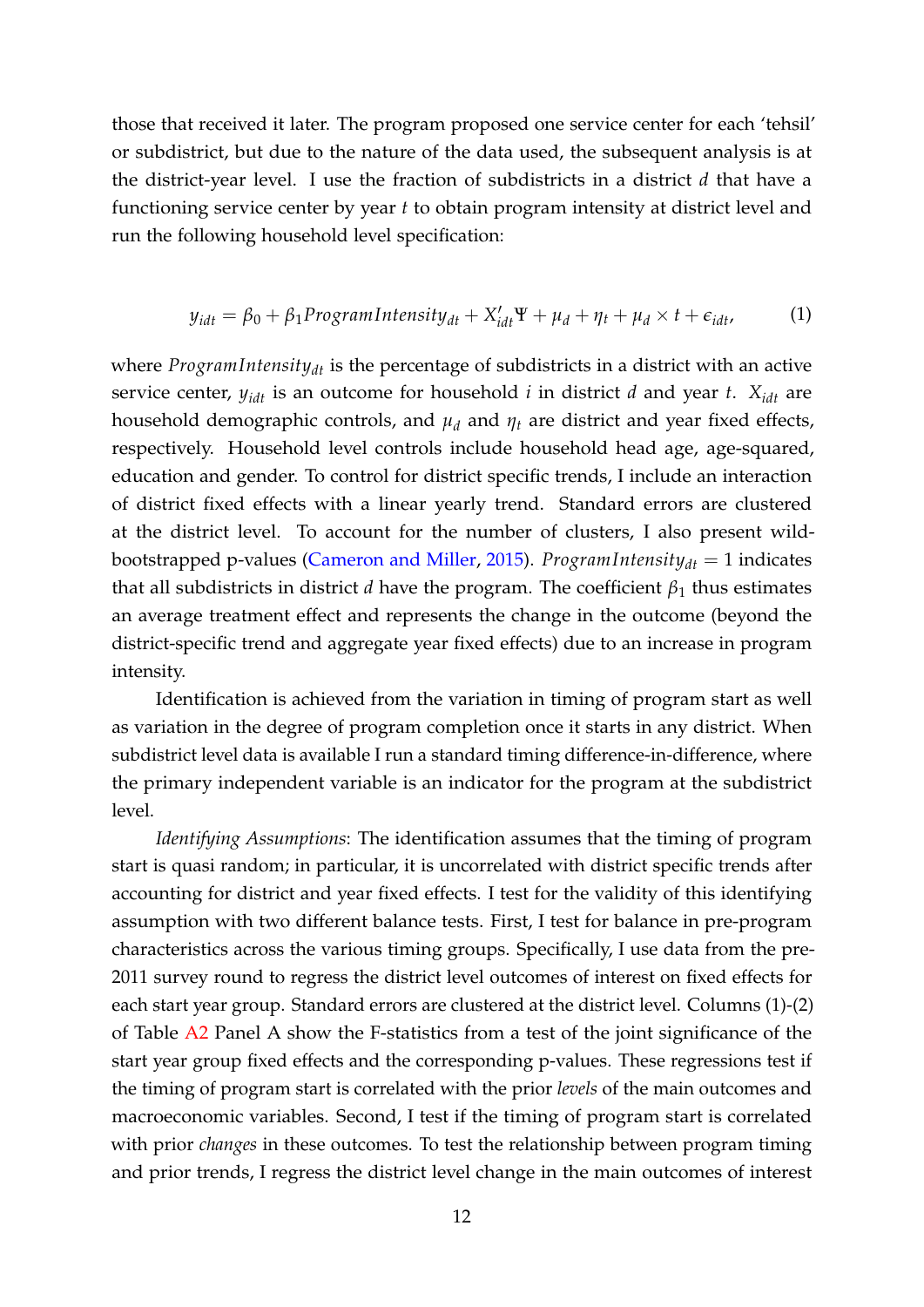on indicators for the year of program start. Columns (3)-(4) of Table A2 Panel A show the F-statistics from a test of the joint significance of the start year group fixed effects and the corresponding p-values. In addition to the district level outcomes, two remote-sensing variables (Soil Quality Index and NDVI) are available at the subdistrict level. I thus conduct the balance test for these outcomes with respect to program start at the subdistrict level. For all different outcomes, we can reject that the program start year fixed effects are jointly significant. Thus, the timing of treatment across districts does not appear to be driven by the level or changes in the main outcomes of interest, key macroeconomic variables or underlying soil quality and productivity.

In addition to the variation in timing, the identification strategy uses variation in the number of centers opened as a share of total subdistricts in a district. The identification thus assumes that the opening of centers at the *subdistrict level* is quasirandom. In the absence of subdistrict level data, I test this assumption by conducting balance tests for program intensity similar to above. I regress *Program*\_*Intensity* on the prior year levels and changes of district level outcomes, district and year fixed effects.<sup>18</sup> The results of these tests are presented in Panel B of Table  $A2$ . The balance tests confirm the validity of this assumption, as changes in *Program*\_*Intensity* are not driven by the prior levels or changes in main outcomes of interest as the coefficients on various district level outcomes are small and statistically insignificant.<sup>19</sup> In similar spirit, I construct a placebo treatment variable by assuming program rollout prior to the actual launch of the program. If the differences in outcomes that are correlated with program intensity were pre-existing, we would see significant correlation between the outcomes and the placebo program intensity variable. I later confirm that the program effects are unlikely to be spurious as the placebo program variable has no significant effects.

I further account for factors that may compound the treatment effect by controlling for district-specific linear trends in all the regressions. There may be some concerns about district specific macro-economic cycles, as the study time-period represents a period of recovery from the 2008 global recession. In additional robustness checks I control for macro-economic variables at the district level, quadratic districtlevel trends, and account for district specific economic recovery by allowing for preand post-recession district-specific linear trends. I also conduct a placebo test with urban households to alleviate concerns that the program effects are capturing macroeconomic trends across districts. These robustness checks are discussed in additional details in Section 5 and the findings from the preferred specification are robust to

<sup>18</sup>I use the 2011 and 2013 survey rounds for these tests, since the variation in *Program*\_*Intensity* is primarily during those rounds.

<sup>&</sup>lt;sup>19</sup> For instance 6 percentage point higher level of land renal (the effect size from the program) is associated with a 0.001 percentage point higher program intensity in the following period. Thus the difference in land rental rate across districts has almost no relation with the program's rollout.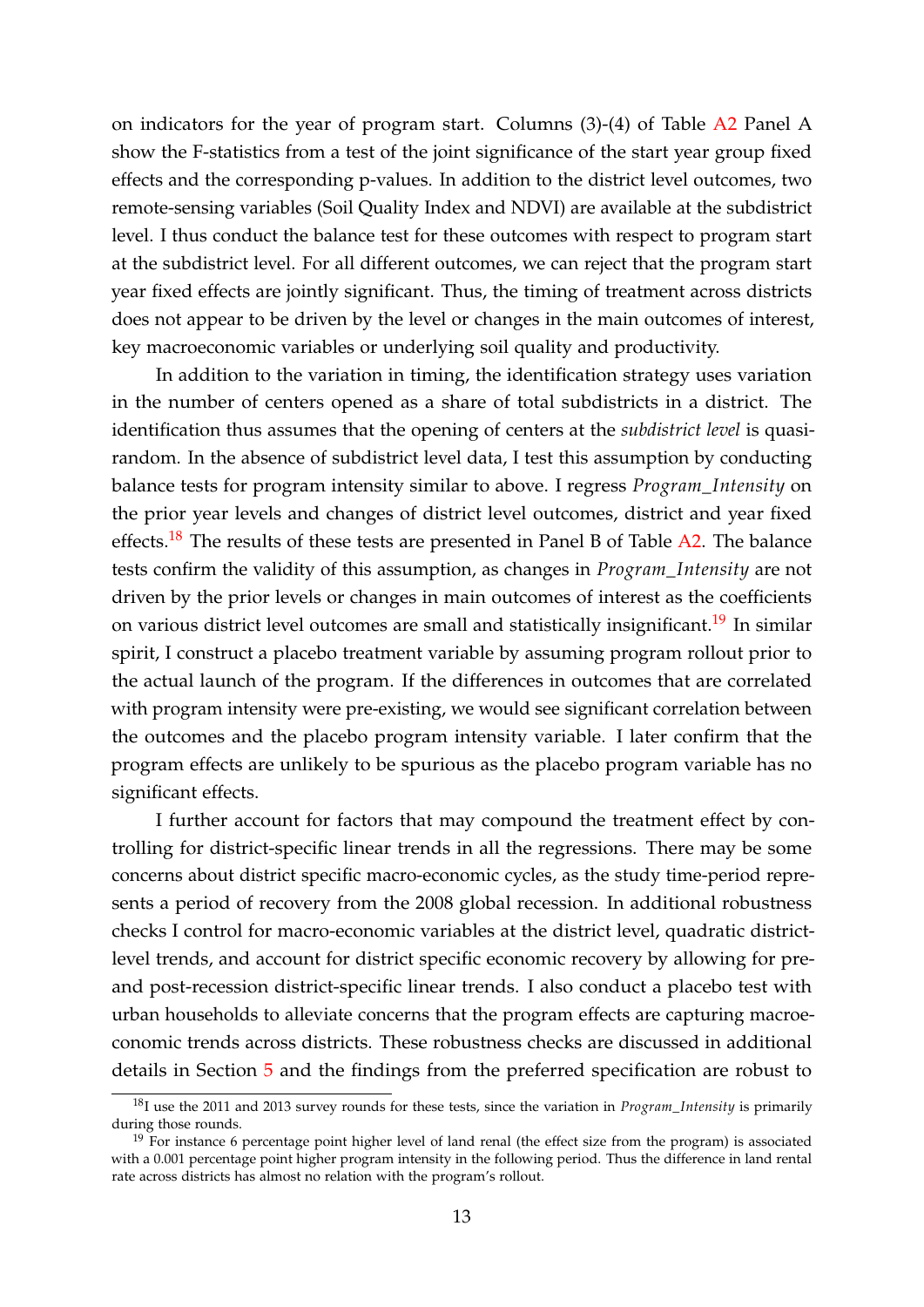these checks.

Additionally, I estimate an event study specification to explicitly test for preexisting differential trends and identify a post-program shift in trend. Last, I employ two additional identification strategies to compliment the findings from the main empirical analysis. First, I present the findings from the standard timing difference in difference strategy, replacing *ProgramIntensitydt* in (1) with a dummy *PostProgramdt* that switches from 0 to 1 when the program starts in district *d*. <sup>20</sup> Second, I use an alternate stacked difference-in-difference identification strategy following Deshpande and Li (2019). The main findings are confirmed by the results of the complementary identification strategies. To account for multiple hypotheses being tested, I adjust my p-values following Anderson (2008) and Benjamini and Hochberg (1995). The details of the additional empirical strategies and tests are presented in Section 5.

For land sales and rental market participation, I limit the regression sample to landowning households, while for farm input and output (farm size, crop and input choices, and yield), the sample includes cultivating households (including both landowners and landless cultivators). An additional concern arises if these samples are shifting over time, particularly in response to the program. I test the program effect on an indicator for inclusion in the rural, 'landowners' and 'cultivators' sample in Appendix Table A3; these tests provide assurance that the likelihood of being a rural, or a landowner or farming household among rural households does not respond to the program.

# **4 Results**

## **4.1 Take-up of the Program**

The argued mechanisms for the program effects are improved access to land records and tenure security as a result of land record digitization. In this section, I support these proposed 'first-stage' effects with both qualitative and empirical evidence on access and usage of the land record service centers.

First, landowner reported data prior to the program and qualitative reports from *patwaris* indicate that access to titles and property rights security was the dominant

<sup>&</sup>lt;sup>20</sup>Districts belong to 4 possible timing groups depending on when the program starts in any district (2011, 2012, 2013 or 2014), and the timing difference-in-difference (DD) estimate is a weighted average of 2 types of difference-in-difference estimators (Goodman-Bacon, 2019). The first type compares the change in outcomes for early districts (treated) to late districts (control) before and after the start of the program. The second type compares the change in outcomes for late districts to early districts before and after the treatment starts for the late districts (while the early districts have already been treated for some time). Appendix Figure A3 illustrates two possible DD estimators when there are two timing groups. However, Goodman-Bacon (2019) points out concerns with the standard timing difference-in-difference if the treatment effects vary over time. In this context, the treatment effect may increase as the program expands to the other subdistricts after it is initiated at the district level. Thus, the preferred specification uses the intensity variable that accounts for subsequent openings after program start in a district.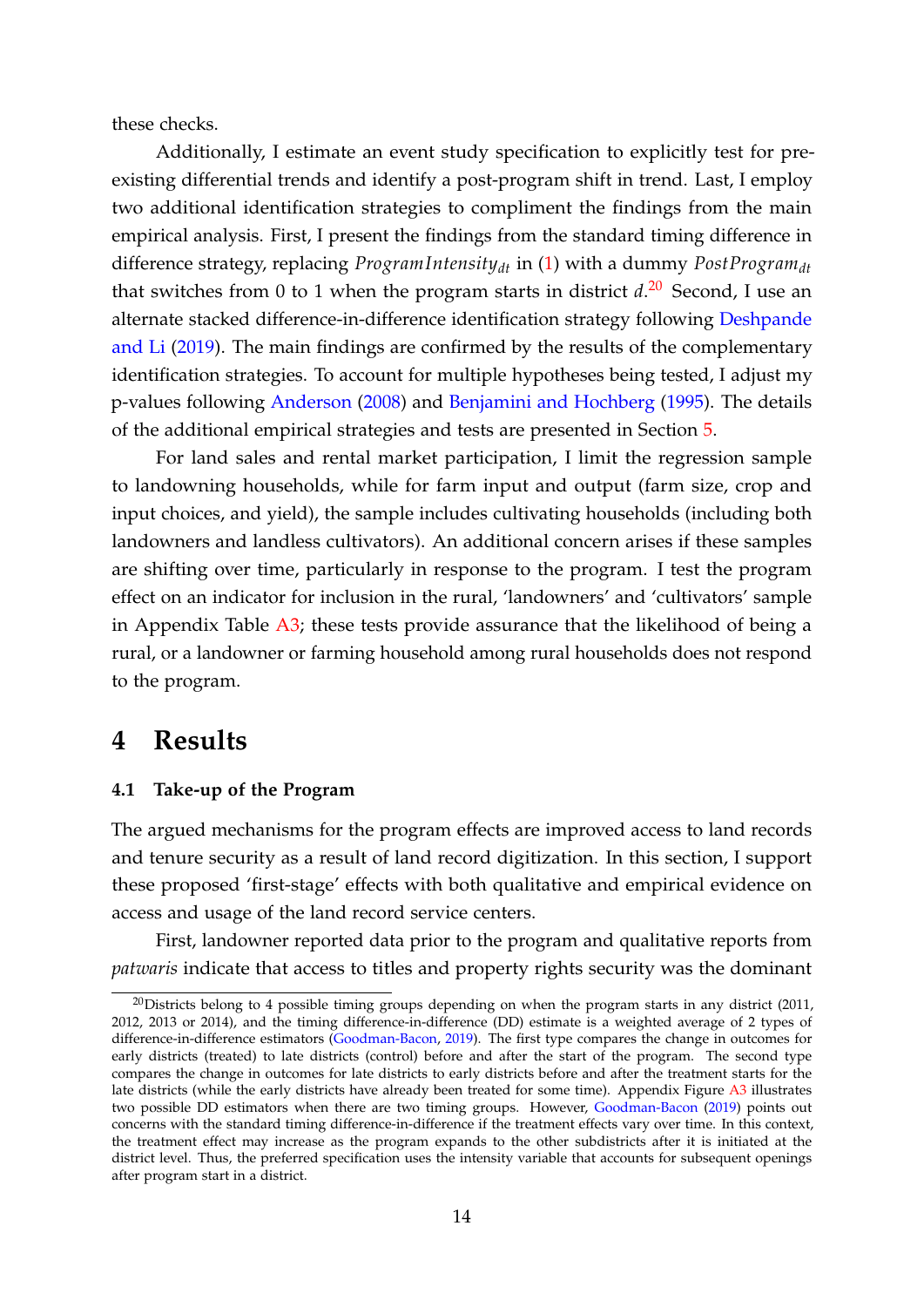constraint resolved by the program. After the roll-out of the reform, 72% of visitors to land record service centers perceive the new system to be more secure, and 60% also report service centers are expected to reduce land disputes.<sup>21</sup> Qualitative interviews of land revenue officers including *patwaris* also testament to the increased access to land titles and rights verification due to the program. These observations suggest that that the reform improved tenure security by obviating manual manipulation of records, diminishing the role of *patwaris* and other revenue officers, and facilitating improved access and verifiability of ownership and cultivation rights.

Second, I observe substantial usage of the service centers shortly after they are operational. The service centers received over 400,000 unique visitors in 2016, with an average ratio of visitors to land parcels of 18% over the 12 month period. I note that the same household or landowner can own multiple parcels so the ratio of visits to landowners is expected to be higher. The type of services obtained at the service centers show that 70% of all visits are for the purpose of obtaining a title, and another 10% are for confirmation of land rights.

Last, I document that service centers led to an increase in title ownership. In the phone-survey sample, 75% percent of the landowners have some title or *'fard'* for their property in 2020—56% have a computerized title from the land record center, while the rest have the old or 'manual' version of the title. Based on farmer responses, I infer that before computerized records were available 46% of farmers did not a have a title for their land. Of the untitled landowners, about 45% had obtained a title by the time of the survey, a substantial increase in title ownership over the 4-8 year period for which the program had been operating across different regions.

For the causal effect of the land records program on access to land titles, I regress *'Titled'* on *'Post'* or an indicator that switches to 1 when the program starts in the subdistrict of the landowning households' agricultural property, household fixed effects, and year fixed effects interacted with household's landholding. Consistent with the other analyses, I cluster standard errors at the district level and wild-bootstrap the standard errors. This clustering also accounts for the serial correlation in the outcome within households. The findings from this regression, shown in Appendix Table A4 show that the opening of the service center is associated with a 2 percentage point increase in acquiring a title. This amounts to 16% of the title ownership rate among the sample households by the end of the regression period. This effect may be an underestimate as we expect title ownership to continue to increase after the rollout of the program, whereas the difference in difference specification estimates the increase in title access in the year the program dummy switched from 0 to 1.

Self-reported 'take-up' is also high. In the entire phone survey sample (including some farmers who do not own land), 50% have used the land record service center

 $21$ Based on an independent report of the land records service centers usage.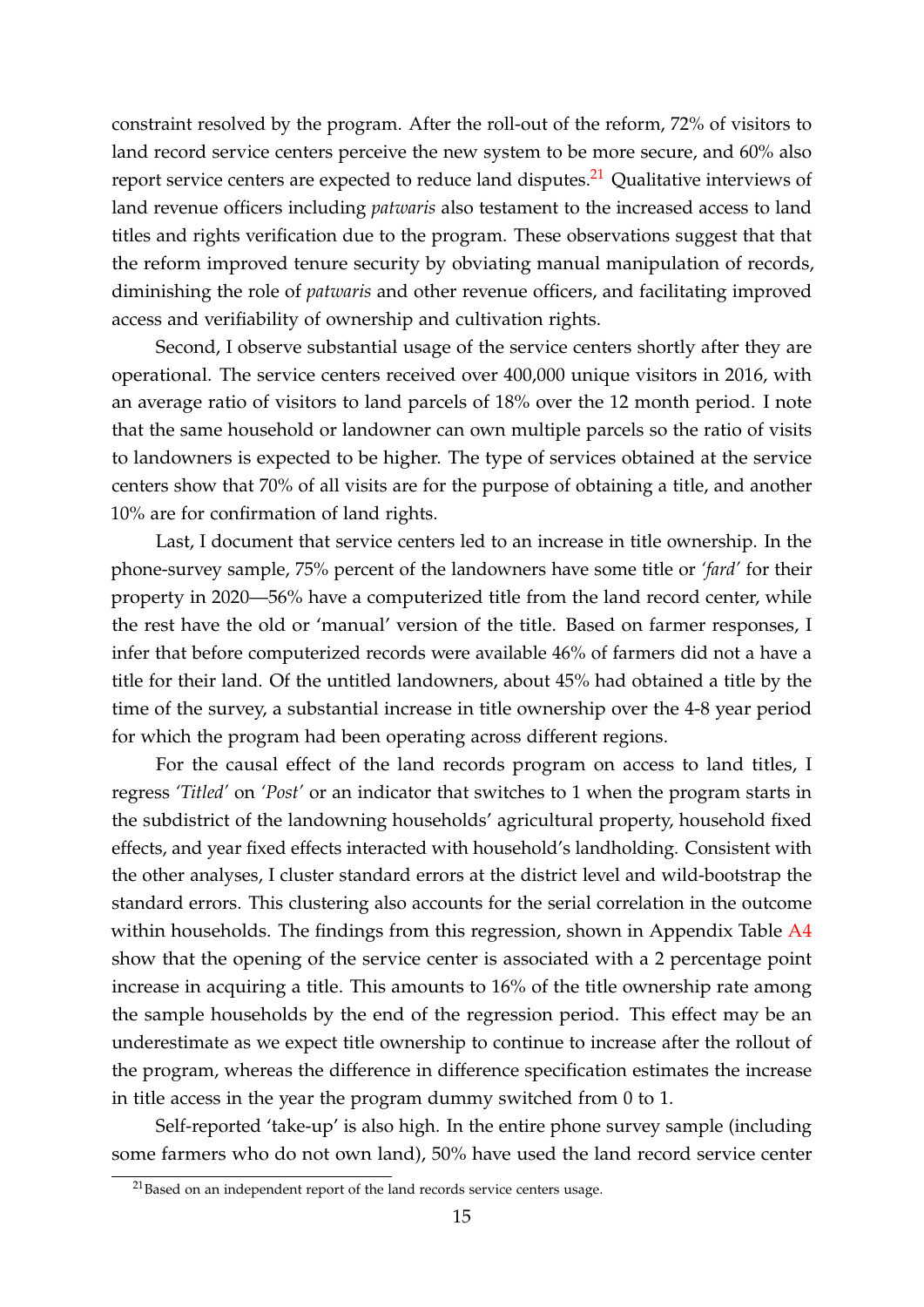and 75% of these respondents patronized the service centers for obtaining a title or record confirmation.<sup>22</sup> 'Record confirmation' is typically reported by cultivators who are not land owners, which suggests that property rights are more accessible and transparent for tenants as well. These data together provide an underpinning for the expected effects on tenure security and land market activity.

### **4.2 Program Effects on Land and Labor Market Participation by Landowners**

Lack of ownership security restricts landowners from trading their land, i.e. renting out or selling it. Only 22 percent of landowning households report renting out their land, while only about 1 percent report having sold or purchased a portion of their agricultural land holding in the prior year. Among cultivating households, 15 percent are landless, and a third report renting in any land for cultivation.

To examine the land market effects of the program, I first test if land ownership shifts as the program is rolled out. The first outcome in Table 2 is an indicator for land ownership among all rural households. The program has no effect on the rate of land ownership, which could be consistent with no market activity or market transactions that caused land ownership to shift across households without changing the overall rate of ownership. To investigate this, I consider the change in recent land transactions by landowning households as the program is rolled out. I find that the rate of land purchase (Column 2) or sale (Column 3) do not respond to the program, suggesting that the program does not change the constraints on land ownership transactions.<sup>23</sup>

Improving tenure security can increase the likelihood of tenancy transactions even if land ownership stays stable. Column (4) in Table 2 shows that among landowning households, the likelihood of renting out increases by 6 percentage points when the program is completed in their district. This is a large effect, given the 22% rate of renting out on average across the districts prior to the program. Landowners renting out could be those who previously owned land or households that are able to purchase more land due to the program and then rent it out. Since there are no significant effects on the agricultural land ownership rate, ownership transactions, or the average size of land-owned, we can deduce that the change in tenancy is driven by previous landowners. Thus, the program resolved land market frictions that constrained existing landowners from renting out.

Relieving constraints on renting out for existing landowners can have spillover effects on the labor market. Specifically, agricultural participation is allegedly high due to insecure property rights on agricultural land that prevent households from participating in off-farm activities for better income, as vacating land bears the risk

 $22$ This usage rate measures any visit since the service center has been open (a 4-8 year period) while the administrative visit data above measures visits within one calendar year.

<sup>&</sup>lt;sup>23</sup>There is also no significant effect on the size of owned holdings.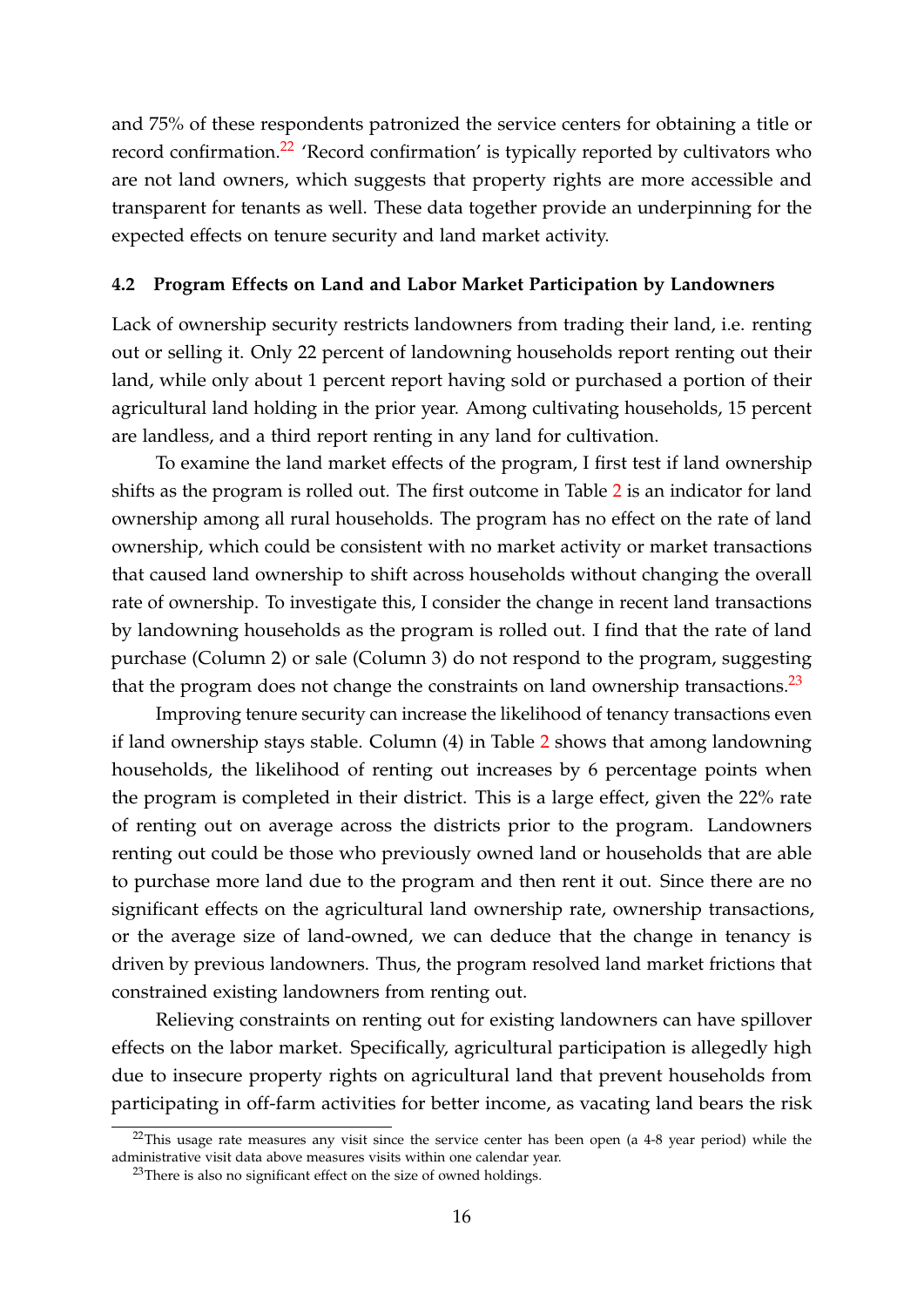of losing it (Field, 2007). Increased rental activity by landowning households implies some landowning household members no longer need to practice cultivation if they have opportunities for participating in non-farm activities. The next set of results in Table 3 examine the effect of the program on participation in agricultural activities by landowning households. Consistent with high likelihood of renting out, I find that on average, these households are less likely to participate in agriculture as a result of the program. Three different outcome variables indicate this. Households are less likely to cultivate a farm (column 1), less likely to 'self-cultivate' or cultivate owned land (column 2) and less likely to to have members that participate in agriculture broadly, including wage work (column 3). In sum, landowners are, on average, 27% more likely to rent out their agricultural land and 12% more likely to quit agriculture due to the program. Column 4 of Table 3 shows the intensive margin measured by the share of households' income from agricultural activities. Consistent with the changes in the occupational choices of landowning households, the proportion of income from agricultural activities falls by 7 percentage points, when comparing wholly treated districts to wholly untreated ones. This corresponds to a 12% drop in income share of landowning households from agriculture.

I also test the changes in the alternate occupational choices of landowning households as they are able to rent out their agricultural land and exit agriculture. Table A5 in the Appendix shows an increase in the share of household members that participate in non-agricultural activities. These are statistically significant at the 10% level for participation in large business ownership, and positive (but statistically insignificant) for participation in small businesses, self-employment or as paid employees. $^{24}$ 

In summary, the results above demonstrate that weak property rights constrain landowners from leaving agriculture, forcing them to cultivate their owned land instead of renting out land and engaging in other economic activities. Improved ownership security through the computerization of ownership and tenancy rights reduced market frictions, allowing landowners to rent out their land and increase participation in non-agricultural activities. I test the heterogenous effects of the program by income quartile in the Appendix Tables A7–A8. Heterogeneous effects demonstrate that land market frictions are particularly extreme for poorer, and plausibly less-connected, households. The program improves land rental probability and reduces agricultural participation for households in the lowest income quartile; the richest households experience significantly lower impact on both land rental and labor participation, relative to the poorest households. These effects are consistent with the motivation behind

<sup>&</sup>lt;sup>24</sup>A natural outcome to test would be the rate of migration. The data does not allow us to test this explicitly, but the demonstrated effects suggest migration may have increased for landowning households. We can test if households are more likely to receive remittances or participate in the credit market. These outcomes are shown in Table A6, which demonstrates no significant effects on the likelihood of a loan or the likelihood of receiving remittance income. The table also shows that total income for landowning households improves by 22% due to improved land and labor markets with the roll-out of the program.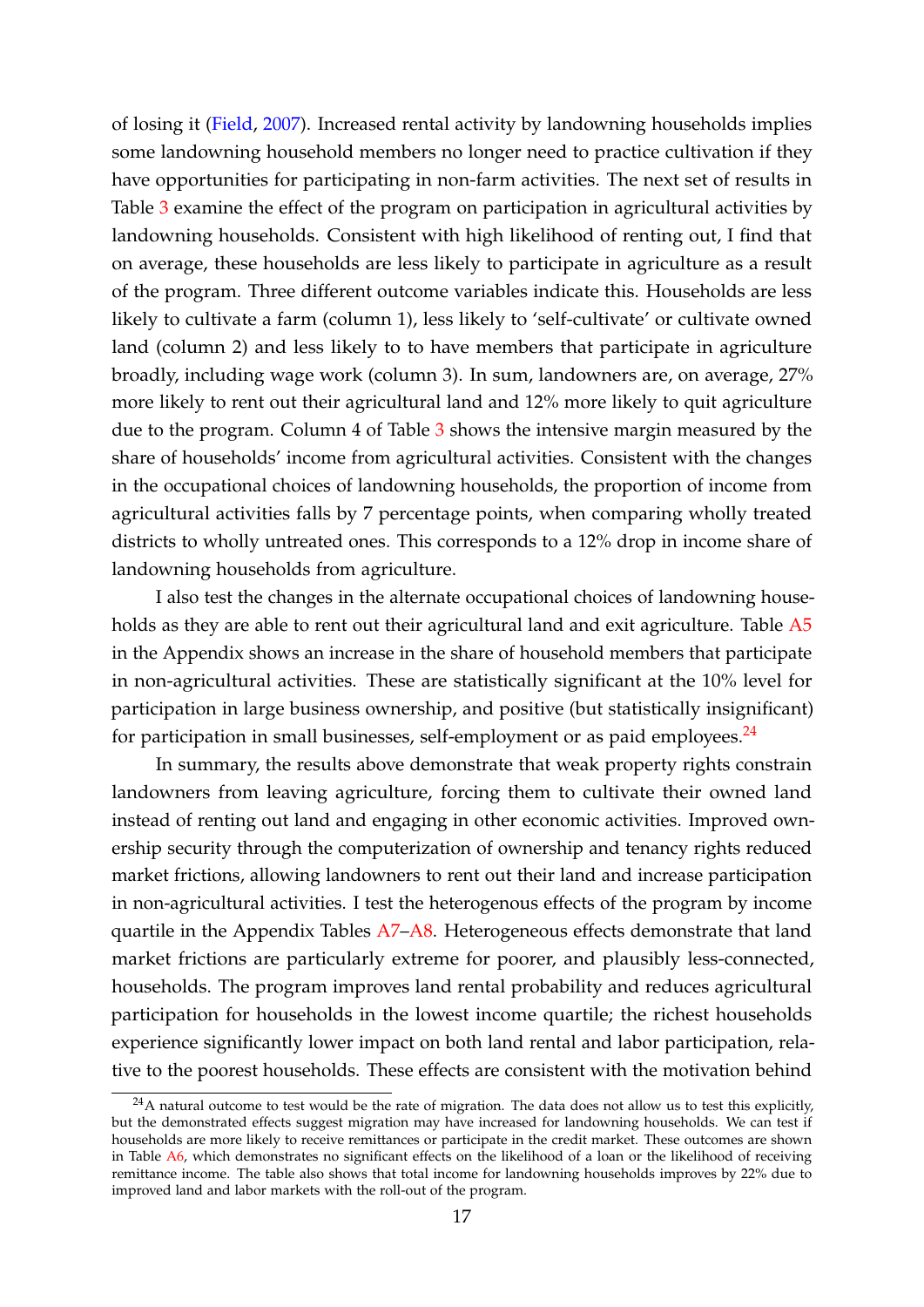the design of this computerization program, which intended to increase accessibility of records for the marginalized sections of the rural population.

### **4.3 Program Effects on Farm Operation by Cultivators**

The next set of regressions estimate the program effects for cultivating households, which includes landowning households that stay in cultivation as well as landless farm households. Table 4 shows the effect of the program on the intensive margin of renting in, measured by average quantity of rented in land among cultivating households. The program has a strong positive effect on land rented in on fixed cash rent, and no significant effect on land that is sharecropped. This is consistent with the view that land owners with less secure property rights may choose sharecropping, as it allows landlords to exert stricter property control by bearing a higher amount of production risk than in fixed rent contracts (Bellemare, 2012). Sharecropping is also typically arranged between landlords and tenants in the same village due to the sharing nature of this tenancy arrangement and for ease of monitoring; thus, the threat of weak property rights might be less binding for sharecropping.<sup>25</sup>

The program proves to relieve the constraints in the fixed rent lease market for agricultural land. Column (3) shows that owned cultivated area has no statistically significant change, which is consistent with the absence of any effects on land sales. Finally, Column (4) suggests that as more land is rented in, average farm size increases, indicating meaningful impacts of the program on scale of agriculture in Punjab. Average operational farm size is about 1 acre or 15% higher just after the program's completion in a district. In the Appendix, I explore heterogeneity across households in these outcomes; Table A11 presents these effects and shows that among cultivating households, landless households benefit from greater access to land due to improved rental markets (marginally more than landed farm households).

#### **4.4 Program Effect on Land Allocation across Farmers**

To test the program effect on the allocation of land across farmers, I re-run specification (1) interacting program intensity with TFP quartiles:

$$
y_{idt} = \phi_0 + \phi_{1,j} Program Intensity_{dt} \times TFPQuartile_{ij} + \phi_{2,j} TFPQuartile_{ij} + X'_{idt} \Psi + \mu_d + \eta_t + \mu_d \times t + \epsilon_{idt}
$$
\n
$$
(2)
$$

*y* measures total cultivated land, or MPL for any farmer. *TFPQuartileij* is an

 $25$ Table  $A9$  shows that the extensive margin of renting in among cultivating households does not change due to the program. As the composition of the sample of cultivating households may change due to the program (as landowners quit cultivation), I check for robustness by controlling for an indicator for land ownership by the household (Table A10).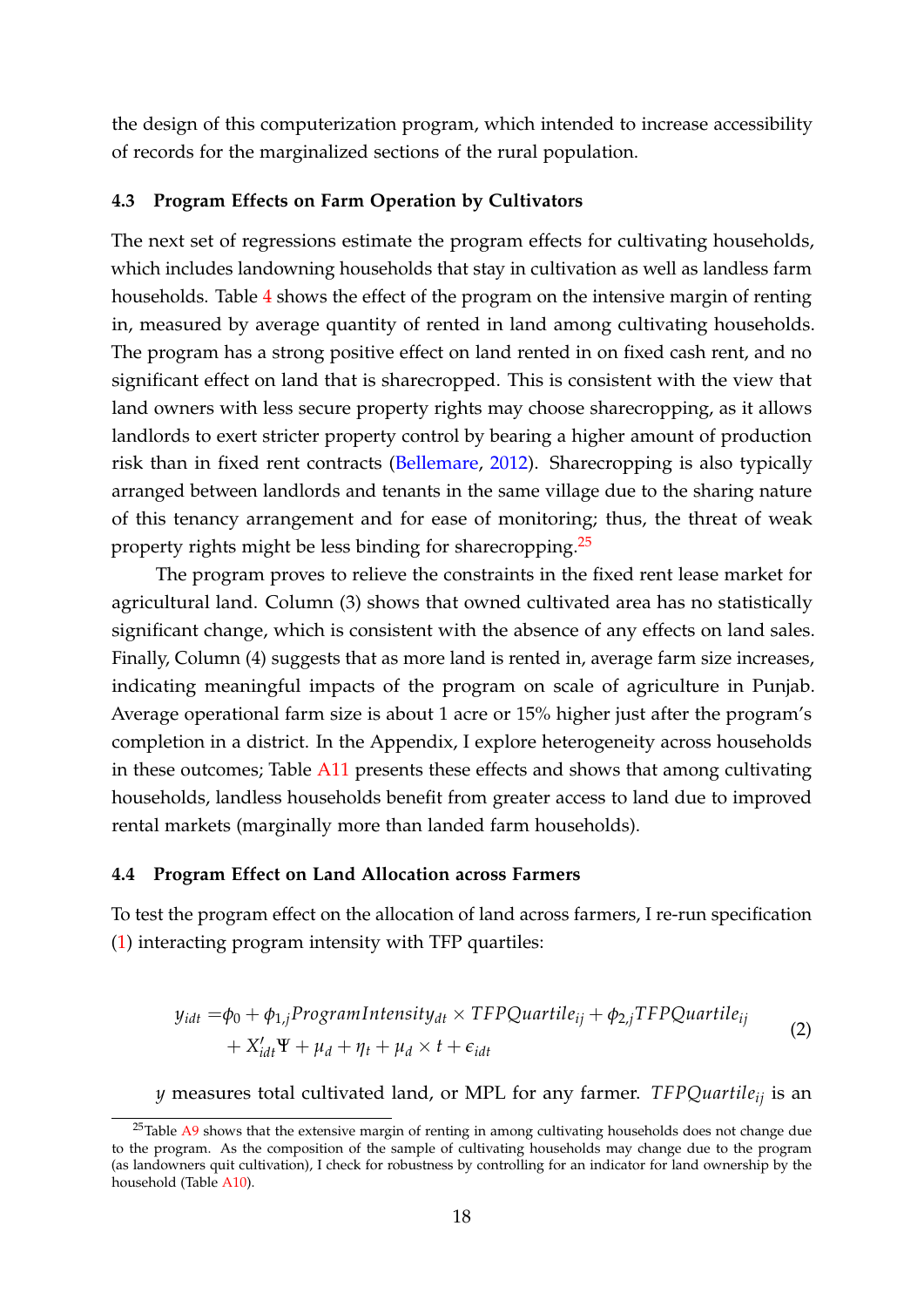indicator for a farmer *i* being in any quartile *j* of the TFP distribution in a district-year  $cell<sup>26</sup>$ 

The theoretical framework predicts that reducing transaction costs in the leasing market will induce lower TFP farmers to rent out land and exit agriculture, while higher TFP farmers have greater access to land and lower marginal product of land. Thus, in equation 2 we expect  $\phi_1$  to be positive for land and negative for MPL for farmers in higher TFP quartiles.<sup>27</sup>

Table 5 shows the effect of the program on land allocation across farmers at different parts of the productivity distribution. The table shows the log of total cultivated area (or farm size in acres) and the marginal products of land as a function of each farmers' TFP. The findings in Table 5 indicate that farmers in the higher TFP quartiles are more likely to have greater access to land, as indicated by high operational farm size and lower marginal product of land. In the highest TFP quartile, farmzise increases by 24% with the program.

A more efficient allocation implies that at a market level, the dispersion of marginal products would go down.<sup>28</sup> In order to test this predictions, I construct measures of MPL dispersion by calculating the standard deviation, coefficient of variation and interquartile range within a district in each survey year. The sample size restrictions do not allow the construction of these measures at a village level (rental market operation may be more likely to occur at the village level, but the sample size within the same village is too small). In Table 6, I find a statistically significant negative effect on MPL dispersion measured in three different ways. Additional effect on the dispersion of TFPs is also negative with moderate level of significance, and shown in Table A12. These outcomes are consistent with Table 5, showing a reallocation of land across farmers, and also corroborate the earlier evidence on reallocation of some households away from farming.

Since the construction of TFP requires a number of assumptions, I examine land allocation in response to the program using two alternate measures of productivity: agricultural yield per acre and profits per acre. These results are in Appendix Table A13 and show that land is higher for all households that stay in farming after the program, but significantly higher for farmers in the 3rd and 4th quartiles of the productivity distribution, whereas MPL is lower for them. These results are consistent with the program effects estimated across farmers ranked by TFP.

Together, the findings provide credible support for the hypothesis that an im-

<sup>&</sup>lt;sup>26</sup>Allocative efficiency arises from moving land to high MPL farmers. In the pre-reform data TFP and MPL are positively correlated, as may be expected in markets with friction in land leasing or transfers.

 $27$ The lowest TFP farmers may choose to rent out all their land and exit agriculture entirely. Since the cultivation data is used to calculate farmer TFP, households that do not participate in cultivation are excluded from the above regressions and I cannot directly test if lowest TFP households exit cultivation.

<sup>&</sup>lt;sup>28</sup>It can be noted that MPL is directly proportional to farm yield—MPL dispersion would simply capture the dispersion in yield.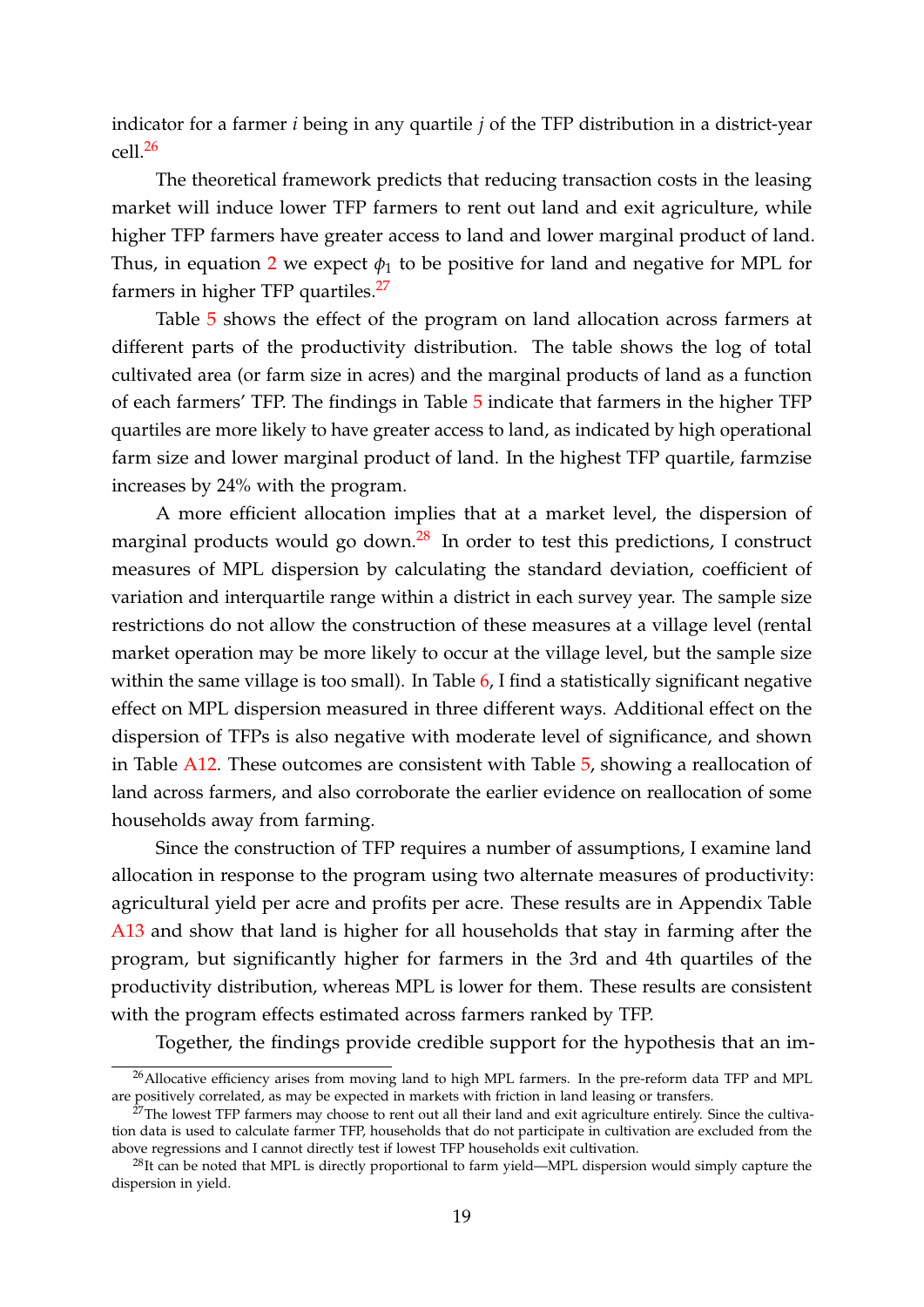proved allocation of land across farmers is underlying the average effects on rental market and farm size.

### **4.5 Program Effect on Farm-level and Aggregate Output and Yield**

The effect of the program on farming scale has important implications for agricultural input choices, mechanization, and productivity improvement, as farm size is assumed to be a constraint to adoption of capital intensive technologies (Foster and Rosenzweig, 2011). Moreover, insecurity of tenure affects investment incentives, as Jacoby and Mansuri (2008) demonstrate that non-contractible investments are under-provided on leased land in Pakistan due to incomplete contracts. If optimal farm area and/or increased tenure security induces higher input, especially capital, usage on farms, then output should increase. Even if the capital margin is unaffected, improved allocative efficiency will result in higher aggregate productivity. I examine the effects of the program on farm output in Table 7 and aggregate output in Tables 8-9. The farm output, yield, and profits are expected to be measured with error, and winsorized values are used to test for program effects.

Table 7 shows positive effects on the total farm output, output per acre, and profits or value added, though the effect on output and profit per acre is not statistically significant.<sup>29</sup> The increase in output is consistent with an increase in farm scale, while the null effect on farm-level yield and profit is consistent with the combined effect of a negative farmsize productivity relationship (Foster and Rosenzweig, 2017) and a selection of more productive farmers into farming.

My measure of aggregate production, NDVI, is obtained from remote sensing data on vegetation, as explained in Section 3.1. Since the data is now at the subdistrict level, I run a subdistrict-year level regression, with an indicator *PostProgram* as the dependent variable of interest, which is 1 for each year after the program has started in a subdistrict. I include subdistrict and year fixed effects and linear trends at the subdistrict and district level. The results, presented in Table 8, show the effect of the program on the NDVI in standard deviations, and show a robust positive effect on productivity as measured by the NDVI. Introducing the program increases the level of production at the subdistrict level by 9 percent of a standard deviation.

Table 9 employs alternate, aggregate district-level crop production data from administrative sources. The regressions are at district-crop-year level, where the outcome of interest is log of crop yield (ton/ha) for each district by year and for the major cereal and cash crops $30$ . The district-level yield regressions include crop, district and year fixed effect as well as district specific linear trends, and span all years

 $29$ Value-added or profits are calculated as the difference in the value of output per acre and the total expenses per acre.

<sup>&</sup>lt;sup>30</sup>Cereals: rice, wheat, and maize. Cash crops: cotton and sugarcane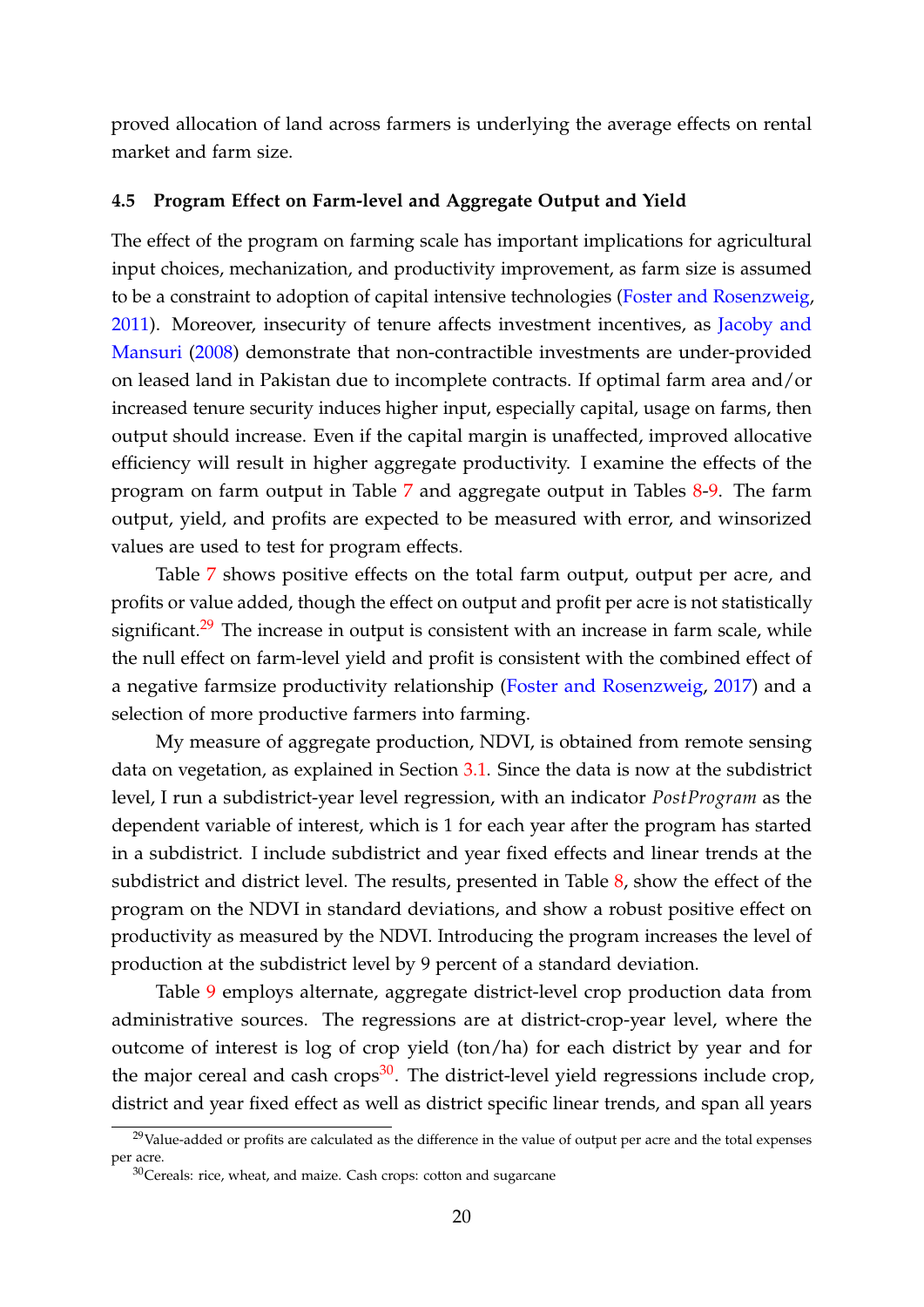from 2005 to 2015. I find that while the program does not affect total cultivated area under the major cereal or cash crops, aggregate cereal output and yield are 6% and 5% higher, respectively, when the program is completed in any district. These effects are significant at the 10% level. The major cash crops show an average 2% decline in yield, but this effect is statistically indistinguishable from zero. This district-level data provides supporting evidence of improved aggregate productivity, but suffers from caveats that are typical for government-collected administrative data.

Appendix Tables A14-A15 show the changes in inputs and crop choice underlying the farmsize effects. Farmers shift into rice and away from planting maize on their land, as shown in Table A14. Such a shift may or may not be expected, and there are not many consistent mechanisms that explain this shift. Secondly, the effect on input choices in Table A15 shows an increase in the usage of pesticides (marginally statistically significant). The usage of rented equipment is lower, though not statistically significantly, which could suggest an increased likelihood that farmers' use owned machinery and equipment. Since data on farmer ownership of agricultural machinery is not available, I cannot explicitly test this hypothesis. Farmers do report if they acquired (purchased or received) any agricultural machinery, including tube wells, tractors, ploughs, threshers, harvesters or trucks, in the previous year. I test the effect of the program on acquisition of agricultural machinery and find that while there is no overall effect, landless households are particularly more likely to have acquired agricultural equipment when the program is completed in their districts (Appendix Table A16). Altogether, greater farm size, higher usage of some inputs, increased owned equipment, and reduced equipment rental are consistent with increased incentives to invest in productive mechanized inputs.

#### **4.6 Discussion of Findings and Mechanisms**

Evidence on take-up shows that the program's effects are largely driven by an improvement of perceived property rights security through access to land records and titles. The survey data used for the analysis does not measure perceived property rights directly but asks landowners how much they expect to receive if they were to sell their land. I create a proxy for ability to sell one's land using an indicator that equals one if the respondent reports some positive expected payment from the sale of their property.<sup>31</sup> Using specification 1, I find a significant improvement in the proxy for perceived selling rights with the program. This is despite no change in land purchase/sale as shown earlier, or in the total area owned. The program has no impact on perceived rights for property types that were unaffected by the land records program, as measured by a similarly constructed proxy for nonagricultural land. This

 $31$ The proxy assumes that farmers who do not have rights to sell their property report no expected payment or an expected payment of zero.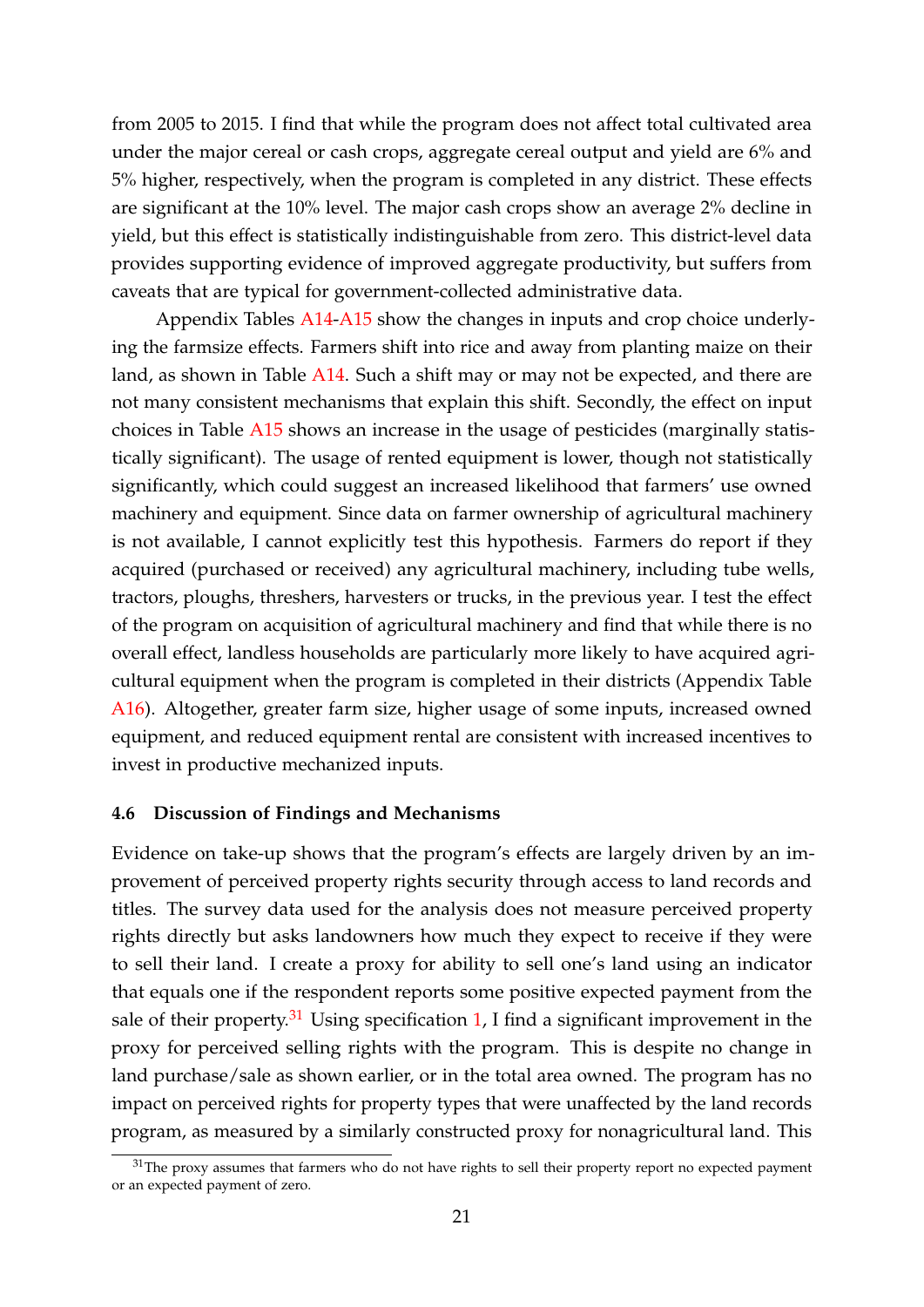suggestive evidence (presented in Table A17) in combination with other types of evidence provide a strong case for improved access to land rights and property rights security due to the program.

The lack of effects on land ownership and sales can be due to a number of reasons. First, land sale and rental markets may be substitutes. Second, landowners may rent out their land, but not sell it, as lack of complete insurance and credit markets induce them to hold onto land as a precautionary asset (Rosenzweig, 2001). Finally, the program effects are strongest for the lowest income quartiles among landowning households. These households may be less likely to participate in the sales market regardless of the program. If only large landowners participate in the land sales market, the sales margin is less likely to respond as large landowners are less likely to face tenure insecurity before the program and are therefore least affected by it.

The results, put together, demonstrate that a light-touch reform has promising prospects for the outlook of agricultural land markets and structural change in Punjab. Aside from facilitating fixed cash rent transactions and increasing farming scale, the program can induce a productive shift in the allocation of labor, paving the way for improved agricultural productivity and transition of rural labor into non-agricultural sectors, which are necessary predecessors of transition in the economy.

# **5 Robustness and Alternate Identification Strategies**

I conduct a number of additional tests to validate the identification strategy and robustness of the findings.

# **5.1 Additional Time Periods**

I test the primary outcomes using an extended dataset that combines the HIES with the Pakistan Social and Living Standards Measurement (PSLM) surveys. The outcomes that are measured in both surveys include land ownership, rental, and household occupation and are shown in Table A18. I find that the likelihood of renting out and leaving agriculture are higher for households in the districts with the program and no change in land ownership, confirming the primary results. Further, in Appendix Table A19 (Panel A) I ensure that the choice of controls do not drive the main results by showing the effects from the main specification without household controls.

## **5.2 Alternate macro-economic trends**

I address the concern that the study period coincides with a period of global recession followed by a recovery and that some of the program effects may be driven by differential rates of recovery across districts. I rule out differential business cycle events across districts in four ways. I allow for non-linear district specific trend by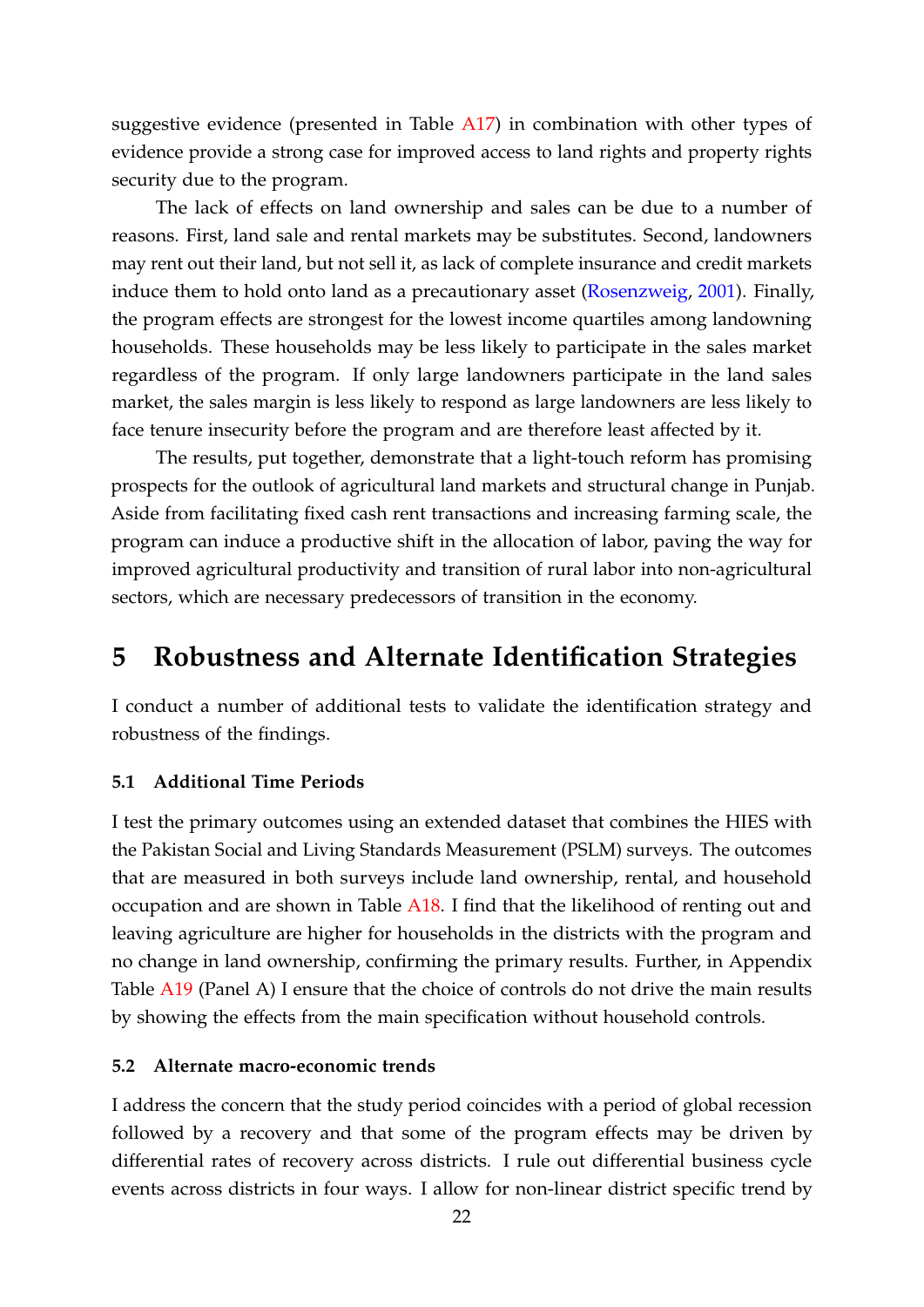controlling for quadratic trends by districts. I control directly for macroeconomic outcomes at the district level in the main specification. Particularly, I add district level unemployment and size of the labor force to the regression. In an additional robustness check, I allow for pre- and post-recovery trends for districts. Figure A4 shows the GDP per capita for Pakistan, which stagnates during global recession in 2007-09 and recovers in the post-2010 period. I interact the district specific trend with an indicator for the post recession period to allow for varying rates of recovery across districts. These results are presented in panels B-D of Table A19 and demonstrate that the treatment effects of the program are not sensitive to these additional controls. The coefficient estimates are qualitatively and quantitively unmoved when I account for the possibly confounding macroeconomic changes. Lastly, I conduct a placebo test using the income of urban households that is unlikely to be affected by the land records program and find a precisely estimated null effect (Table A20). This provides further reassurance that the program rollout is not capturing a differential recovery from the global recession across districts.

Similarly, the earliest program districts may have been selected endogenously as the pilot districts for a salient program and may have differential trends. I ensure that the treatment effects are robust to excluding the three districts where the program began in 2011 (Table A21).

#### **5.3 Event Study Analysis**

I test for pre-existing trends using an event study analysis using the expanded data set with the PSLM and HIES surveys that has data from consecutive years with the exception of 2009 when neither survey was conducted. Figure 4 shows the event study graphs, which plot the coefficients,  $\gamma_l$ , from the following district level regression.

$$
y_{dt} = \gamma_0 + \sum \gamma_l \text{YearsSince} \text{Program}_{dt,l} + \mu_d + \eta_t + \varepsilon_{dt} \tag{3}
$$

*YearsSinceProgramdt*,*<sup>l</sup>* is an indicator that equals one if it has been *l* years since the start of the program in district *d* and year *t*; the omitted category is  $l = -1$ , or the year just before the program starts in any district. Due to the limits on the time periods covered by the survey data and the staggered timing of program start, the lags and leads relative to start date represented in the survey data can vary for the program start timing groups. For instance, for a district in the 2012 timing group, the survey data represents the following lags and leads with respect to program start: -7, -6, -5, -4, -2, -1, 0, 1, 2, 3. Similarly, for the 2013 timing group, the lags range from -8 to 2 (-4 is missing). Thus, in specification (3), each *YearsSinceProgram* dummy coefficient would be driven by a different set of districts. To keep the sample of districts mostly stable, I show 6 lags and 2 leads. To account for the missing year, I follow McCrary (2007)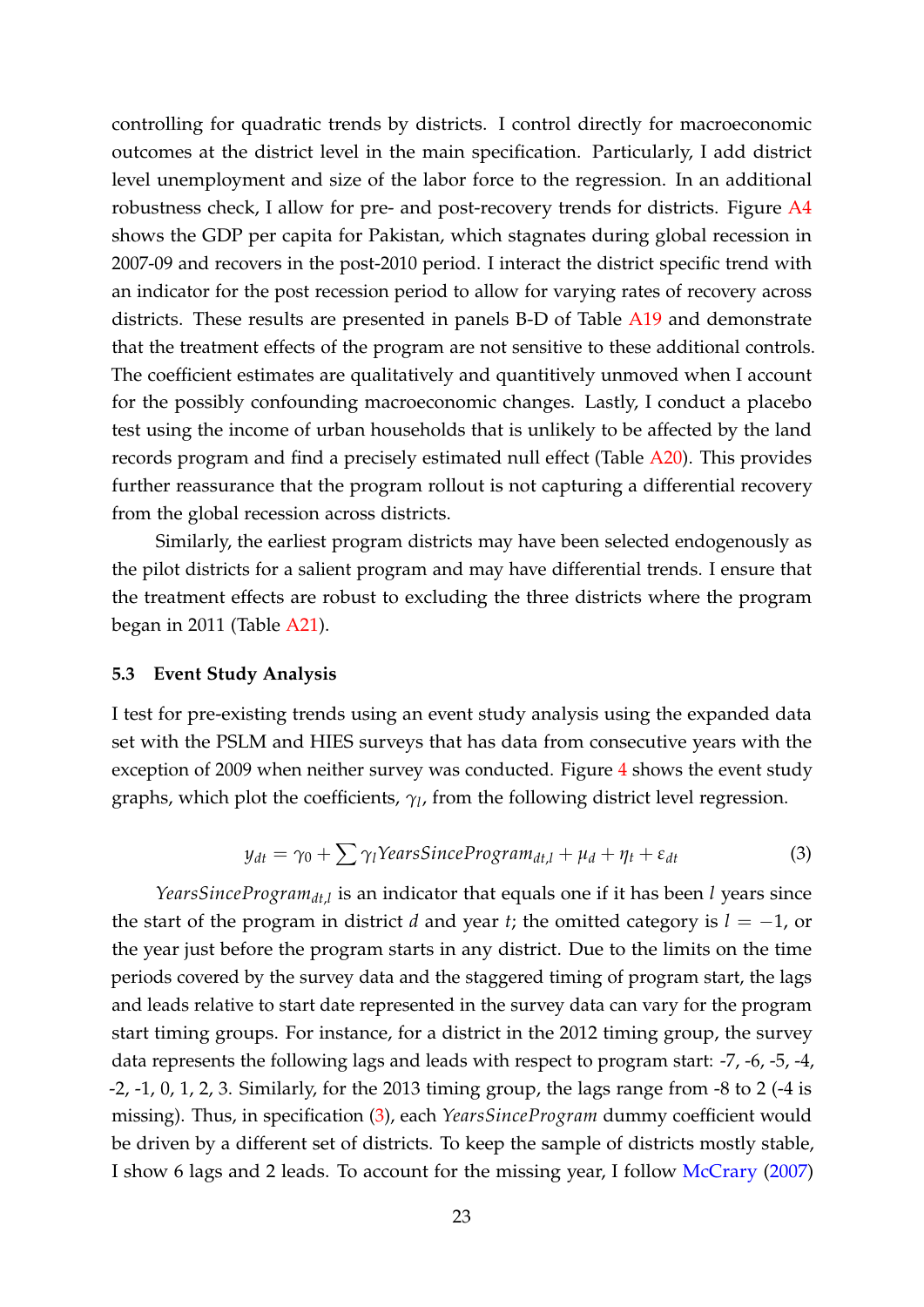and interpolate linearly between observation years correcting the standard errors for the induced serial correlation. With the two surveys combined, the data ranges from 2005-2015 with 9 time fixed effects ranging from -6 to +2 for a balanced sample of districts.<sup>32</sup> The graphs show that the program start is not driven by changes in land market activity, as the trend is flat in the pre-program period. In the post-program period land rental increases while agricultural participation declines. Land owned shows a flat pre- and post-program trend as reflected in the regression analysis earlier.

### **5.4 Placebo Program Rollout**

As an alternate test to rule out that pre-existing trends in the main outcomes drive the rollout of the program, I construct a placebo variable to measure 'program intensity', assuming the program rollout began two survey years prior to the actual program date in each district.<sup>33</sup> Table A22 provides the outcomes from specification  $(1)$  replacing intensity with the placebo treatment and shows no effect on the main outcomes.

### **5.5 Standard timing Difference-in-difference estimation**

I use two alternate identification strategies to measure the program effects, a standard timing difference in difference and a stacked difference in difference. First, I use a dummy variable, *PostProgram*, indicating the years after one of the subdistricts in a district has received the program in Table A23. This treatment classification would avoid any concerns about endogenous pace of program delivery after the first opening in any district. The *PostProgram* indicator specifically captures the average effect of one subdistrict receiving the program (while the *ProgramIntensity* coefficient in the primary specification captures the effect of all subdistricts receiving the program), thus the effects may be smaller. Table A23 shows a significant increase in land rental by landowners and a significant drop in agricultural participation, while cultivating households have significantly more area rented in for cultivation and higher farm output. The magnitude of the effects are smaller, and the effect on cultivated area is positive but loses statistical significance.

Goodman-Bacon (2019) cautions about an important feature of timing differencein-difference (DD) strategies with early and late timing groups. In particular, the comparisons of late timing groups to early timing groups rely on a comparison of just treated groups to already treated groups. If the early treated units are set on a differential trend by the treatment, they are no longer good 'control' units. Goodman-Bacon (2019) proposes a decomposition to calculate the weight on each DD estimate.

<sup>&</sup>lt;sup>32</sup>The districts that start the program in 2014 are not included in the estimation of the coefficient for *YearsSinceProgram* = +2.

<sup>&</sup>lt;sup>33</sup>This robustness exercise yields similar results if I assume the placebo program started in the prior survey year.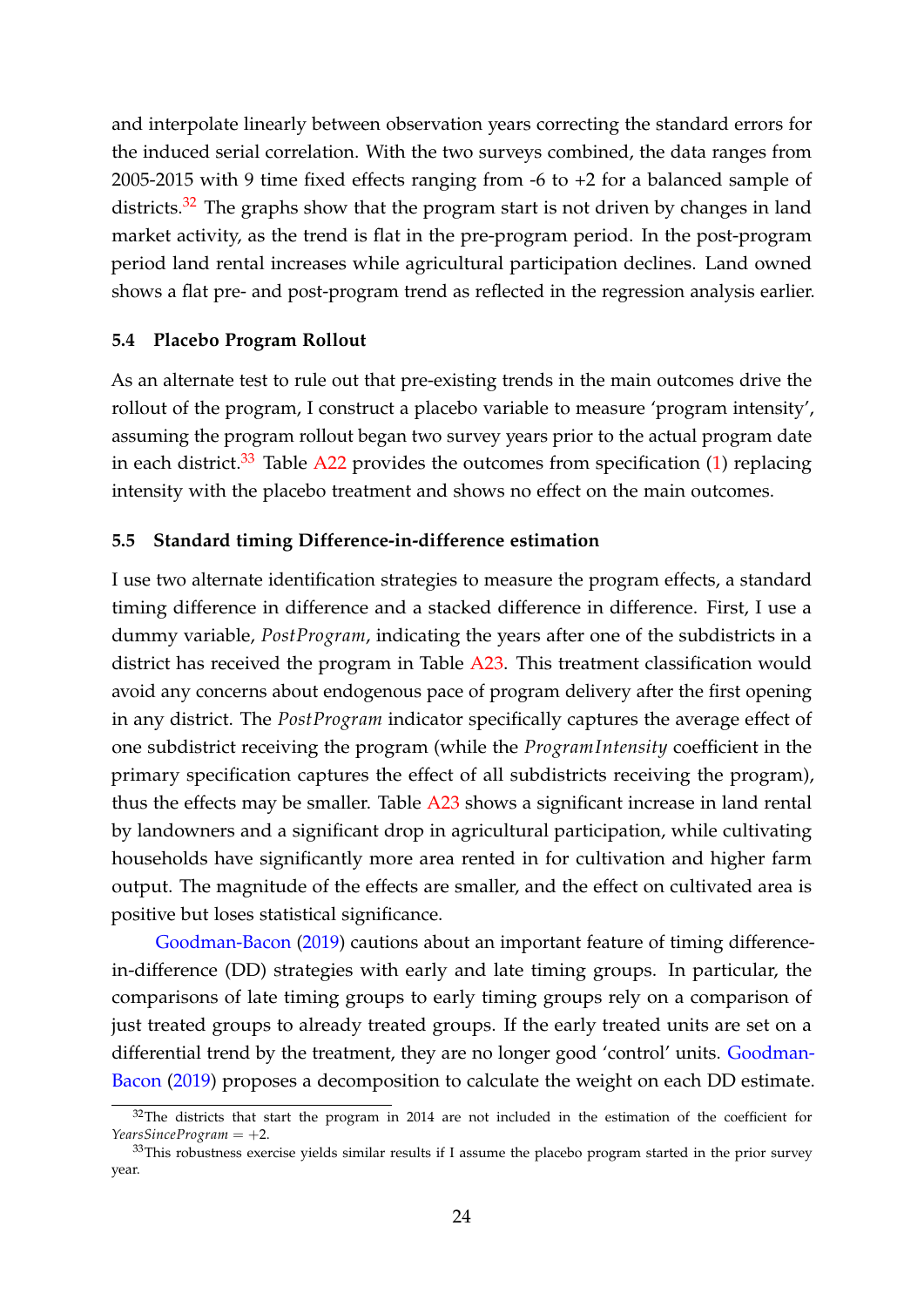In my context, a calculation of the weights shows that the DD estimates based on the comparisons of early to late units have the majority of the weight (70%) while the DD effects comparing newly treated units to already treated ones have a much lower weight (30%). Moreover, the average effects from the two types of comparisons are qualitatively similar for all the main outcomes. Thus, the timing DD estimates are a meaningful comparison for the effects from the main regressions.

### **5.6 Stacked Difference-in-difference estimation**

Another strategy uses a stacked difference-in-difference to compare different timing groups to 'control' units that are treated in a future period but are untreated when they act as controls, as in Deshpande and Li (2019). In particular, I construct a data set as follows: for each center opening I label the district with the opening as treated and the districts that do not have any opening yet (but will receive the program 1-2 years after the treated district) as control. For each opening I also include outcomes for the treated and control districts from survey rounds in the year before and just after opening to capture the change in trend due to the opening. The time period just after the opening is indicated by a *Post* indicator. I construct the treated and control districts for each of the 150 openings and stack these datasets. A district is treated when the opening corresponds to a service center in one of its subdistricts, and a district could be treated for some openings and control for others. However, treated districts never switch to being controls because the set of control districts correspond to districts that have not yet been treated. The specification I run is as follows:

$$
y_{idt,o} = \phi_0 + \phi_1 \text{Treated}_{d,o} \times \text{Post}_{t,o} + \phi_2 \text{Post}_{t,o} + \omega_{d,o} + X'_{idt} \Psi + \mu_d + \eta_t + \epsilon_{idt,o}, \quad (4)
$$

where *yidt*,*<sup>o</sup>* is an outcome for household *i* in district *d*, year *t* for opening *o*. *Treatedd*,*<sup>o</sup>* is 1 if *d* is the district where opening *o* occurred. *Postt*,*<sup>o</sup>* is 1 for the year after opening *o* occurs. District and year fixed effects are included, as well as the same household controls from the main specification. Additionally an opening by district fixed effect is included, which is collinear with  $Treated_{d,o}$ . The coefficient on  $Treated_{d,o} \times Post_{t,o}$ captures the shift in outcome *y* just after the center opening in the treated district versus control districts.

Table A24 shows the outcomes from this empirical specification. In comparison to the main treatment effects that measure the effect of center openings in all subdistricts of a district, the coefficient in Table A24 captures the effect of an opening in one subdistrict. These effects are naturally smaller in magnitude, but are significant and consistently in line with the main treatment effects. The effects on farm area and output are less precisely estimated but have the expected magnitude. In summary, the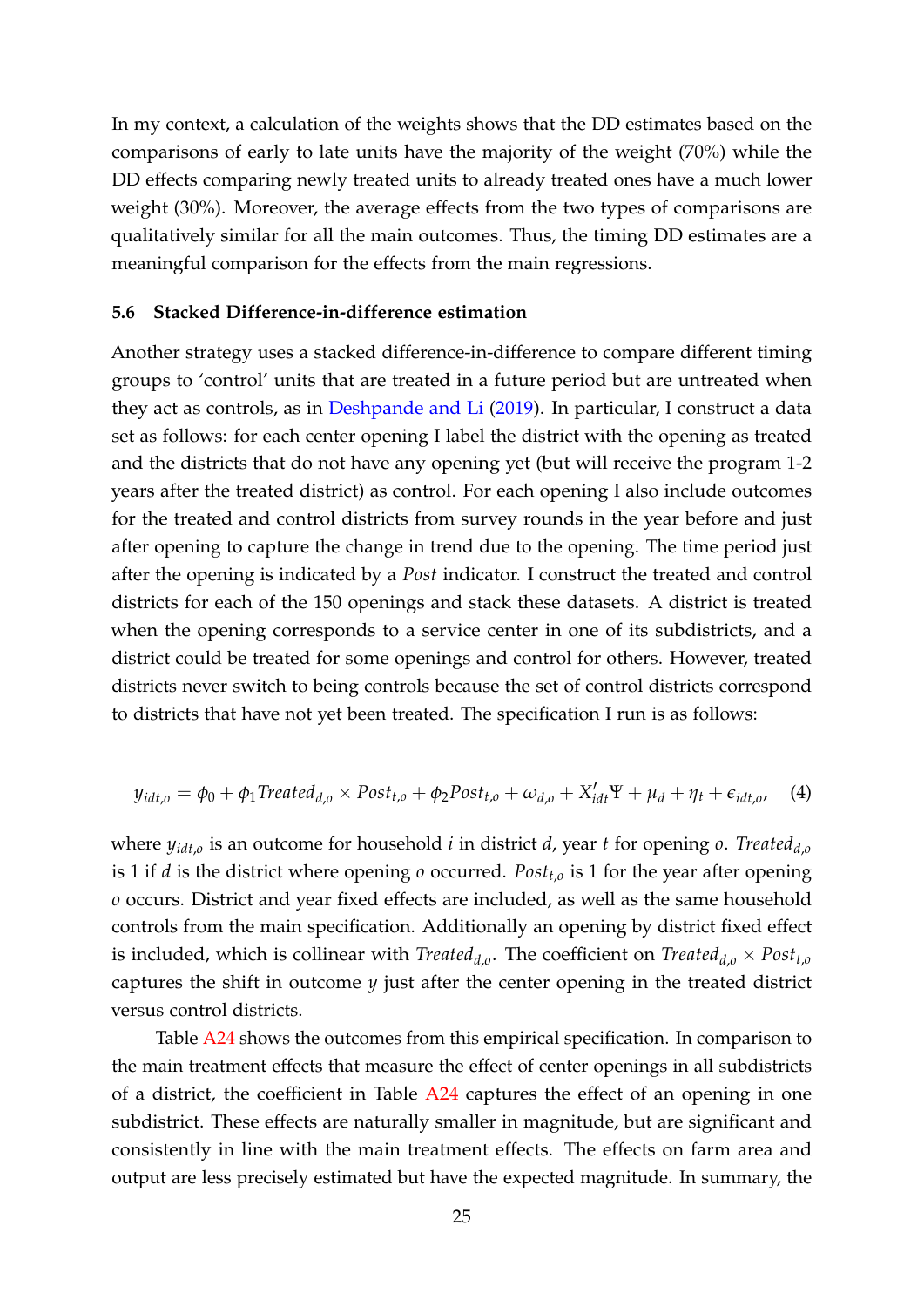two additional empirical strategies provide reassuring complementary evidence to the established treatment effects above.

### **5.7 Multiple hypotheses testing correction**

I implement Anderson's (2008) methods to correct my standard errors for multiple hypothesis testing, controlling for the false discovery rate Benjamini and Hochberg (1995) following Banerjee et al. (2015) and Ksoll et al. (2016) (Table A25). The program effects on the primary outcomes, including land rental, agricultural participation by landowners, the total farm size, rental land size, and total output of cultivating households, survive this adjustment of p-values.

Together, the robustness checks validate the identification strategy and provide confirmation of the program effects documented in the primary empirical analysis.

# **6 Concluding Remarks**

I focus on a 'light touch' property rights formalization program in a context with private ownership, without explicit titling or direct targeting of market transactions. Roth and McCarthy (2013) note a continuum of land rights formalization that extends from strengthening tenurial rights in law or formal titling and registration to better communicating those rights to land holders or strengthening informal land leasing arrangements and contracts. The Punjab land record computerization program resulted in a formalization of property rights through better clarity of and access to rights, and through automation of market transactions bypassing bureaucratic hurdles and corrupt officers. The formalization of property rights can have potentially large positive effects while obviating the financial and feasibility hurdles of titling programs.

The paper offers evidence that the program managed to significantly affect land markets, affecting *allocation* of land within agriculture and *selection* of cultivators into agriculture. Landowners who faced market constraints rent out land and exit agriculture after the program. On the flip side, households that stay in cultivation, rent in more land, effectively increasing average farm size, which has implications for modernization and aggregate agricultural productivity. Consistent with the increased rental activity and improved land allocation, aggregate yield improves in districts with the program, although the yield effects are not observed in farm-level data. I provide additional evidence that these changes in market activity are driven by improved security of tenure and verifiability of land rights.

The results thus illustrate that land and labor market constraints limit rural mobility in the South Asian context, shedding light on the rural-urban divide and the prospect of structural transformation. The paper further reinforces our understanding of development economics by exhibiting how ICT use is manifested in public service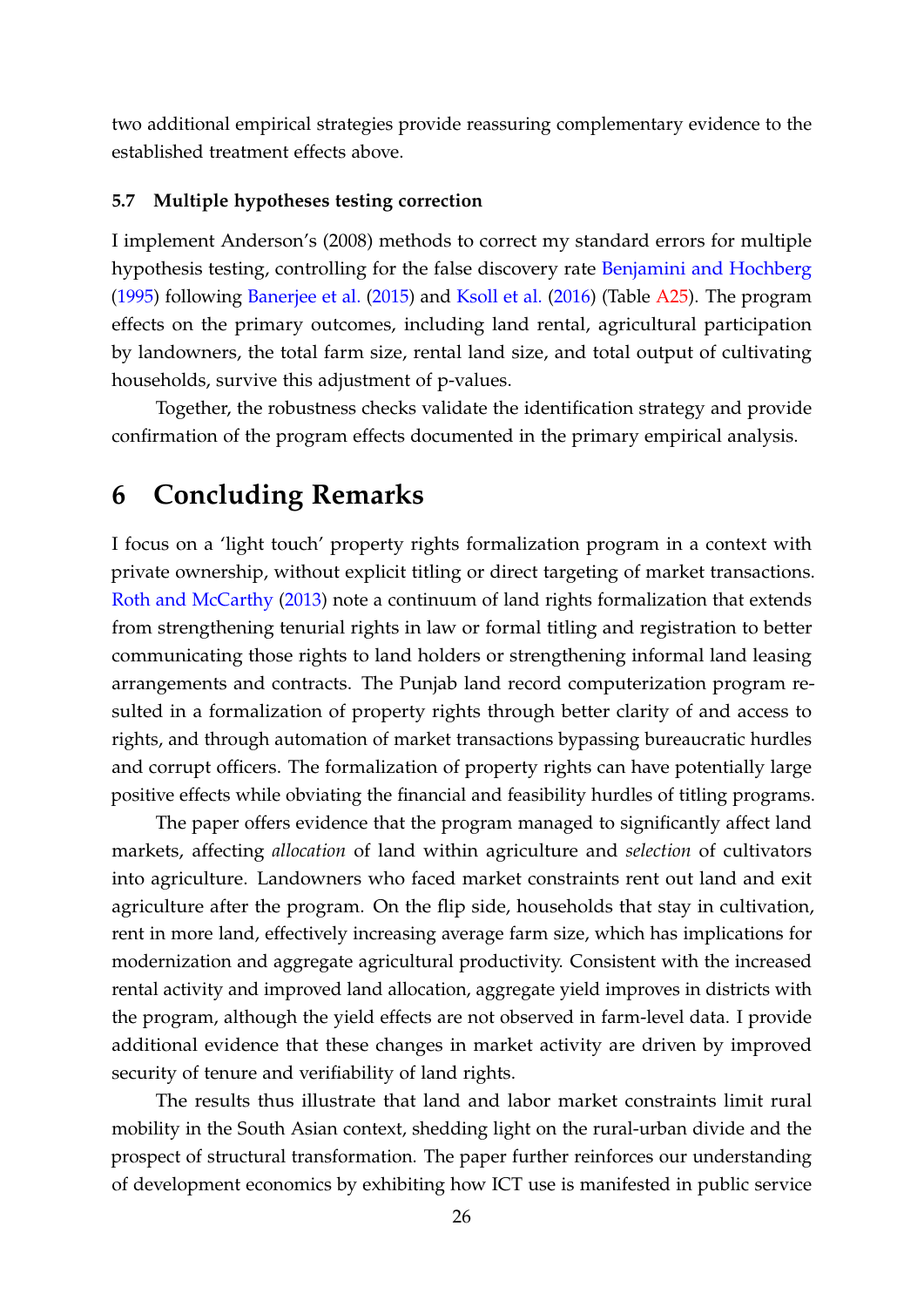processes and can ease market frictions in lower income-countries. Effective use of ICT has been demonstrated for agricultural initiatives (Aker et al., 2016), delivering education and improving learning (Muralidharan et al., 2019; Beg et al., 2020), increasing service delivery staff accountability (Duflo et al., 2012), and reducing leakages in government welfare program payments (Banerjee et al., 2014; Muralidharan et al., 2016). The land record computerization program similarly improves access to property rights records through digitized and automated land record maintenance.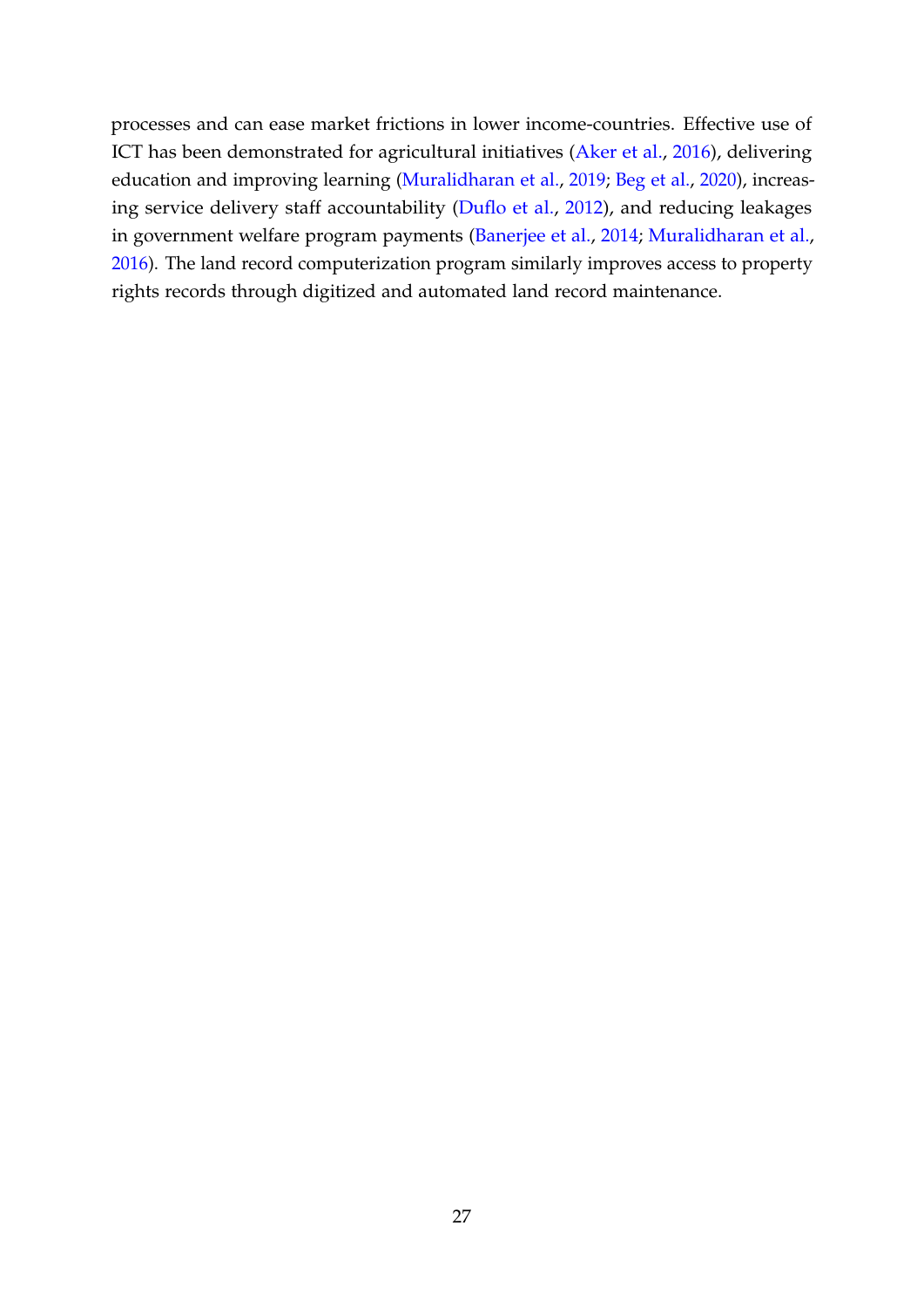# **References**

- Adamopoulos, T., L. Brandt, J. Leight, and D. Restuccia (2017). Misallocation, selection and productivity: A quantitative analysis with panel data from China. *National Bureau of Economic Research working paper No. 23039*.
- Adamopoulos, T. and D. Restuccia (2014). The size distribution of farms and international productivity differences. *American Economic Review 104*(6), 1667–97.
- Aker, J. C., I. Ghosh, and J. Burrell (2016). The promise (and pitfalls) of ICT for agriculture initiatives. *Agricultural Economics 47*(S1), 35–48.
- Ali, D. A., K. Deininger, and M. Goldstein (2014). Environmental and gender impacts of land tenure regularization in Africa: pilot evidence from Rwanda. *Journal of Development Economics 110*, 262–275.
- Anderson, M. L. (2008). Multiple inference and gender differences in the effects of early intervention: A reevaluation of the Abecedarian, Perry Preschool, and Early Training Projects. *Journal of the American Statistical Association 103*(484), 1481–1495.
- Banerjee, A., E. Duflo, N. Goldberg, D. Karlan, R. Osei, W. Parienté, J. Shapiro, B. Thuysbaert, and C. Udry (2015). A multifaceted program causes lasting progress for the very poor: Evidence from six countries. *Science 348*(6236), 1260799.
- Banerjee, A., E. Duflo, C. Imbert, S. Mathew, and R. Pande (2014). Can e-governance reduce capture of public programs? Experimental evidence from a financial reform of India's employment guarantee. Technical report, Technical Report, MIT December 2014.
- Banerjee, A. and S. Jain (2003). E-governance in India: Models that can be applied in other developing countries. In *International Conference on Electronic Government*, pp. 488–491. Springer.
- Beg, S. (2019). Tenancy and clientelism. *Working Paper*.
- Beg, S. A., A. M. Lucas, W. Halim, and U. Saif (2020). Engaging Teachers with Technology Increased Achievement, Bypassing Teachers Did Not. National Bureau of Economic Research Working Paper No.25704.
- Bellemare, M. F. (2012). Insecure land rights and share tenancy: Evidence from Madagascar. *Land Economics 88*(1), 155–180.
- Bellemare, M. F. (2013). The productivity impacts of formal and informal land rights: Evidence from madagascar. *Land Economics 89*(2), 272–290.
- Benjamini, Y. and Y. Hochberg (1995). Controlling the false discovery rate: a practical and powerful approach to multiple testing. *Journal of the Royal Statistical Society: Series B (Methodological) 57*(1), 289–300.
- Besley, T. (1995). Property rights and investment incentives: Theory and evidence from Ghana. *Journal of Political Economy*, 903–937.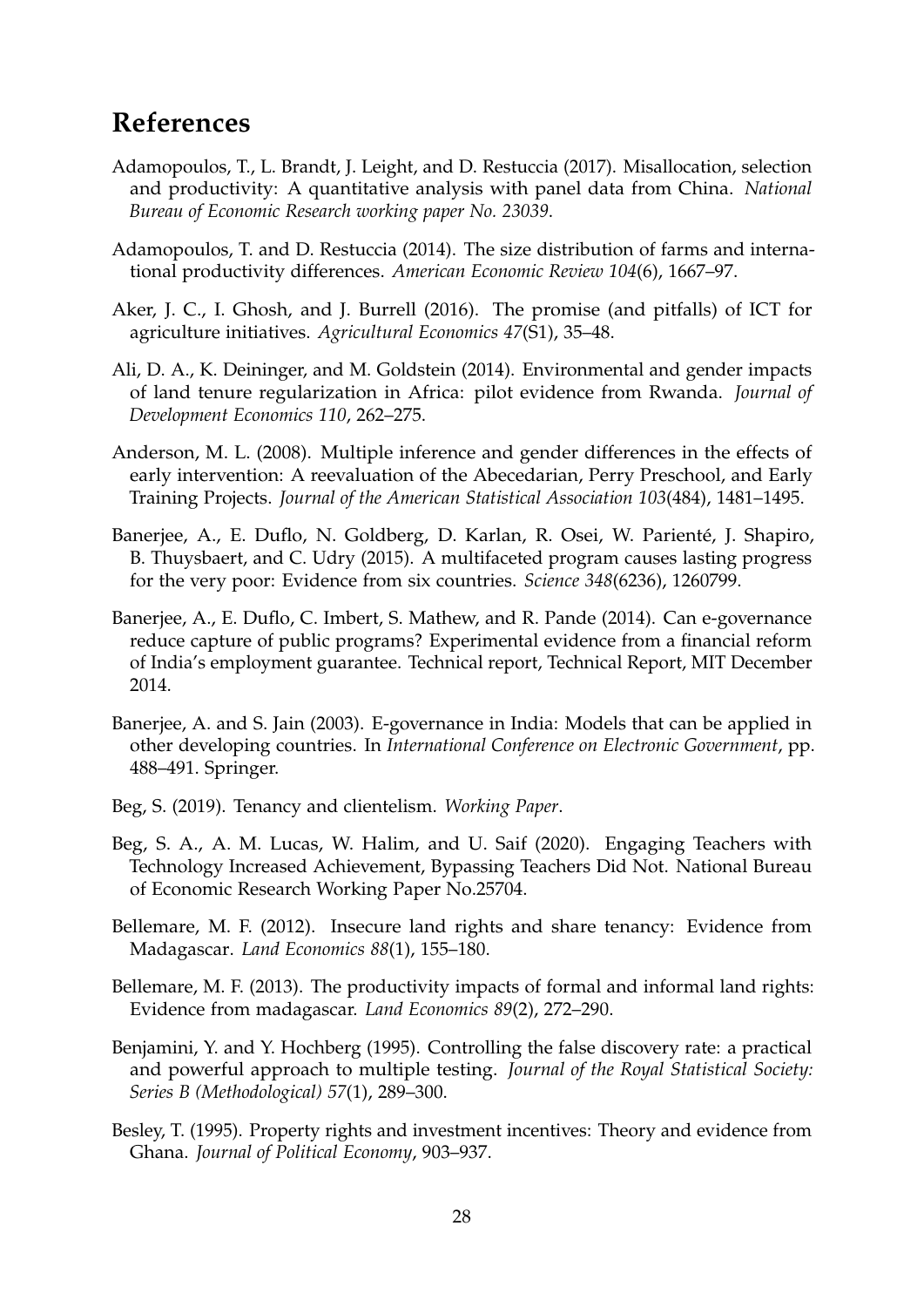- Besley, T. and M. Ghatak (2010). Property rights and economic development. In *Handbook of Development Economics*, Volume 5, pp. 4525–4595. Elsevier.
- Binswanger-Mkhize, H. P. (2013). The stunted structural transformation of the Indian economy. *Economic and Political weekly 48*(26-27), 5–13.
- Bloom, N., L. Garicano, R. Sadun, and J. Van Reenen (2014). The distinct effects of information technology and communication technology on firm organization. *Management Science 60*(12), 2859–2885.
- Bresnahan, T. F., E. Brynjolfsson, and L. M. Hitt (2002). Information technology, workplace organization, and the demand for skilled labor: Firm-level evidence. *The Quarterly Journal of Economics 117*(1), 339–376.
- Cameron, A. C. and D. L. Miller (2015). A practitioner's guide to cluster-robust inference. *Journal of Human Resources 50*(2), 317–372.
- Carter, M. R. and P. Olinto (1996). *Decomposition and identification of the impact of land titling on agricultural productivity in Paraguay*.
- Chari, A., E. M. Liu, S.-Y. Wang, and Y. Wang (2017). Property Rights, Land Misallocation and Agricultural Efficiency in China. National Bureau of Economic Research Working Paper No. w24099.
- Chen, C. (2017). Untitled land, occupational choice, and agricultural productivity. *American Economic Journal: Macroeconomics 9*(4), 91–121.
- Chen, C., D. Restuccia, and R. Santaeulàlia-Llopis (2017). The effects of land markets on resource allocation and agricultural productivity. Technical report, National Bureau of Economic Research.
- de Janvry, A., K. Emerick, M. Gonzalez-Navarro, and E. Sadoulet (2015). Delinking land rights from land use: Certification and migration in Mexico. *American Economic Review 105*(10), 3125–49.
- de Janvry, A., M. Fafchamps, and E. Sadoulet (1991). Peasant household behaviour with missing markets: some paradoxes explained. *The Economic Journal 101*(409), 1400–1417.
- Deininger, K., D. A. Ali, and T. Alemu (2010). Land rental markets: transaction costs and tenure insecurity in rural Ethiopia. In *The Emergence of Land Markets in Africa*, pp. 70–86. Routledge.
- Deininger, K., D. A. Ali, and T. Alemu (2011). Impacts of land certification on tenure security, investment, and land market participation: evidence from Ethiopia. *Land Economics 87*(2), 312–334.
- Deininger, K. and A. Goyal (2012). Going digital: Credit effects of land registry computerization in India. *Journal of Development Economics 99*(2), 236–243.
- Deshpande, M. and Y. Li (2019). Who is screened out? Application costs and the targeting of disability programs. *American Economic Journal: Economic Policy 11*(4), 213–48.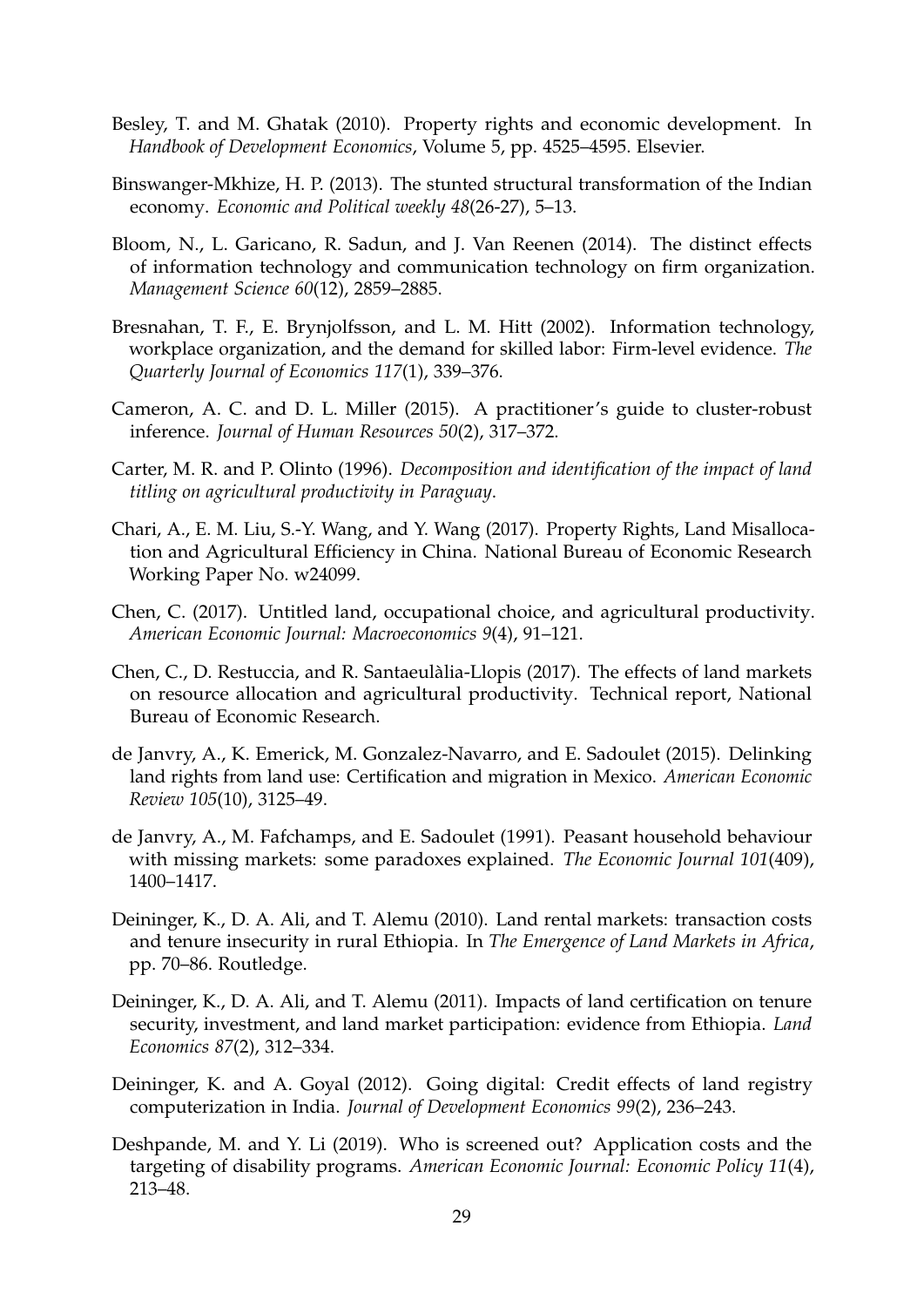- Didan, K. (2015). *MYD13Q1 MODIS/Aqua Vegetation Indices 16-Day L3 Global 250m SIN Grid V006.* Distributed by NASA EOSDIS Land Processes DAAC. https://doi.org/10.5067/MODIS/MYD13Q1.006. Accessed 2019-05-25.
- Do, Q.-T. and L. Iyer (2008). Land titling and rural transition in Vietnam. *Economic Development and Cultural Change 56*(3), 531–579.
- Duflo, E., R. Hanna, and S. P. Ryan (2012). Incentives work: Getting teachers to come to school. *American Economic Review 102*(4), 1241–78.
- FAO/IIASA/ISRIC/ISSCAS/JRC (2012). Harmonized world soil database (version 1.2). *FAO, Rome, Italy and IIASA, Laxenburg, Austria*.
- Feder, G. (1988). *Land policies and farm productivity in Thailand*. Johns Hopkins University Press.
- Field, E. (2007). Entitled to Work: Urban Property Rights and Labor Supply in Peru. *The Quarterly Journal of Economics 122*(4), 1561–1602.
- Field, E. and M. Torero (2006). Do property titles increase credit access among the urban poor? Evidence from a nationwide titling program. Technical report.
- Foster, A. D. and M. R. Rosenzweig (2011). Are Indian farms too small? Mechanization, agency costs, and farm efficiency. *Unpublished Manuscript, Brown University and Yale University*.
- Foster, A. D. and M. R. Rosenzweig (2017). Are there too many farms in the world? Labor-market transaction costs, machine capacities and optimal farm size. National Bureau of Economic Research Working Paper No. 23909.
- Galiani, S. and E. Schargrodsky (2010). Property rights for the poor: Effects of land titling. *Journal of Public Economics 94*(9-10), 700–729.
- Ghosh, A. and G. Banerjee (2006). A Study of E-governance in Rural India. *Delivering E-government*, 222.
- Goldstein, M. and C. Udry (2008). The profits of power: Land rights and agricultural investment in Ghana. *Journal of Political Economy 116*(6), 981–1022.
- Gollin, D., S. Parente, and R. Rogerson (2002). The role of agriculture in development. *American Economic Review 92*(2), 160–164.
- Gonzalez, M. L. (2016). Land records go digital in Punjab, Pakistan. *End Poverty in South Asia (http://blogs.worldbank.org/endpovertyinsouthasia)*.
- Goodman-Bacon, A. (2019). Difference-in-Differences with Variation in Treatment Timing. *National Bureau of Economic Research working paper No. 25018*.
- Gottlieb, C. and J. Grobovšek (2019). Communal land and agricultural productivity. *Journal of Development Economics 138*, 135–152.
- Hornbeck, R. (2010). Barbed wire: Property rights and agricultural development. *Quarterly Journal of Economics 125*(2).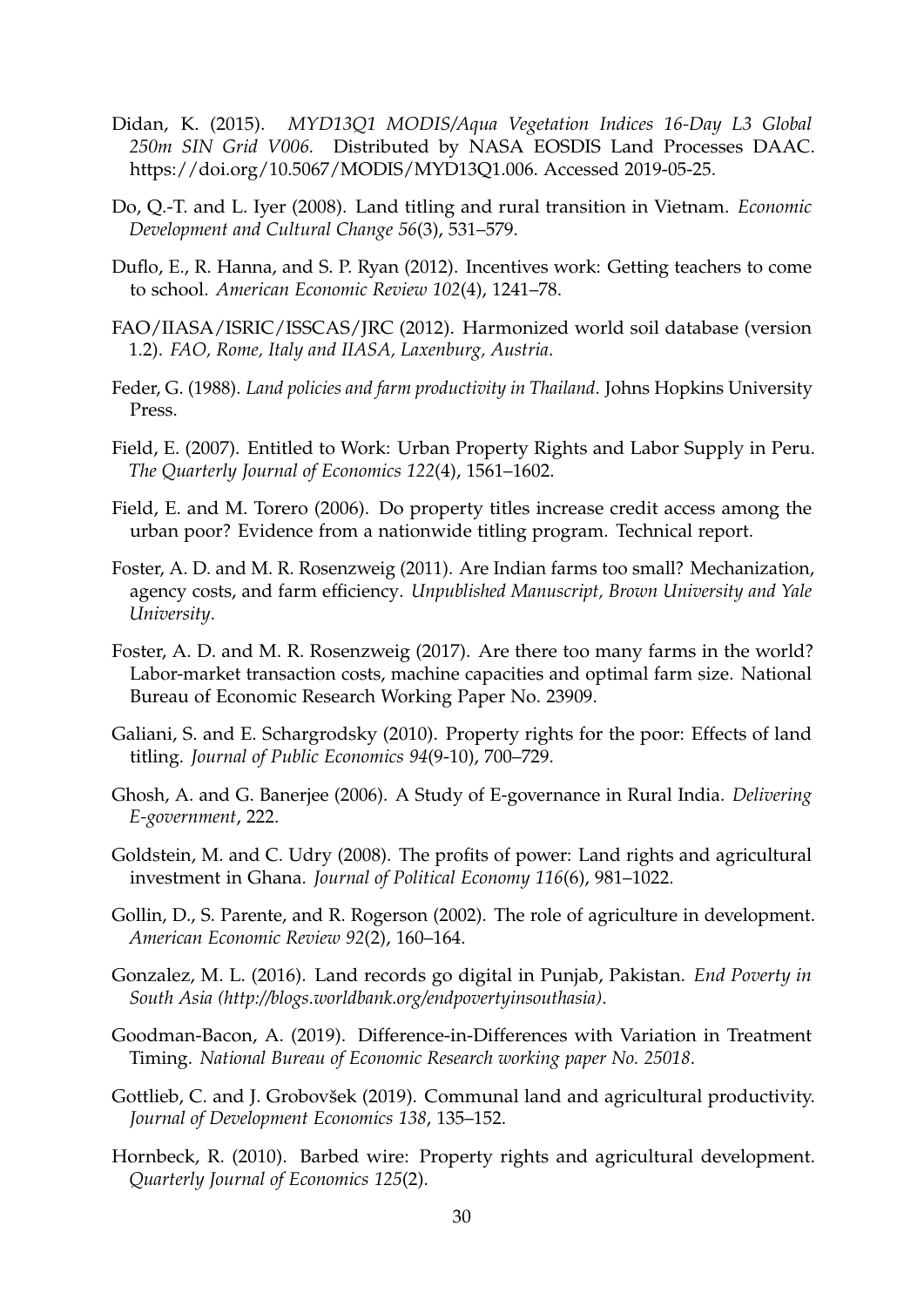- Hsieh, C.-T. and P. J. Klenow (2009). Misallocation and manufacturing TFP in China and India. *The Quarterly Journal of Economics 124*(4), 1403–1448.
- Hunter, W. W., J. S. Cotton, R. Burn, and W. S. Meyer. *Imperial Gazetteer of India.*
- Jacoby, H. G. and G. Mansuri (2008). Land tenancy and non-contractible investment in rural Pakistan. *The Review of Economic Studies 75*(3), 763–788.
- Ksoll, C., H. B. Lilleør, J. H. Lønborg, and O. D. Rasmussen (2016). Impact of Village Savings and Loan Associations: Evidence from a cluster randomized trial. *Journal of Development Economics 120*, 70–85.
- López, R. and C. Romano (2000). Rural poverty in Honduras: Asset distribution and liquidity constraints. In *Rural Poverty in Latin America*, pp. 227–243. Springer.
- Lunduka, R., S. T. Holden, and R. Øygard (2010). Land rental market participation and tenure security in Malawi. In *The Emergence of Land Markets in Africa*, pp. 125–143. Routledge.
- Macours, K., A. de Janvry, and E. Sadoulet (2010). Insecurity of property rights and social matching in the tenancy market. *European Economic Review 54*(7), 880–899.
- McCrary, J. (2007). The effect of court-ordered hiring quotas on the composition and quality of police. *American Economic Review 97*(1), 318–353.
- Muralidharan, K., P. Niehaus, and S. Sukhtankar (2016). Building state capacity: Evidence from biometric smartcards in India. *American Economic Review 106*(10), 2895–2929.
- Muralidharan, K., A. Singh, and A. J. Ganimian (2019). Disrupting education? Experimental evidence on technology-aided instruction in India. *American Economic Review 109*(4), 1426–60.
- Newman, C., F. Tarp, and K. Van Den Broeck (2015). Property rights and productivity: The case of joint land titling in vietnam. *Land Economics 91*(1), 91–105.
- Restuccia, D. and R. Santaeulalia-Llopis (2017). Land misallocation and productivity. National Bureau of Economic Research Working Paper No. 23128.
- Rosenzweig, M. R. (2001). Savings behaviour in low-income countries. *Oxford Review of Economic Policy 17*(1), 40–54.
- Roth, M. and N. McCarthy (2013). *Land and Tenure, Property Rights and Economic Growth in Rural Areas*. USAID Issue Brief.
- Shenoy, A. (2017). Market failures and misallocation. *Journal of Development Economics 128*, 65–80.
- Sural, A. (2013). Punjab may abolish patwari, kanungo systems. *Times of India*.
- United Nations Human Settlements Programme (2012). Land and Property Rights in Pakistan. Islamabad, Pakistan.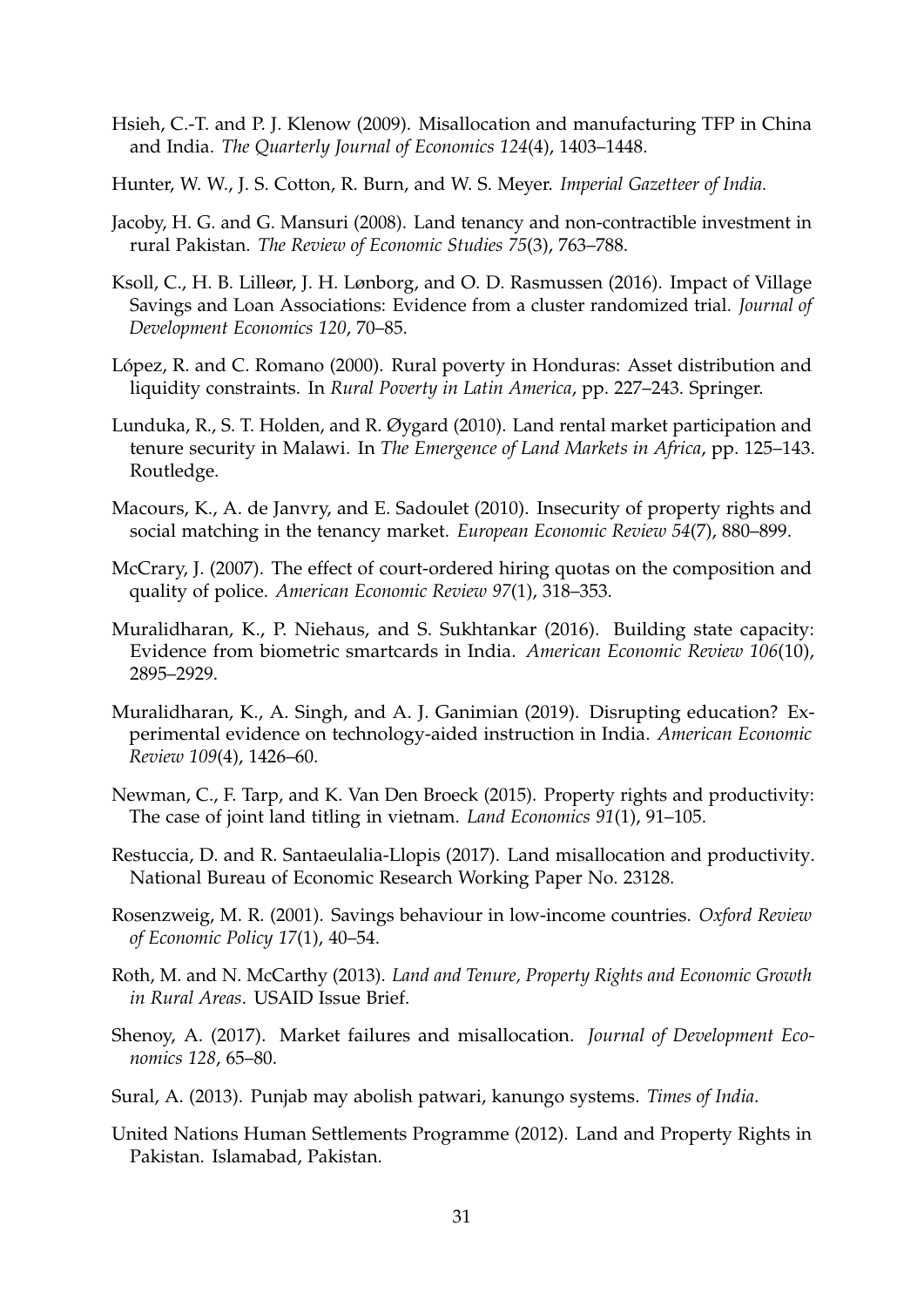Wang, S.-Y. (2012). Credit constraints, job mobility, and entrepreneurship: evidence from a property reform in China. *Review of Economics and Statistics 94*(2), 532–551.

World Bank (2013). *World Development Indicators 2013*. World Bank Publications.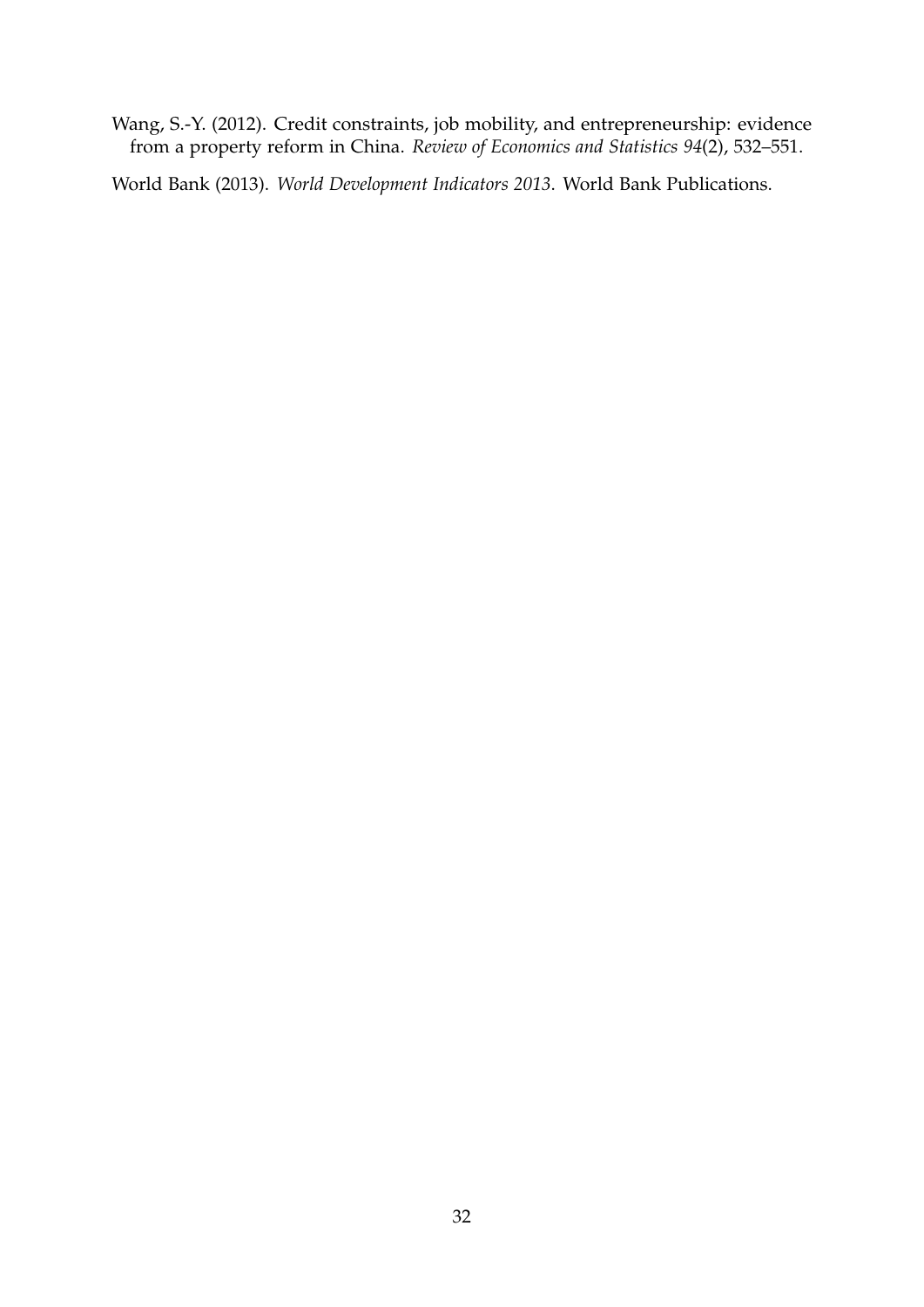# **7 Figures and Tables**



**Figure 1:** *Program Rollout*

**Figure 2:** *Program Openings by Year*

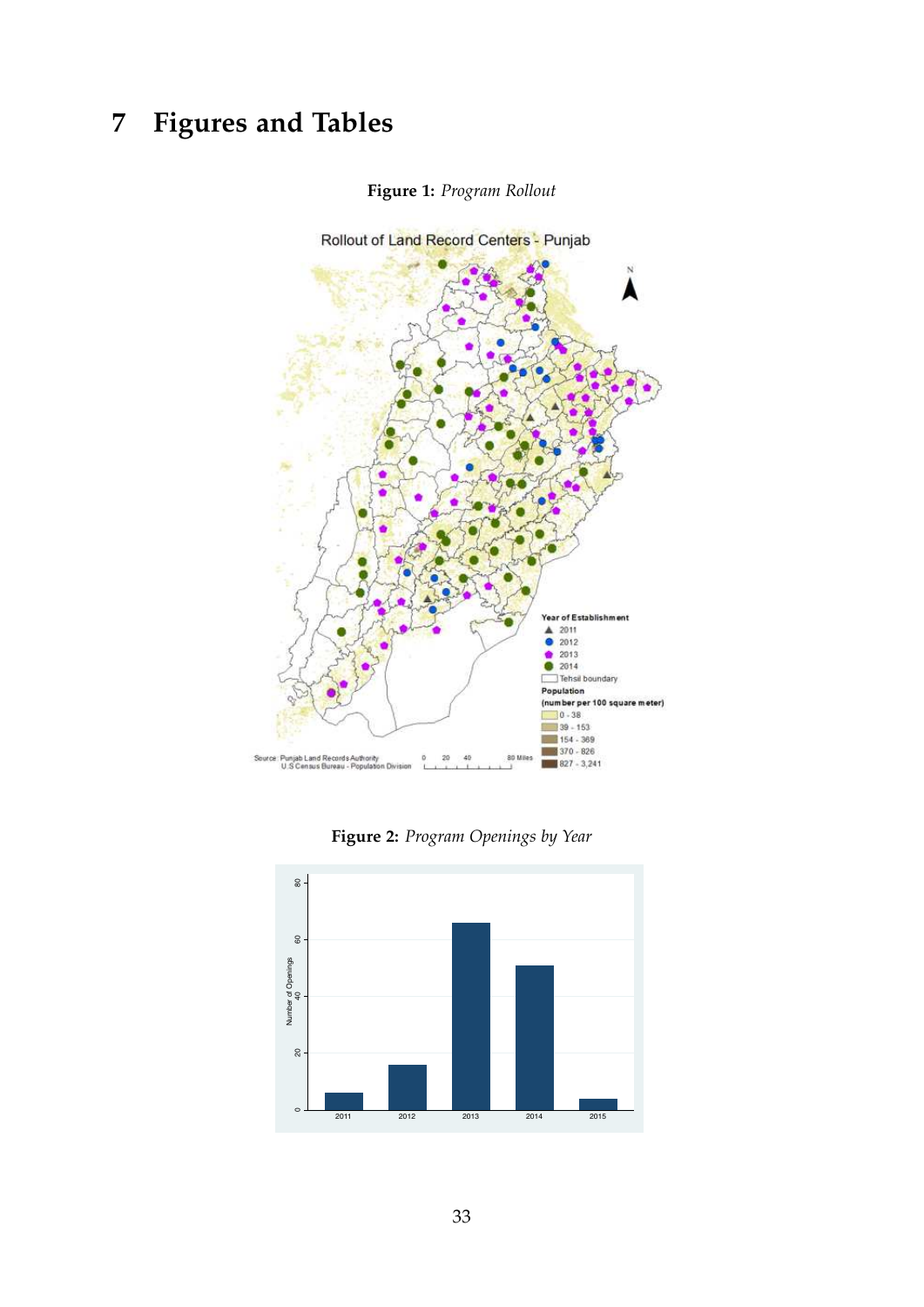**Figure 3:** *Distribution of Farmer TFPs*

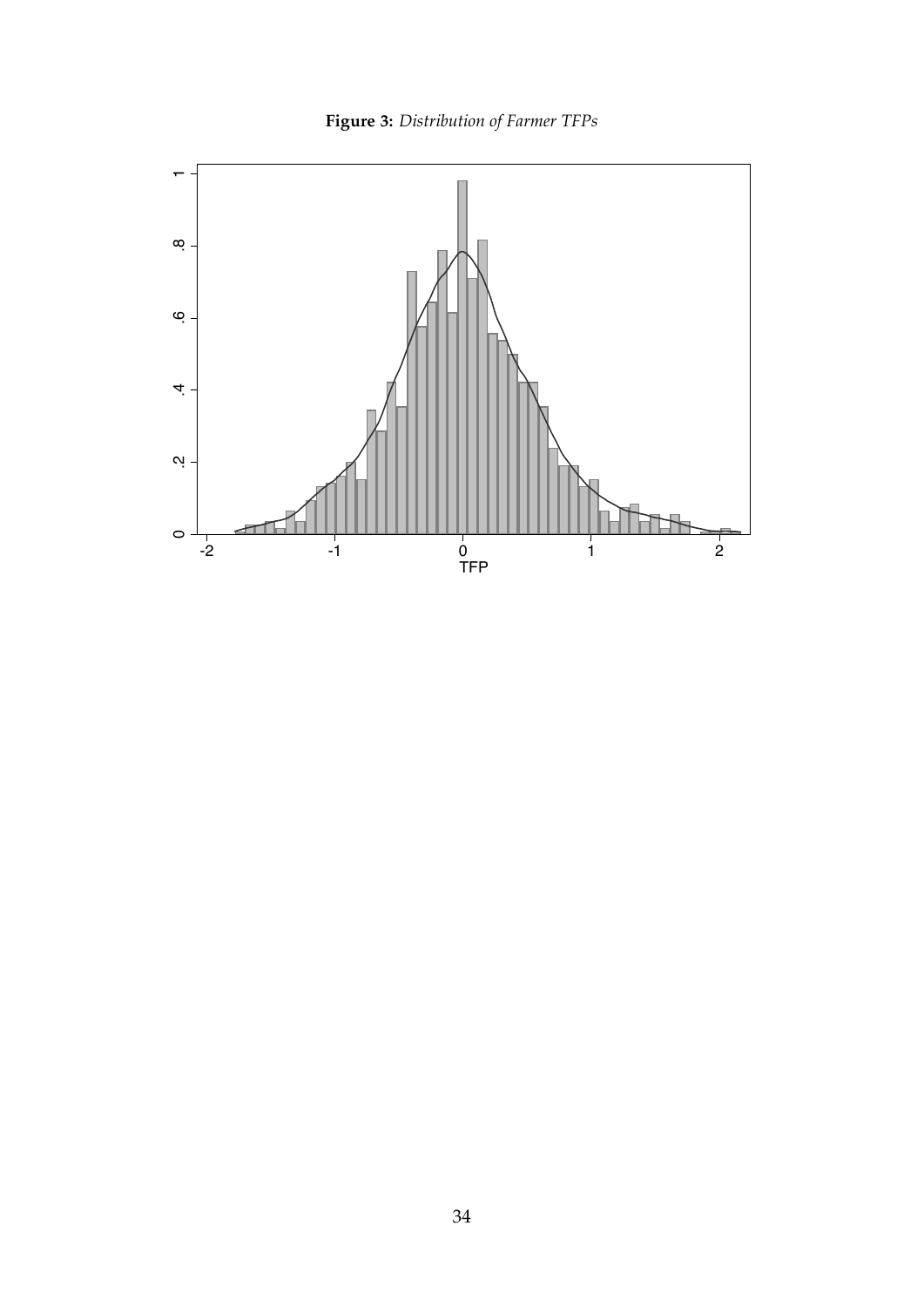**Figure 4:** *Trend in Renting out, Agricultural participation and Agricultural Land ownership*

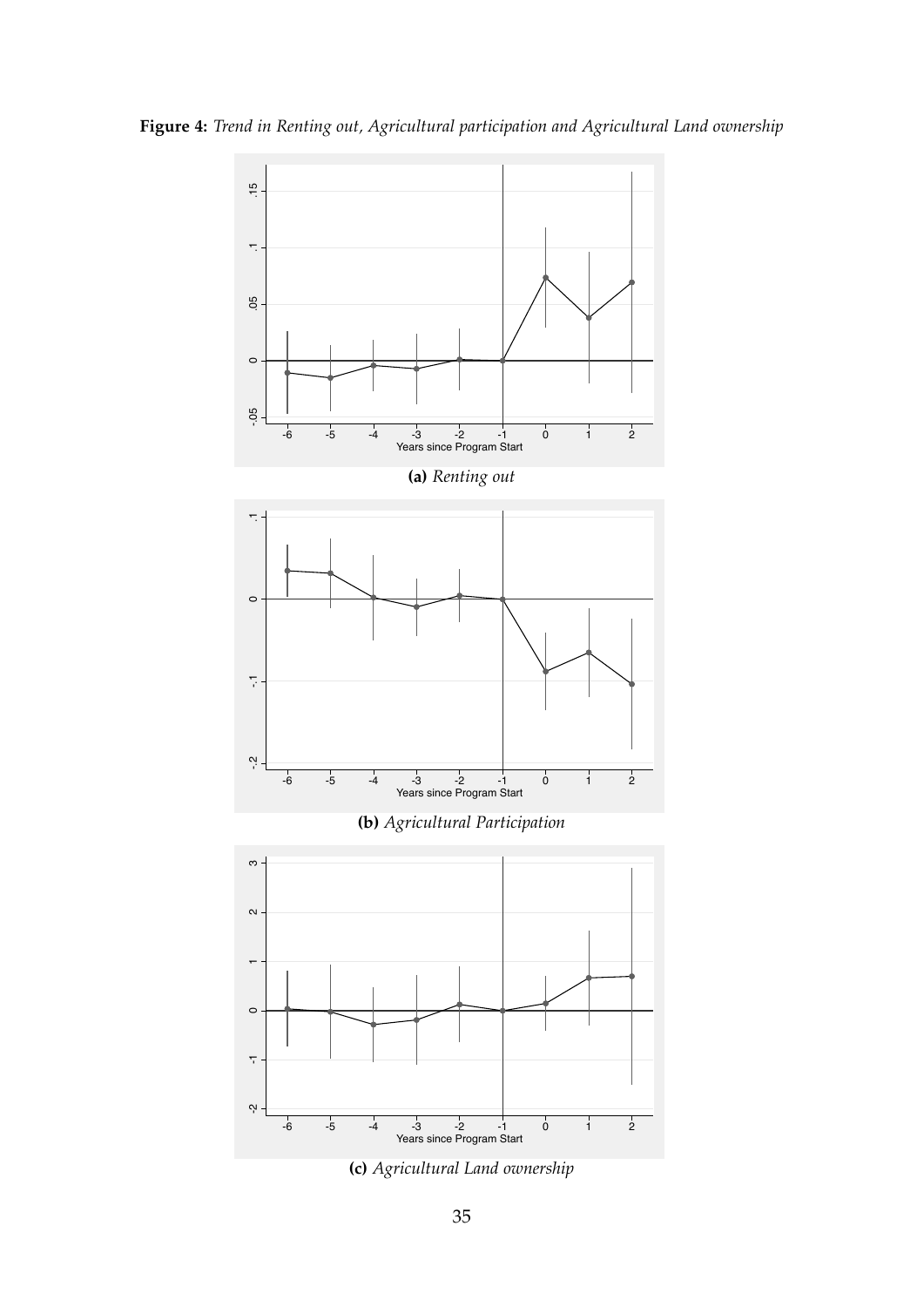| Variables                                  | (1)     |
|--------------------------------------------|---------|
| Panel A: Landowning Households $(N=7,597)$ |         |
| HH Rents out Ag Land                       | 0.21    |
|                                            | (0.405) |
| <b>HH</b> Cultivates a Farm                | 0.81    |
|                                            | (0.395) |
| <b>HH Cultivates Own Farm</b>              | 0.62    |
|                                            | (0.484) |
| HH Member works in Ag                      | 0.81    |
|                                            | (0.392) |
| HH Share Ag Income                         | 0.65    |
|                                            | (0.391) |

#### **Table 1:** *Summary Statistics for Households*

*Panel B: Cultivating Households (N=7,256)*

| Total Farm area cultivated (acres)        | 6.17    |
|-------------------------------------------|---------|
|                                           | (8.070) |
| Land rented in on cash rent $(Y/N)$       | 0.25    |
|                                           | (0.433) |
| Area rented in on cash rent (acres)       | 6.33    |
|                                           | (10.27) |
| Land rented in on share cropping $(Y/N)$  | 0.07    |
|                                           | (0.253) |
| Area rented in on sharecropping (acres)   | 7.56    |
|                                           | (14.49) |
| Output (value) per acre                   | 55.63   |
|                                           | (37.99) |
| Profit (output value - expenses) per acre | 32.07   |
|                                           | (24.38) |
| Grows Wheat $(Y/N)$                       | 0.91    |
|                                           | (0.281) |
| Grows Rice $(Y/N)$                        | 0.31    |
|                                           | (0.461) |
| Grows Maize $(Y/N)$                       | 0.07    |
|                                           | (0.257) |
| Grows Cotton $(Y/N)$                      | 0.34    |
|                                           | (0.472) |
| Grows Sugarcane (Y/N)                     | 0.17    |
|                                           | (0.373) |

*Notes:* Data are from the HIES surveys. Landowning households report agricultural land ownership; cultivating households report farming agricultural land.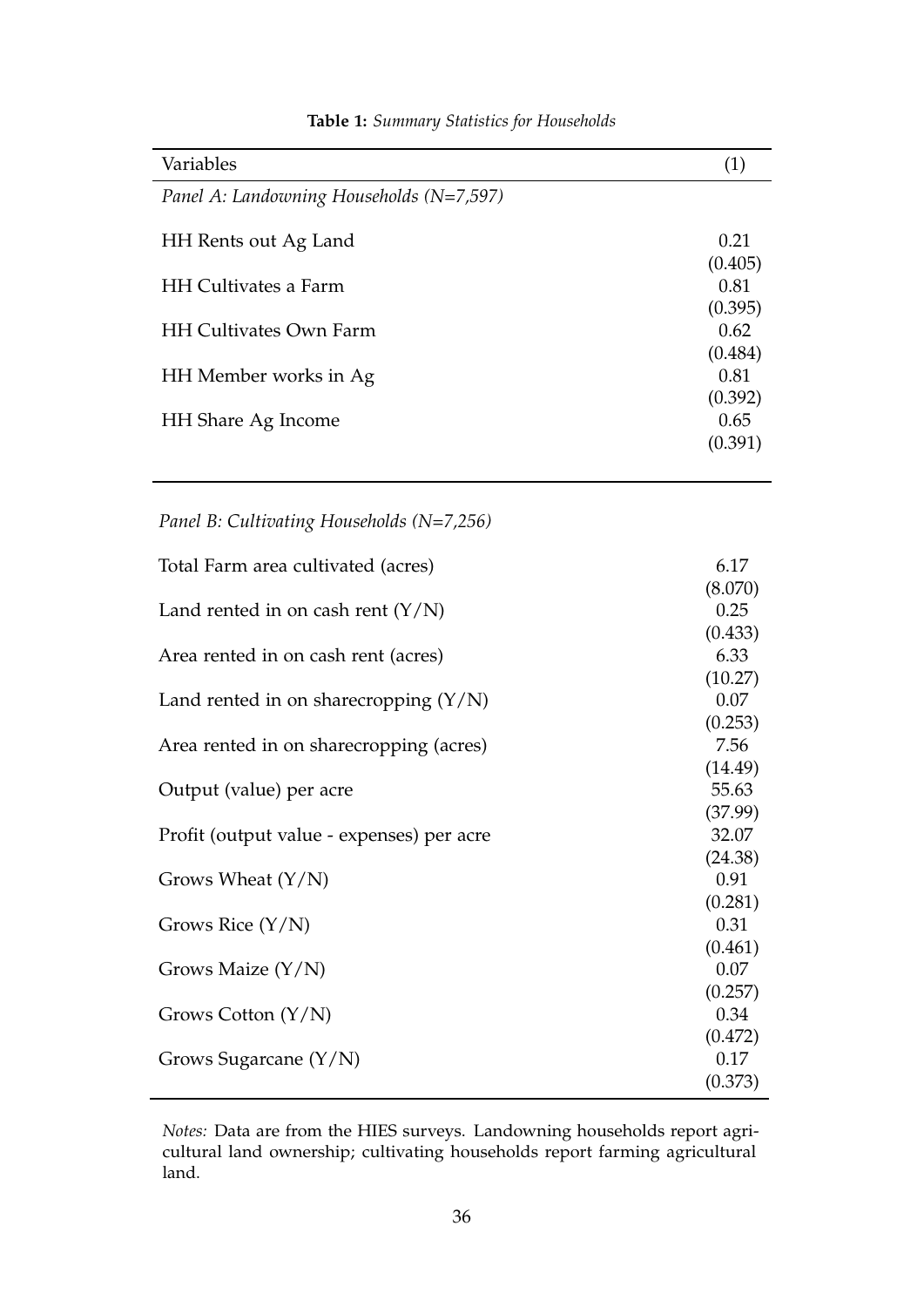|                        | Own Agland | Agland Purch. | Agland Sold                                  | <b>Agland Rentout</b> |
|------------------------|------------|---------------|----------------------------------------------|-----------------------|
|                        | (Y/N)      | (Y/N)         | (Y/N)                                        | (Y/N)                 |
|                        | (1)        | (2)           | (3)                                          | $\left( 4\right)$     |
| Program Intensity      | 0.002      | 0.001         | $-0.002$                                     | $0.061**$             |
|                        | (0.030)    | (0.003)       | (0.006)                                      | (0.027)               |
|                        | [0.954]    | [0.821]       | [0.707]                                      | [0.0327]              |
| <b>Observations</b>    | 19,067     | 7,584         | 7,584                                        | 7,597                 |
| Mean Dep., Pre-program | 0.420      | 0.006         | 0.010                                        | 0.219                 |
| Sample Households      | All Rural  |               | All Landowning All Landowning All Landowning |                       |

**Table 2:** *Program Effect on Market Activity for Land Owners*

*Notes:* All regressions include district and year fixed effects, and controls for linear district-level yearly trends. Additional household controls include head age, age squared, education and gender. Data are from the HIES surveys. Standard errors clustered at the district level in parentheses. Wild cluster bootstrapped p-values in brackets. \*\*\* p<0.01, \*\* p<0.05, \* p<0.1.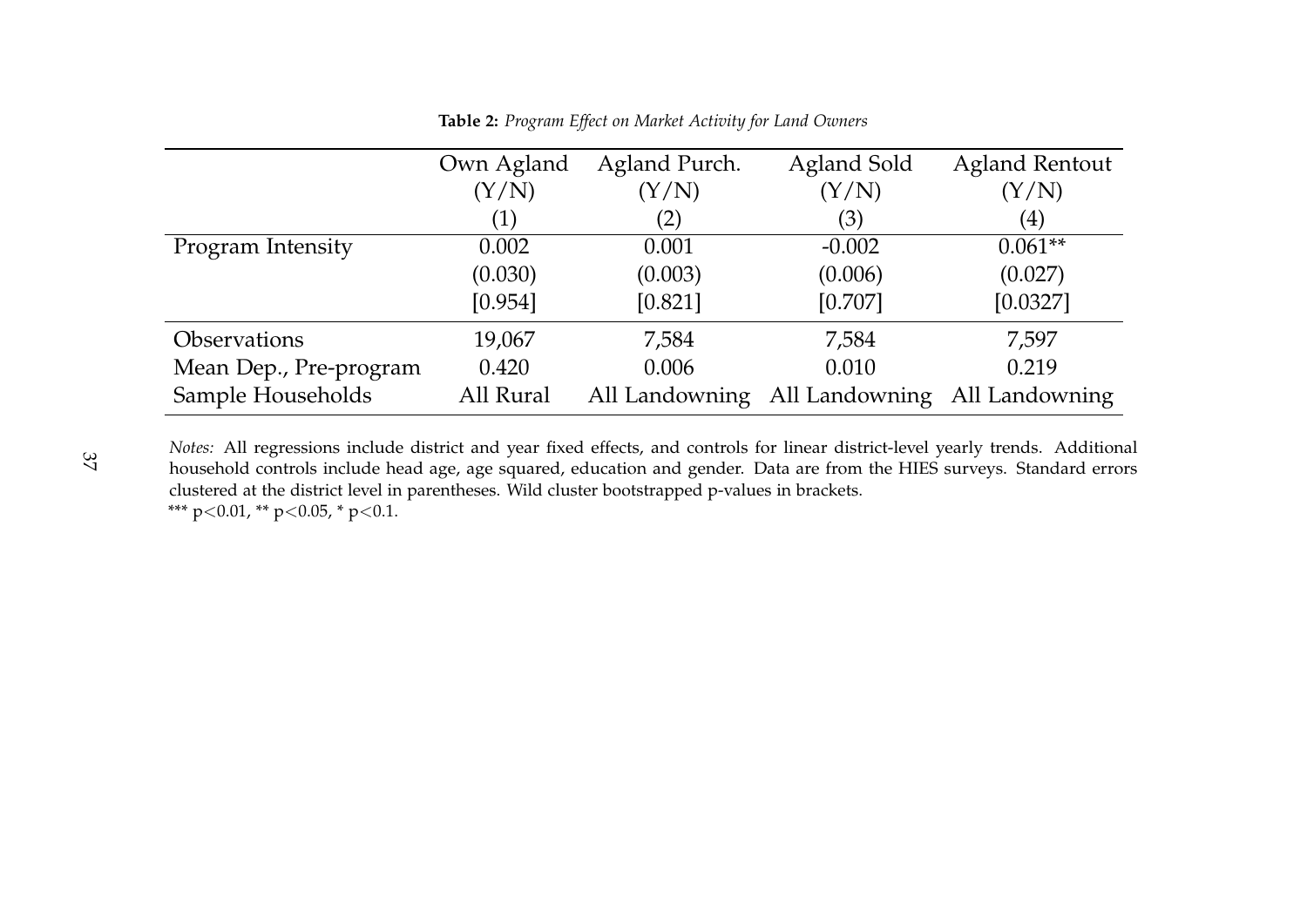|                        | <b>HH</b><br>Operates<br>Any Farm | <b>HH</b><br>Operates<br>Owned Land | <b>HH</b> Member<br>Ag<br>Worker | Share<br>Income<br>from Ag |
|------------------------|-----------------------------------|-------------------------------------|----------------------------------|----------------------------|
|                        | (1)                               | (2)                                 | (3)                              | $\left( 4\right)$          |
| Program Intensity      | $-0.098***$                       | $-0.089***$                         | $-0.099***$                      | $-0.080**$                 |
|                        | (0.030)                           | (0.032)                             | (0.035)                          | (0.034)                    |
|                        | [0.000900]                        | [0.00660]                           | [0.0114]                         | [0.0315]                   |
| Observations           | 7,597                             | 7,597                               | 7,597                            | 7,597                      |
| Mean Dep., Pre-program | 0.786                             | 0.756                               | 0.807                            | 0.650                      |

**Table 3:** *Program Effect on Agricultural Participation*

*Notes:* Sample includes all agricultural landowning households. All regressions include district and year fixed effects, and controls for linear district-level yearly trends. Additional household controls include head age, age squared, education and gender. Standard errors clustered at the district level in parentheses. Wild cluster bootstrapped p-values in brackets.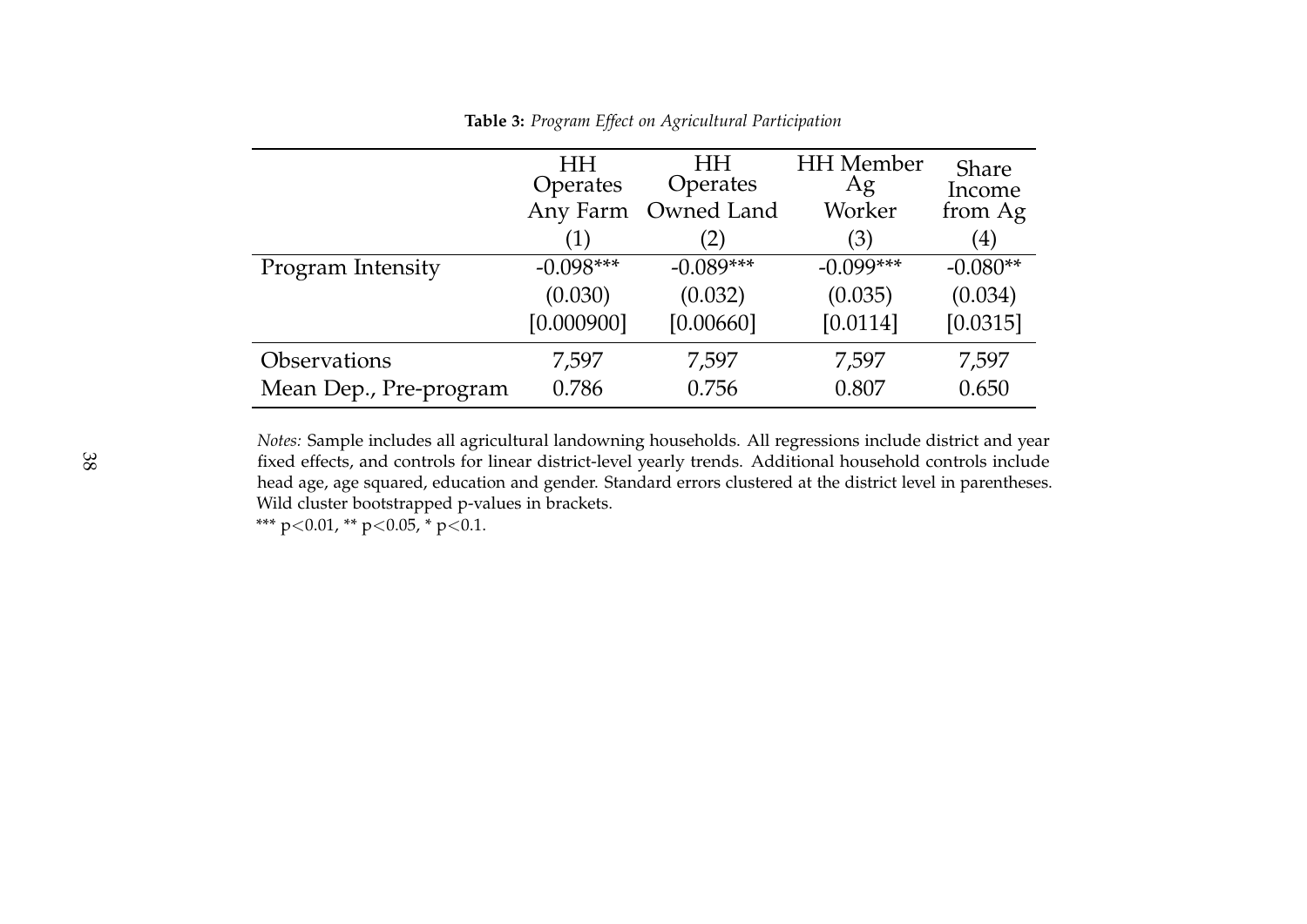|                        | Rented    | Sharecropped Owned Cultivated |         | Total     |
|------------------------|-----------|-------------------------------|---------|-----------|
|                        | (1)       | (2)                           | (3)     | (4)       |
| Program Intensity      | $0.925**$ | 0.084                         | 0.731   | $1.110**$ |
|                        | (0.433)   | (0.255)                       | (0.697) | (0.452)   |
|                        | [0.0351]  | [0.797]                       | [0.320] | [0.0151]  |
| <b>Observations</b>    | 7,256     | 7,256                         | 7,256   | 7,256     |
| Mean Dep., Pre-program | 1.648     | 0.686                         | 5.423   | 7.055     |

**Table 4:** *Program Effect on Farm Size and Rented in Land*

*Notes:* Sample includes all cultivating households. Rent area corresponds to area under fixed cash rent contracts and S/C refers to area under sharecropping contracts. Farm size is total operational farm area including owned land. All regressions include district and year fixed effects, and controls for linear district-level yearly trends. Additional household controls include head age, age squared, education and gender. Data are from the HIES surveys. Standard errors clustered at the district level in parentheses. Wild cluster bootstrapped p-values in brackets.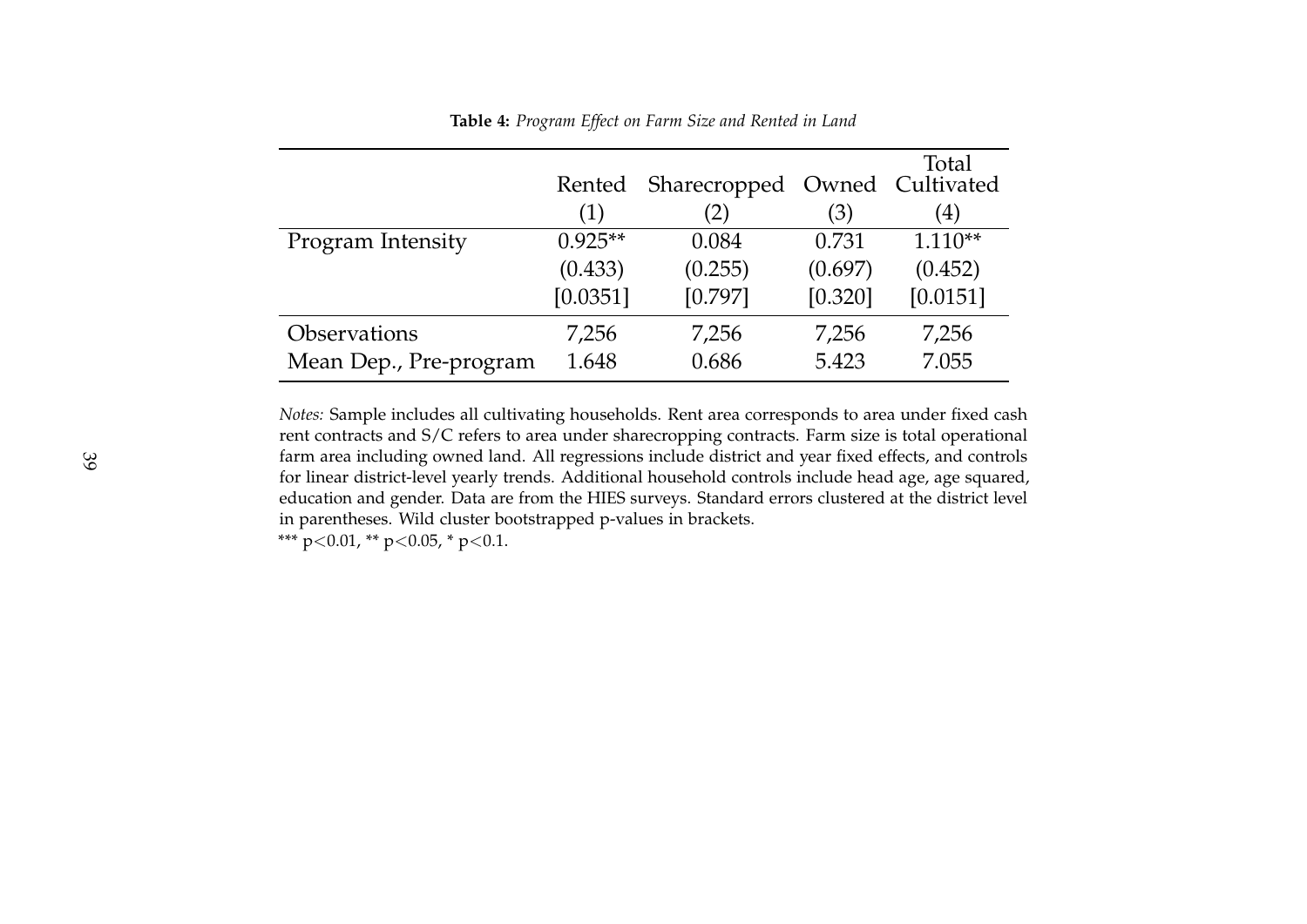|                                    | Land<br>(1) | <b>MPL</b><br>(2) |
|------------------------------------|-------------|-------------------|
| Program Intensity                  | 0.050       | 0.154             |
|                                    | (0.089)     | (0.099)           |
|                                    | [0.579]     | [0.134]           |
| TFP Quartile 2 x Program Intensity | 0.081       | $-0.081*$         |
|                                    | (0.074)     | (0.044)           |
|                                    | [0.273]     | [0.0716]          |
| TFP Quartile 3 x Program Intensity | 0.096       | $-0.130**$        |
|                                    | (0.064)     | (0.054)           |
|                                    | [0.139]     | [0.0202]          |
| TFP Quartile 4 x Program Intensity | $0.244**$   | $-0.244***$       |
|                                    | (0.102)     | (0.059)           |
|                                    | [0.0281]    | [0.000200]        |
| Observations                       | 7,256       | 7,256             |

**Table 5:** *Program Effect on Allocation across Farmers*

*Notes:* Sample includes all cultivating households. All regressions include district and year fixed effects, and controls for linear district-level yearly trends. Additional household controls include head age, age squared, education and gender. Data are from the HIES surveys. Standard errors clustered at the district level in parentheses. Wild cluster bootstrapped p-values in brackets.

Farmer TFP is calculated as demonstrated in Section **??**, and TFP quartiles are calculated within the district.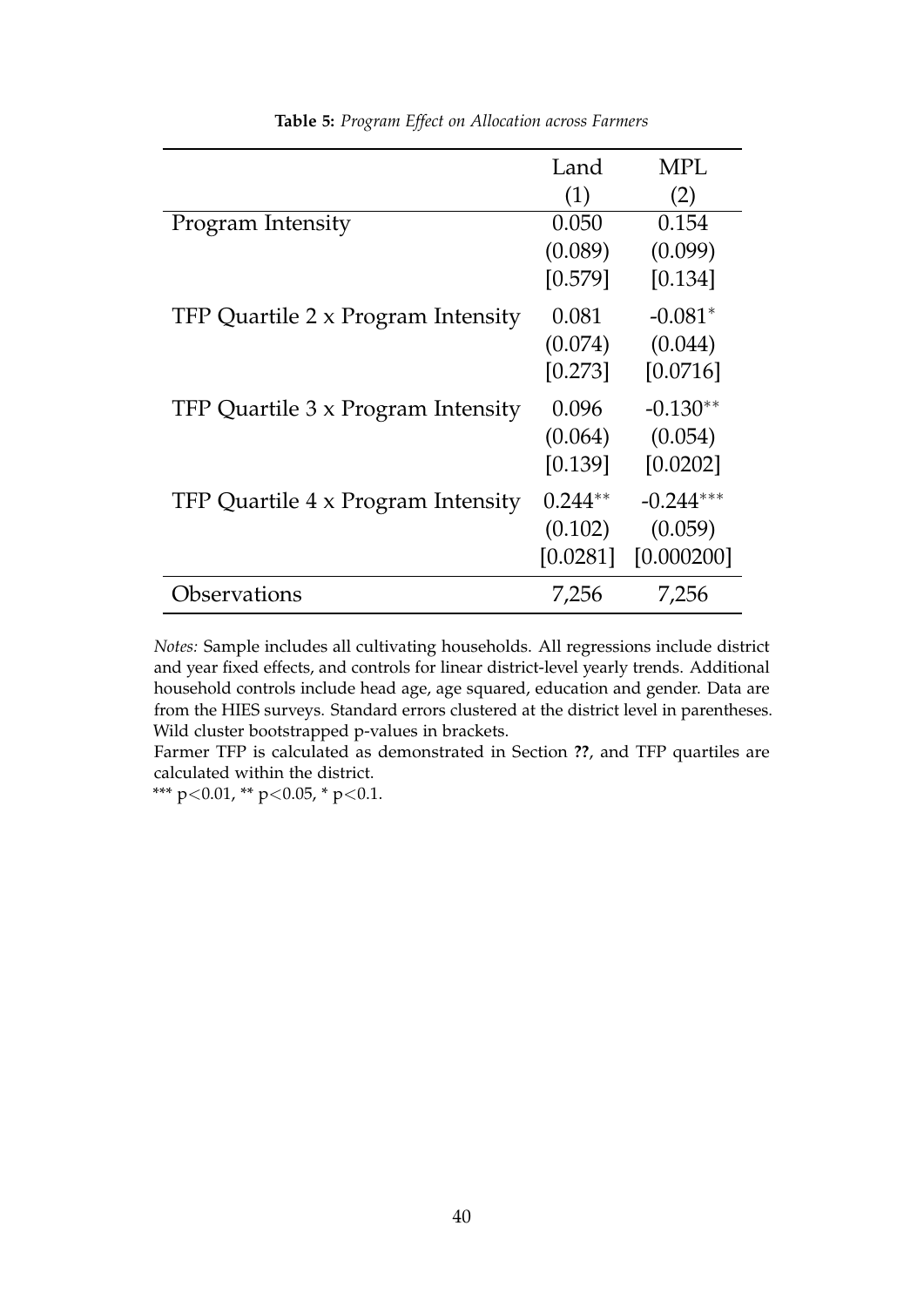|                   | S.D.       | C.V.                             | $75 - 25$ |
|-------------------|------------|----------------------------------|-----------|
|                   | (1)        | (2)                              | (2)       |
| Program Intensity | $-0.134**$ | $-0.013*$                        | $-0.110$  |
|                   | (0.065)    | (0.007)                          | (0.072)   |
|                   |            | $[0.0112]$ $[0.0133]$ $[0.0525]$ |           |
| Observations      | 170        | 170                              | 170       |

**Table 6:** *Dispersion of Marginal Product of Land*

*Notes:* All regressions include district and year fixed effects, and district level linear trend. District-level controls include average education and rate of land ownership. Data are from the HIES surveys. Standard errors clustered at the district level in parentheses. Wild cluster bootstrapped p-values in brackets.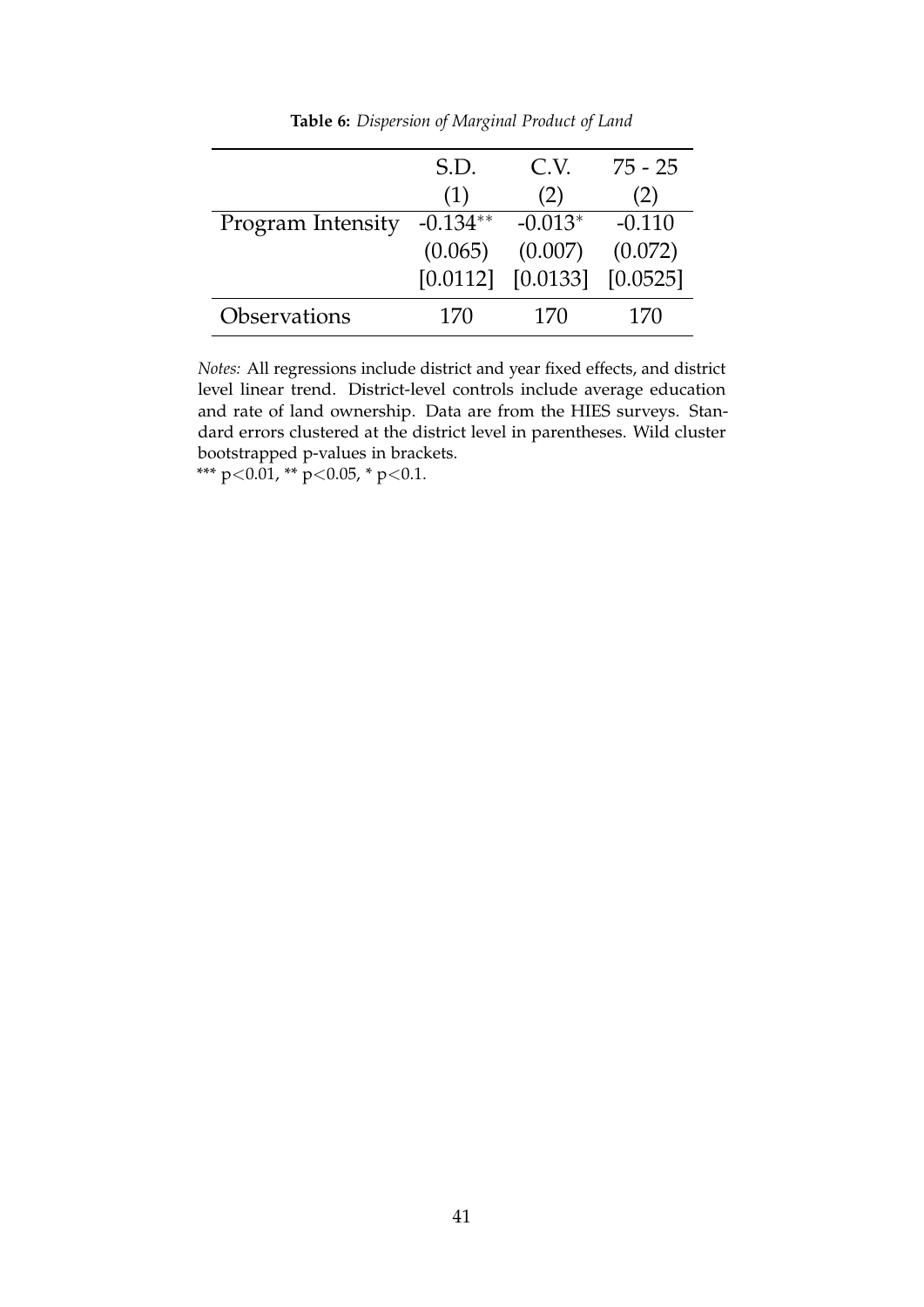|                        | Total<br>Output | Output<br>per acre | Profit<br>per acre |
|------------------------|-----------------|--------------------|--------------------|
|                        | (1)             | (2)                | (3)                |
| Program Intensity      | 91.215***       | 3.159              | 3.874              |
|                        | (31.839)        | (5.283)            | (4.250)            |
|                        | [0.00890]       | [0.561]            | [0.385]            |
| <b>Observations</b>    | 7,256           | 7,256              | 7,256              |
| Mean Dep., Pre-program | 156.338         | 25.611             | 15.514             |

**Table 7:** *Program Effect on Farm Level Agricultural Production*

*Notes:* Output for each farm is calculated as the sum of the value of all crops grown on the farm. The value of each crop is calculated using the yield times median price for the crop across all farm households. All regressions include district and year fixed effects, and controls for linear district-level yearly trends. Additional household controls include head age, age squared, education and gender. Data are from the HIES surveys. Standard errors clustered at the district level in parentheses. Wild cluster bootstrapped p-values in brackets.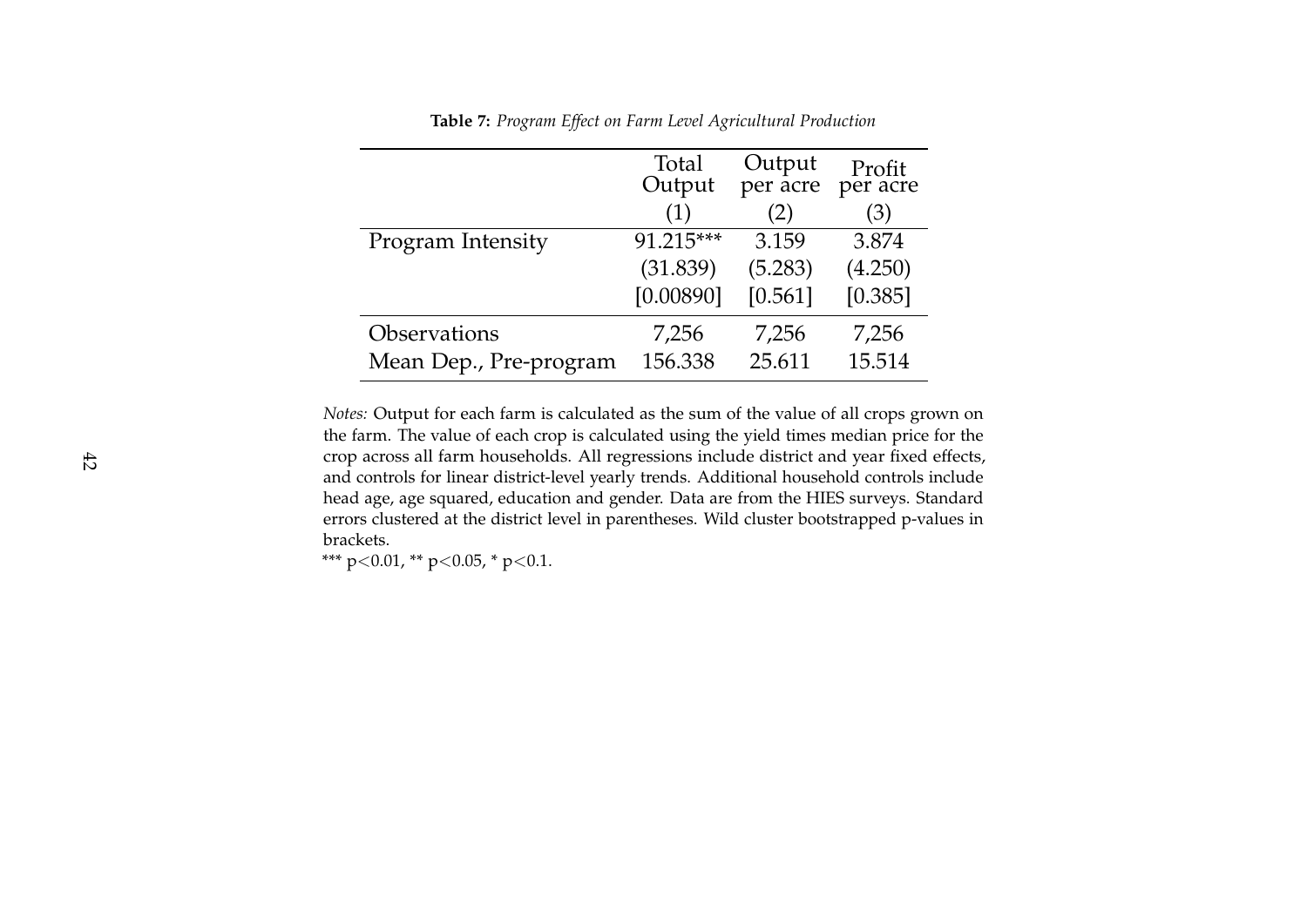|                     | (1)       | (2)                   |
|---------------------|-----------|-----------------------|
| Post Program        | $0.093**$ | $0.093**$             |
|                     | (0.040)   | (0.041)               |
| <b>Observations</b> | 1,792     | 1,792                 |
| Linear Trend        |           | District Sub-district |

**Table 8:** *Program Effect on Aggregate Agricultural Production using Remote Sensing NDVI*

*Notes:* Regressions are at subdistrict-year level, and the outcome is the NDVI, measured in number of standard deviations. All regressions include subdistrict and year fixed effects, in addition to the linear trends mentioned in the table. *PostProgram* is an indicator for all years after the program starts in any subdistrict. NDVI data are from (Didan, 2015). Standard errors clustered at the subdistrict level are presented in parentheses.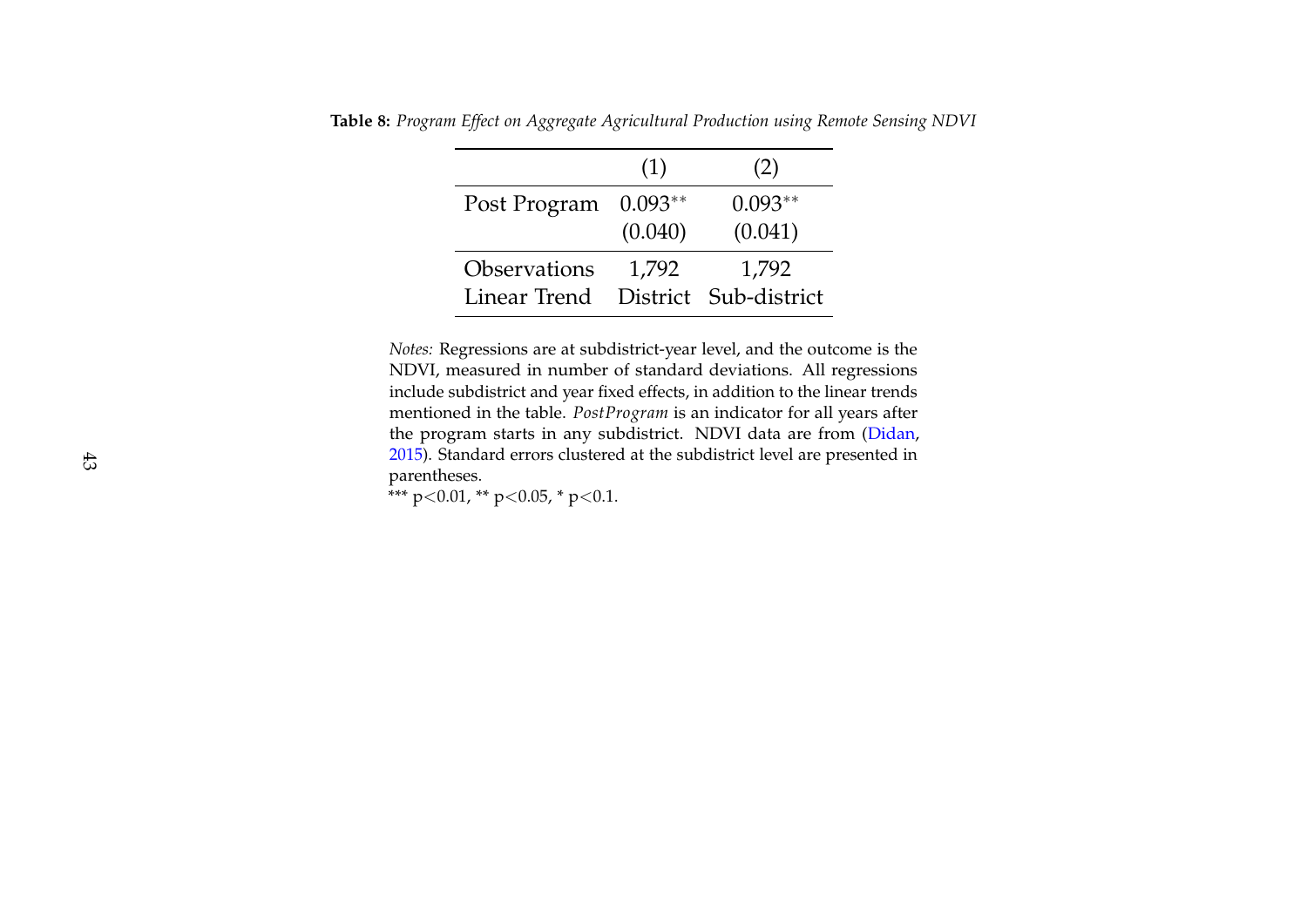|                     | <b>Cereal Crops</b>                               |                   |          | Cash Crops        |           |          |
|---------------------|---------------------------------------------------|-------------------|----------|-------------------|-----------|----------|
|                     | Log Area Log Output Log Yield Log Area Log Output |                   |          |                   | Log Yield |          |
|                     | (1)                                               | $\left( 2\right)$ | (3)      | $\left( 4\right)$ | (5)       | (6)      |
| Program Intensity   | 0.009                                             | $0.061*$          | $0.053*$ | $-0.023$          | $-0.044$  | $-0.021$ |
|                     | (0.024)                                           | (0.031)           | (0.028)  | (0.093)           | (0.125)   | (0.042)  |
|                     | [0.702]                                           | [0.0572]          | [0.0816] | [0.824]           | [0.727]   | [0.646]  |
| <b>Observations</b> | 792                                               | 792               | 792      | 455               | 455       | 455      |

**Table 9:** *Program Effect on Aggregate Agricultural Production using District-Level Data*

*Notes:* Regressions are at district-crop-year level, and the outcomes are logged total area, total output, and yield for each crop in each district and year. Cereal crops include maize, rice and wheat, while cash crops include cotton and sugarcane. All regressions include district, crop and year fixed effects, and district specific linear trends. District-level controls include average education and rate of landownership.

Data are from the national Agricultural Statistics. Standard errors clustered at the district level in parentheses. Wild cluster bootstrapped p-values in brackets.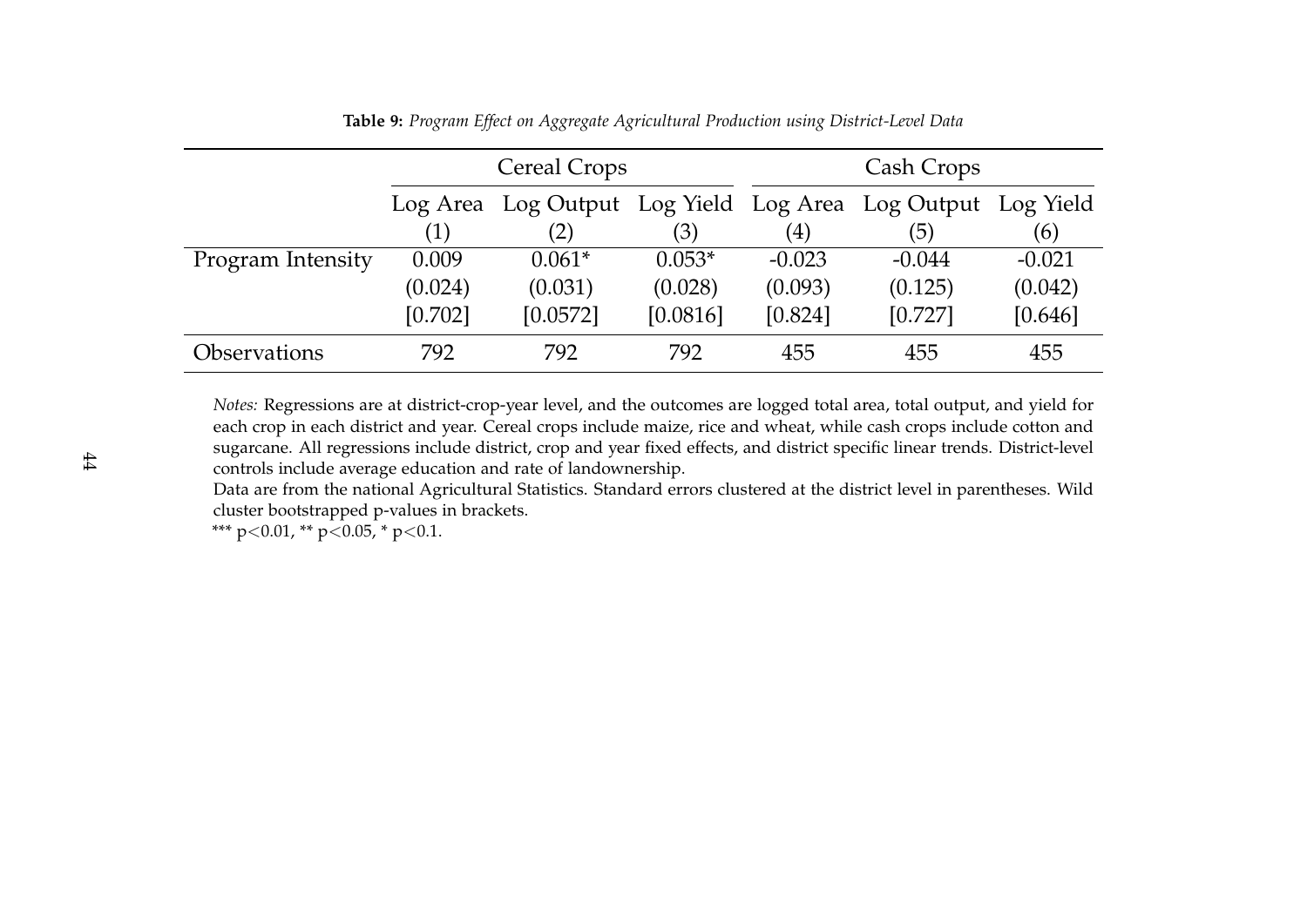#### **A Details of Traditional Land Records**

Land records are maintained through various statements; here, I describe the most commonly used and relevant to this study. The *Register Haqdaran Zamin* or Land Right Holders Register, is the document with which most citizens are primarily concerned. It lists the owners of the lands, including identifying details of the cultivator or tenant, soil and rent (Figure A1). Individual ownership documents, or *Fard Malkiyat/Fard*, can be prepared using the *Register Haqdaran Zamin*. The register of right holders corresponds to a *Mussavi* or a cadastral map of a village (see Figure A2). These maps were initially prepared by the British and specified each land parcel in a village with a unique parcel or (*Khasra*) number and dimensions (Hunter, Cotton, Burn, and Meyer, Hunter et al.). Any changes to land rights are recorded in a separate register of mutations *(Register Inteqalaat)*, which is used to update the register of right holders every four years. All of the above documents are held and maintained by the *patwari*. Additionally, the *patwari* maintains a *Khasra Girdawari*, which records the cultivator and crop information by *khasra* or land parcel.

Tenants' and landowners' rights, as well as updates that arise due to rental or sale, are thus recorded and updated using a combination of the above documents at the discretion of the *patwari*. Recording updates, or acquisition of the *Fard* or *Khasra Girdawari*, are the most common services offered to citizens through the land revenue records system. For instance, if a land-owner rents out land to a tenant, the *Khasra Girdawari* is updated for the relevant land parcel, and the *Register Haqdaran Zamin* is updated to reflect cultivating rights of the tenant.

With urbanization, land rights continue to be maintained by *patwaris* until an agency or urban development authority acquires the land. The urban land record system is similarly opaque. Overall there is no single agency maintaining updated urban land records for all of Punjab, and there is limited coordination in record keeping functions being carried out by the various agencies. The ambiguity of law regarding records of land rights is particularly harmful to the poor, who cannot afford protracted land disputes. The existing complexity of land rights in Pakistan, as well as the lack of information on the part of the citizens as well as authorities, and the discrepancies in the distribution of power in a rural context where land rights and power are connected Beg (2019), make it infeasible and costly to implement a universal land titling program. Numerous legal disputes result from limited enforcement of land rental contracts, e.g. illegal possession of land, eviction of tenants, and recovery of rent.<sup>34</sup>

## **B Theoretical Appendix**

Farm production for farmer *i*, *y<sup>i</sup>* , is taken to be a function of farmer level TFP, *ωi* , randomly drawn from a uniform distribution over [*ω*, *ω*]. Each farmer has land endowment,  $n_i$ , which is independently drawn from a distribution such that  $n_i \in [0, \infty]$ and the total land  $\sum n_i = L$ . Without loss of generality, the price of farm output is normalized to 1. With the operational land of each farmer given by, *l<sup>i</sup>* , the farmer's production is as follows:

<sup>&</sup>lt;sup>34</sup>Cases of land disputes are either handled by the Revenue Courts or Civil Courts, but cannot be resolved efficiently due to lack of decisive land rights records.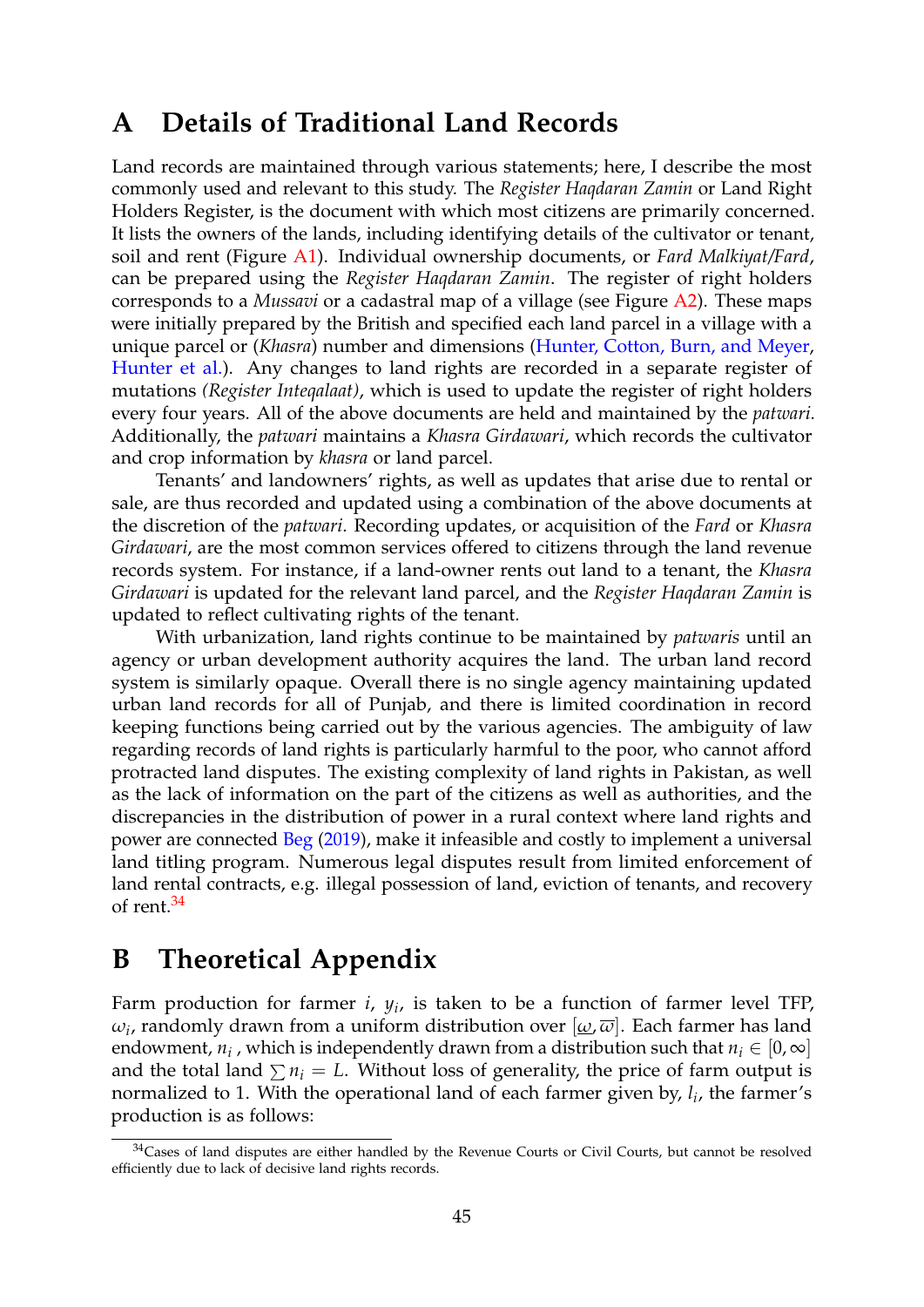$$
y_i = \omega_i l_i^{\alpha}, \ \alpha < 1
$$

I abstract from other inputs for focusing the theoretical discussion on the land market. In the construction of the TFP estimates, I account for other inputs reported by farmers for production.

**Efficient Allocation:** The efficient value of total output is obtained by choosing optimal land allocations to maximize the sum of individual productions:

$$
Y^{e} = \max_{l_{i}} \sum \omega_{i} l_{i}^{\alpha}
$$
  
s.t.  $\sum l_{i} = L$ 

The efficient land allocation is given by setting the marginal product of land equal across farmers, which gives:

$$
l_i^e = kz_i \text{ , where }
$$
  

$$
k = (\frac{\alpha}{r})^{\frac{1}{1-\alpha}}
$$
  
and 
$$
z_i = \omega_i^{\frac{1}{1-\alpha}}
$$

*r* is the implied marginal cost of land. Adding across the individual land allocations, gives:

$$
l_i^e = \frac{z_i}{\sum z_i} L
$$

Thus, regardless of endowment, the efficient land allocations are increasing in each farmer's individual productivity. These efficient allocations are identical to those derived in Restuccia and Santaeulalia-Llopis (2017) and Chari et al. (2017).

**Actual Allocation with market frictions:** I introduce transaction costs in the land market by assuming that farmers renting land in or out pay a proportional tax on agricultural land rent, i.e. rental cost is  $(1 + \mu)r$ . Individuals maximize net income (farm production plus rental income). Thus, individual farmers will maximize total profit:

$$
\max_{l_i} \omega_i l_i^{\alpha} - (l_i - n_i)(1 + \mu)r
$$

The first term is farm production, and the second term is rental cost if renting in land, or rental income if renting out. I assume,  $\mu = \mu_2$  for renting in and  $\mu = -\mu_1$  for renting out ( $\mu_1, \mu_2 > 0$ ). The marginal product of land for farmer *i* with operational land *l<sub>i</sub>* is given by  $MPL_i = \frac{\alpha \omega_i}{i^{1-\alpha}}$ *l* 1−*α*

I show that the operational land with land market frictions differs from the efficient allocation for some farmers, depending on their land endowment and productivity. I make a simplifying assumption and consider low and high endowment cases, i.e. I assume  $n_i \in \{\underline{n}, \overline{n}\}\.$  First consider farmers with  $n = \underline{n}$ , with  $\omega$  uniformly distributed between  $\omega$  and  $\overline{\omega}$  as for the entire population. Individuals will farm land until the marginal product of land equals its cost to them. As earlier, the operational farm size is greater for higher *w*individuals. There exists a cutoff such that if  $\omega_i < a$ , individuals will farm up to a point where marginal product of land equals the rental rate for renting out, and supply the rest of their land to the market. Thus, the total farmed land for these farmers is given by: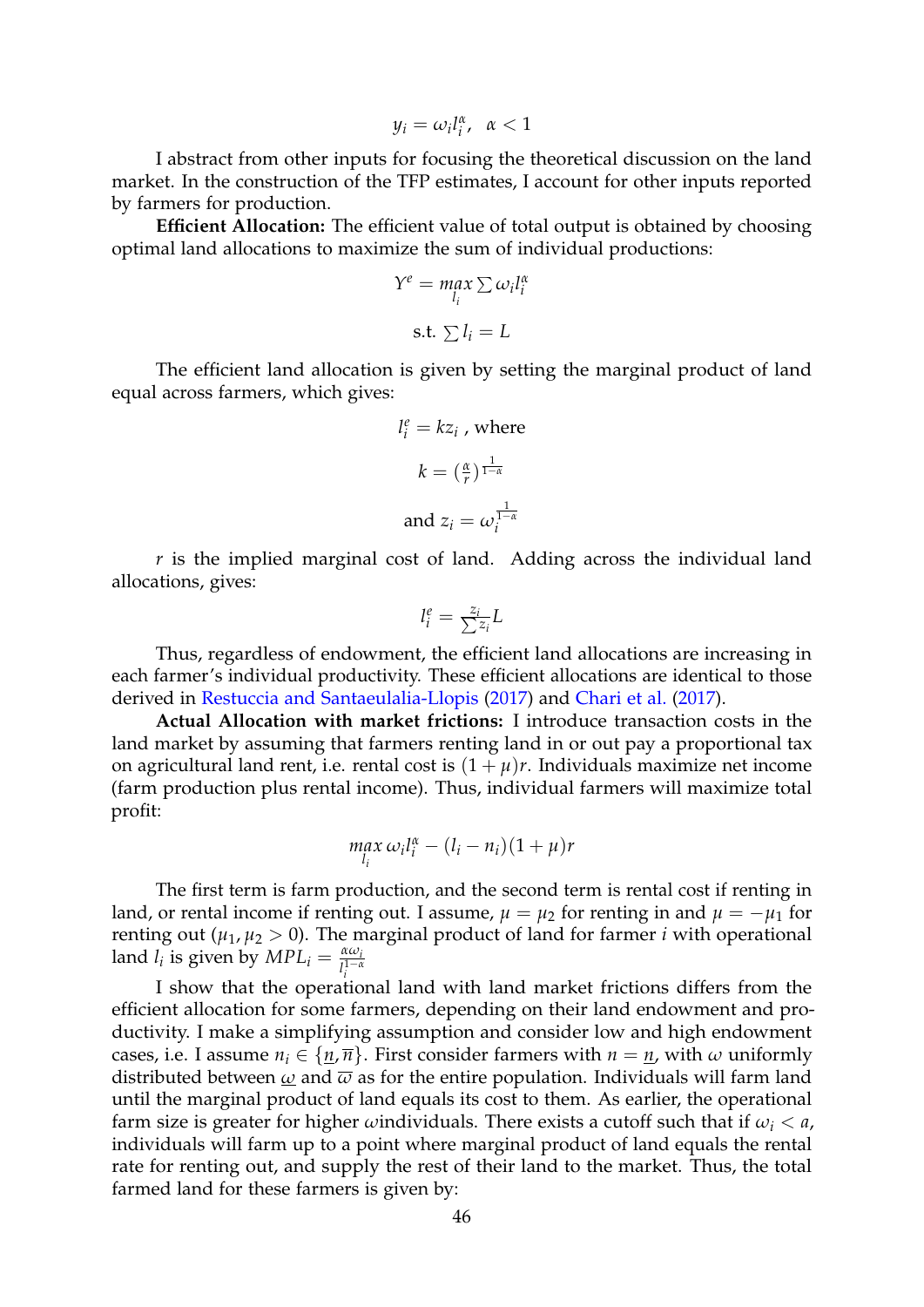$$
l_i = pz_i, \text{ where}
$$
\n
$$
p = \left(\frac{1}{1 - \mu_1}\right)^{1/(1 - \alpha)} k > k
$$

Farmers with  $a < \omega_i < b$  have marginal product higher than the rental rate but below *r*. Thus, these farmers would have rented out if market frictions did not exist, but do not rent out if  $\mu_1 > 0$ . Thus, for farmers with  $\omega_i < b$ , higher  $\mu_1$  results in lower rate of renting out and higher operational farm size relative to a scenario with no land market frictions.

Higher TFP farmers would choose to rent in. There exists another cutoff  $c > b$ , such that if TFP exceeds the cutoff, farmers will farm land until the marginal product equals the cost for renting in  $(1 + \mu_2)r$ . The total farmed land for these farmers is given by:

$$
l_i = qz_i, \text{ where}
$$

$$
q = \left(\frac{1}{1+\mu_2}\right)^{1/(1-\alpha)} k < k
$$

These farmers rent in  $(l_i - n)$  units of land; the operation land size and quantity of rented in land is lower than the scenario without market frictions, i.e.  $\mu_2 = 0$ . There will be some farmers who would have rented in but do not do so due to the transaction costs, i.e. farmers with  $b < \omega_i < c$ , operate all of their owned land.

Given this discussion, the actual land operated depends on *ω* as shown in the table below:

|          |       |                                                                      | <b>Rental Market</b> | <b>Operational size</b>  |
|----------|-------|----------------------------------------------------------------------|----------------------|--------------------------|
| $\omega$ | $l_i$ | MPL                                                                  | participation        | vs. efficient allocation |
|          |       | A $\omega < \omega < a$ $l_i = pz_i$ $MPL = (1 - \mu_1)r$            | Rents out            | $l_i > l_i^e$            |
|          |       | B $a < \omega < b$ $l_i = n_i$ $r > MPL > (1 - \mu_1)r$              | None                 | $l_i > l_i^e$            |
|          |       | C $b < \omega < c$ $l_i = n_i$ $r < MPL < (1 + \mu_2)r$              | None                 | $l_i < l_i^e$            |
|          |       | D $c < \omega < \overline{\omega}$ $l_i = qz_i$ $MPL = (1 + \mu_2)r$ | Rents in             | $l_i < l_i^e$            |

If  $n = \overline{n}$ , the farmers in category B would rent out more if  $\mu_1 = 0$ . Similarly, farmers in category C would rent in less if  $\mu_2 = 0$ .

**Aggregate production under efficient and actual allocations:**

This general form of the actual land allocation is given by:

$$
l_i = \frac{\tau_i z_i}{\sum \tau_i z_i} L
$$

where  $\tau_i = (r/MPL_i)^{1/(1-\alpha)}$  demonstrates a wedge between the actual and efficient land allocation. Under no transaction cost scenario,  $\tau_i = 1$ .  $\tau_i > 1$  for category A,B farmers and *τ<sup>i</sup>* < 1 for category C-D farmers. Under the actual allocation, the aggregate output is given by:

$$
Y = \sum \omega_i l_i^{\alpha} = \sum \omega_i (s_i L)^{\alpha} = (\sum \omega_i s_i^{\alpha}) \cdot L^{\alpha} = \Omega L^{\alpha}
$$

where  $s_i$  denotes each farmer's land allocation share, i.e.  $\frac{\tau_i z_j}{\sum \tau_i}$ *τ<sub>i</sub>z<sub>i</sub>*</sub> and Ω is a measure of aggregate productivity. Removing transaction costs, lowers the land allocation share of farmers with  $\omega < b$  and increases it for farmers with  $\omega > b$ . Thus, the overall productivity increases when the transaction costs are removed.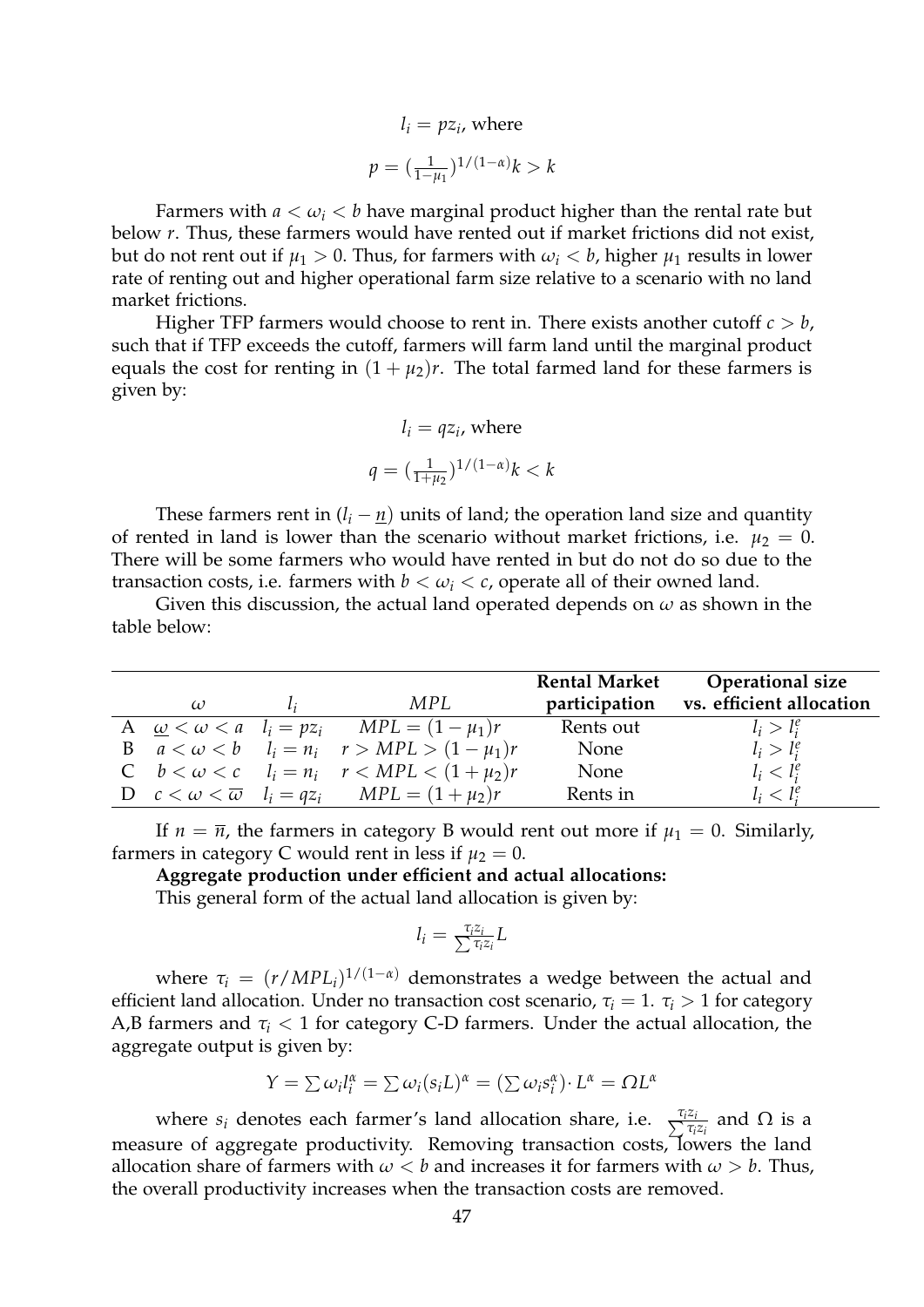## **C Correlates of Farmer TFP**

In Appendix Table A26, I regress the farmer-level TFP in the pre-program data on household characteristics, including household land ownership, education, and gender of head. I note that households with higher land ownership are less productive, likely because land ownership is the main determinant of selection into farming. Thus, households that own agricultural land operate a farm regardless of how productive they are in agriculture, particularly when barriers to renting out land are high. On the other hand, landless households that choose to farm are likely to do so if they have higher productivity in agriculture, implying that land ownership would be negatively correlated with individual TFP. Households with at least some educated members are more productive in farming, and female-headed households, as well as those with older heads are less productive.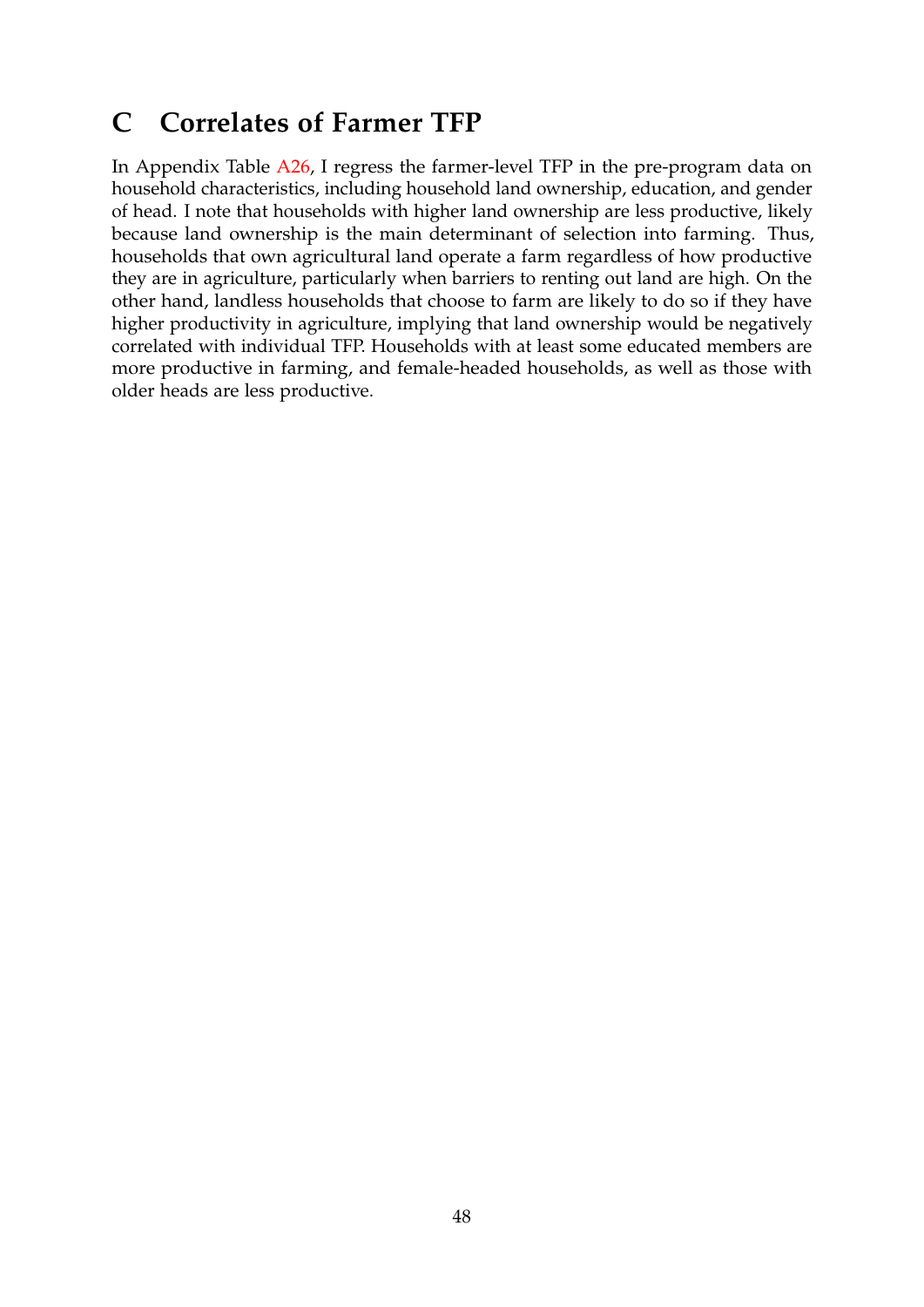# **D Appendix Tables and Figues**

**Figure A1:** *A Land Record Register as maintained by Patwari (Adeel 2010)*



**Figure A2:** *A Cadastral Map for a village in Punjab (Adeel 2010)*

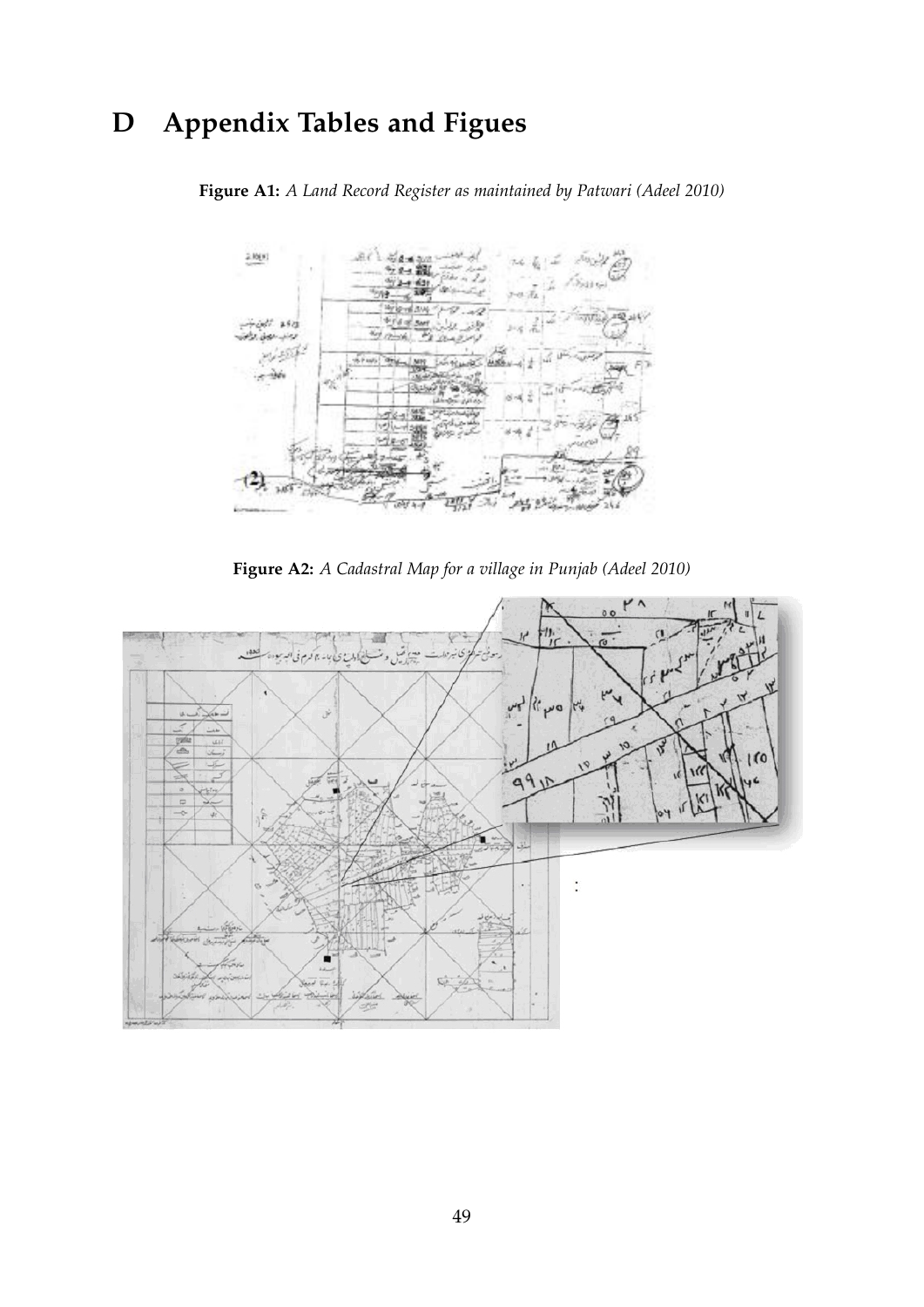**Figure A3:** *Difference in difference estimators with two timing groups (Goodman-Bacon, 2019)*



*Notes:* The figure plots the groups and time periods that generate the difference-in-difference estimates in the case with an early treatment group and a late treatment group. The left panel compares early treated units to late treated units during the late group's pre-period and the right panel compares late treated units to early treated units during the early group's post-period.



**Figure A4:** *GDP per Capita by Year*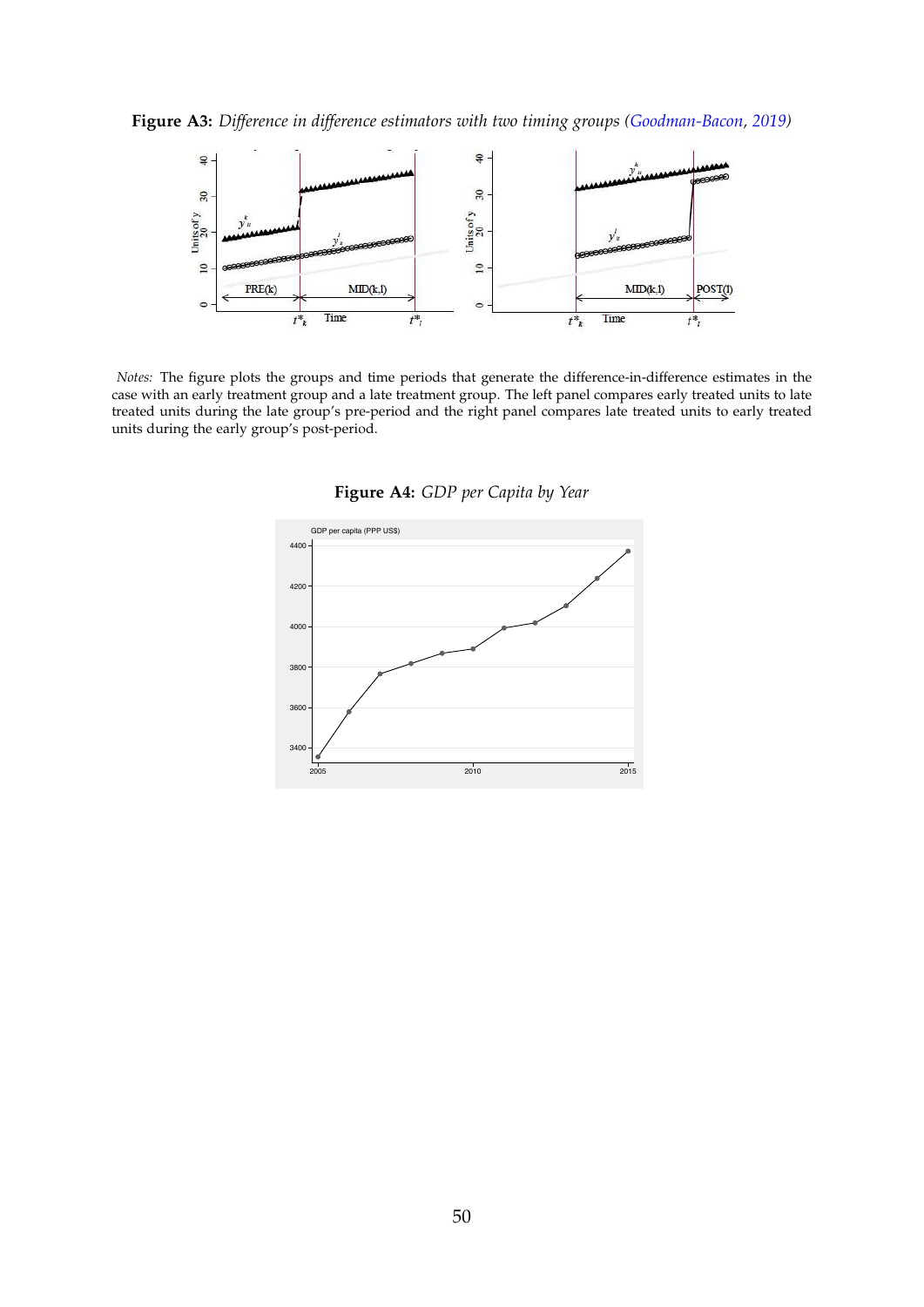**Table A1:** *Summary of Program Progress*

mean sd

**2011**

% of Subdistricts with a Center 0.042 0.201

**2012**

% of Subdistricts with a Center 0.147 0.355

**2013**

% of Subdistricts with a Center 0.608 0.490

**2014**

% of Subdistricts with a Center 0.972 0.165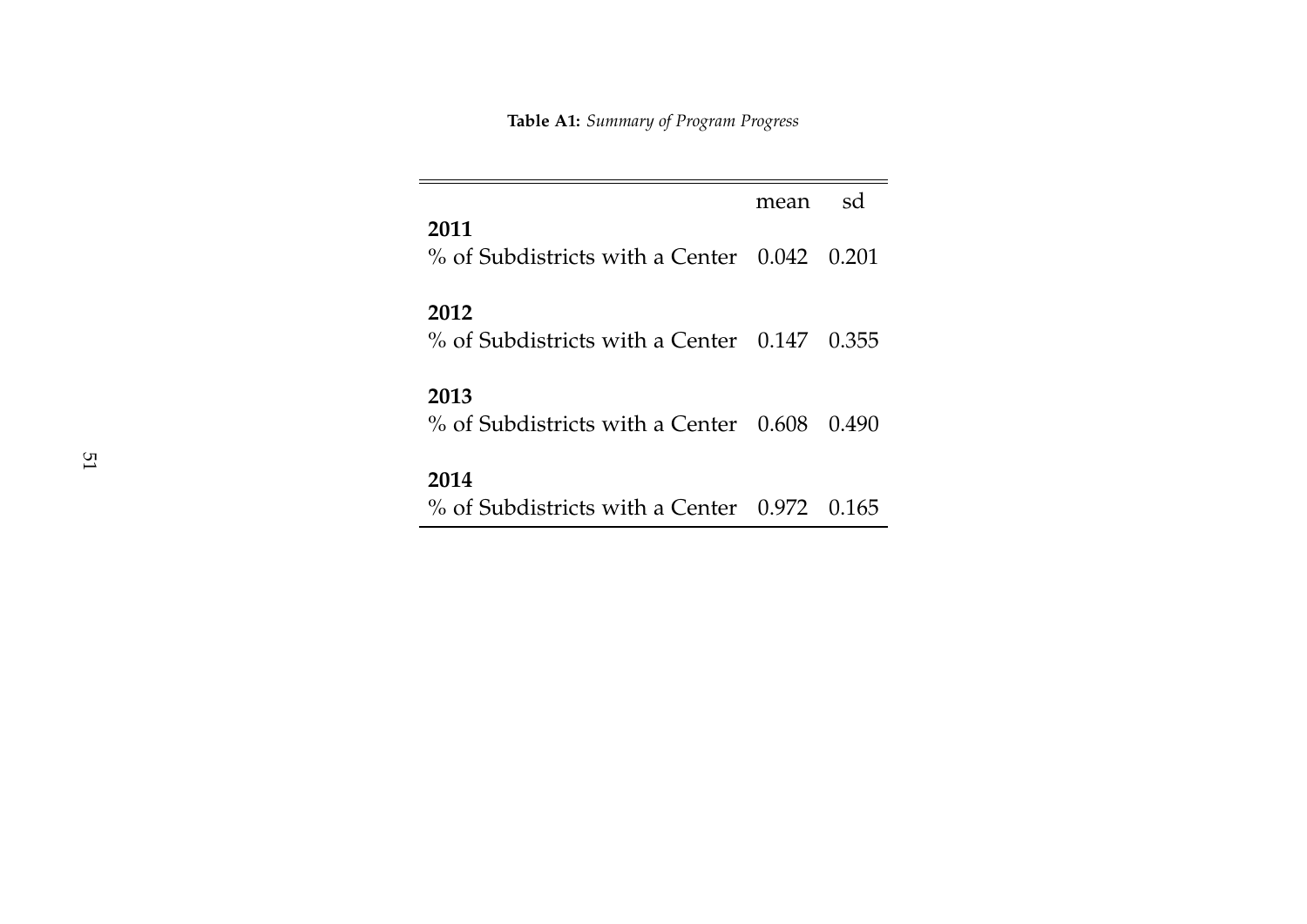| A. Balance Test for Program Start                |             |             |                     |              |  |  |  |
|--------------------------------------------------|-------------|-------------|---------------------|--------------|--|--|--|
|                                                  |             | Prior Level |                     | Prior Change |  |  |  |
|                                                  | F-stat      | p-value     | F-stat              | p-value      |  |  |  |
| Outcome                                          | (1)         | (2)         | (3)                 | (4)          |  |  |  |
| Landowners Renting out                           | 0.476       | 0.674       | 0.303               | 0.802        |  |  |  |
| Landowners' Ag. participation                    | 0.206       | 0.861       | 1.682               | 0.227        |  |  |  |
| Farmsize (acres)                                 | 0.569       | 0.623       | 1.791               | 0.178        |  |  |  |
| Acres Rented in                                  | 0.885       | 0.447       | 0.295               | 0.812        |  |  |  |
| Population (mm)                                  | 0.431       | 0.698       | 0.259               | 0.850        |  |  |  |
| Unemployment                                     | 0.381       | 0.759       | 1.518               | 0.198        |  |  |  |
| <b>NDVI</b>                                      | 1.143       | 0.611       | 0.429               | 0.844        |  |  |  |
| Soil Quality Index                               | 2.468       | 0.101       |                     |              |  |  |  |
| B. Balance Test for Program Progress after start |             |             |                     |              |  |  |  |
|                                                  | Prior Level |             | <b>Prior Change</b> |              |  |  |  |
| Outcome                                          | Coefficient | p-value     | Coefficient p-value |              |  |  |  |
| Landowners Renting out                           | 0.019       | 0.779       | 0.025               | 0.896        |  |  |  |
| Landowners' Ag. participation                    | $-0.056$    | 0.416       | $-0.735$            | 0.262        |  |  |  |
| Farmsize (acres)                                 | 0.019       | 0.830       | $-0.019$            | 0.944        |  |  |  |
| Acres Rented in                                  | $-0.081$    | 0.411       | $-0.105$            | 0.088        |  |  |  |
| Population                                       | 0.000       | 0.848       | 0.006               | 0.980        |  |  |  |
| Unemployment                                     | 0.147       | 0.032       | 0.037               | 0.805        |  |  |  |
| F-stat of joint significance                     |             | 1.305       |                     | 0.407        |  |  |  |

**Table A2:** *Balance Tests for Program Start and Progress*

*Notes:* Panel A shows the results from a regression of each outcome in the pre-program data rounds (level and change) on fixed effects for start year of the program. F-statistic and p-value of a joint test of significance of start year fixed effects are provided. Panel B shows the results from a regression of *Program*\_*Intensity* on the lagged level and change for each outcome using data from the rounds after the program has begun. The F-statistic and p-value from joint test of significance of lagged levels and changes of all outcomes in reported in Panel B. Data are from the HIES surveys. NDVI data are from Didan (2015) and soil quality data are from the HWSD. Standard errors are clustered at district level and adjusted for wild-cluster bootstrapping in all regressions.

**p-value 0.126 0.785**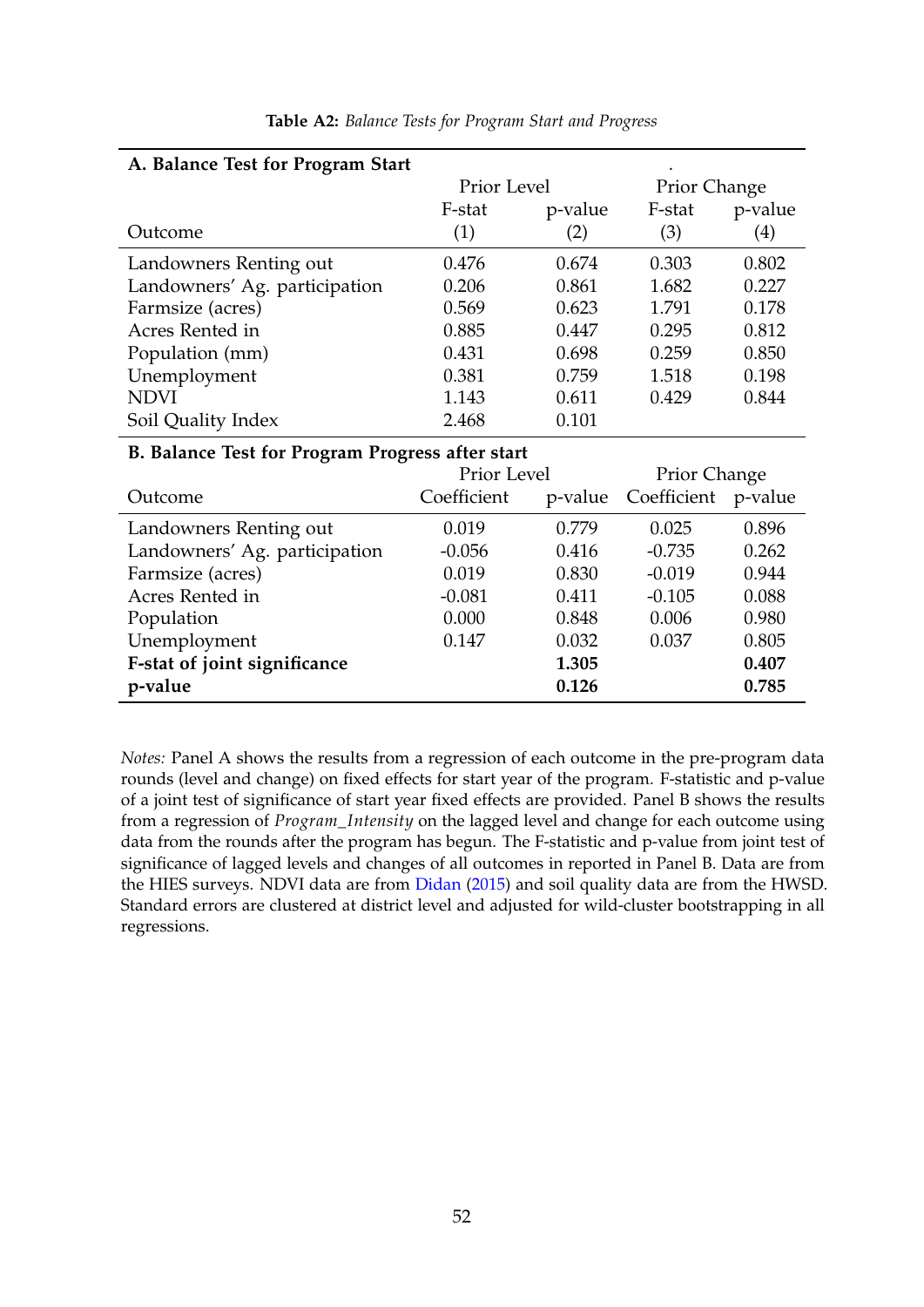|                        | Rural<br>(1)        | Landowning Cultivating<br>(2) | (3)              |
|------------------------|---------------------|-------------------------------|------------------|
| Program Intensity      | 0.024               | 0.002                         | $-0.038$         |
|                        | (0.056)             | (0.030)                       | (0.030)          |
|                        | [0.696]             | [0.954]                       | [0.224]          |
| <b>Observations</b>    | 33,703              | 19,067                        | 19,067           |
| Mean Dep., Pre-program | 0.686               | 0.420                         | 0.395            |
| Households             | All HH <sub>s</sub> | <b>Rural HHs</b>              | <b>Rural HHs</b> |

**Table A3:** *Sample Changes in Response to the Program*

*Notes:* Outcomes indicate if a household is rural, landowning, or cultivating. All regressions include district and year fixed effects, and controls for linear district-level yearly trends. Additional household controls include head age, age squared, education and gender. Data are from the HIES surveys. Standard errors clustered at the district level in parentheses. Wild cluster bootstrapped p-values in brackets. \*\*\* p<0.01, \*\* p<0.05, \* p<0.1.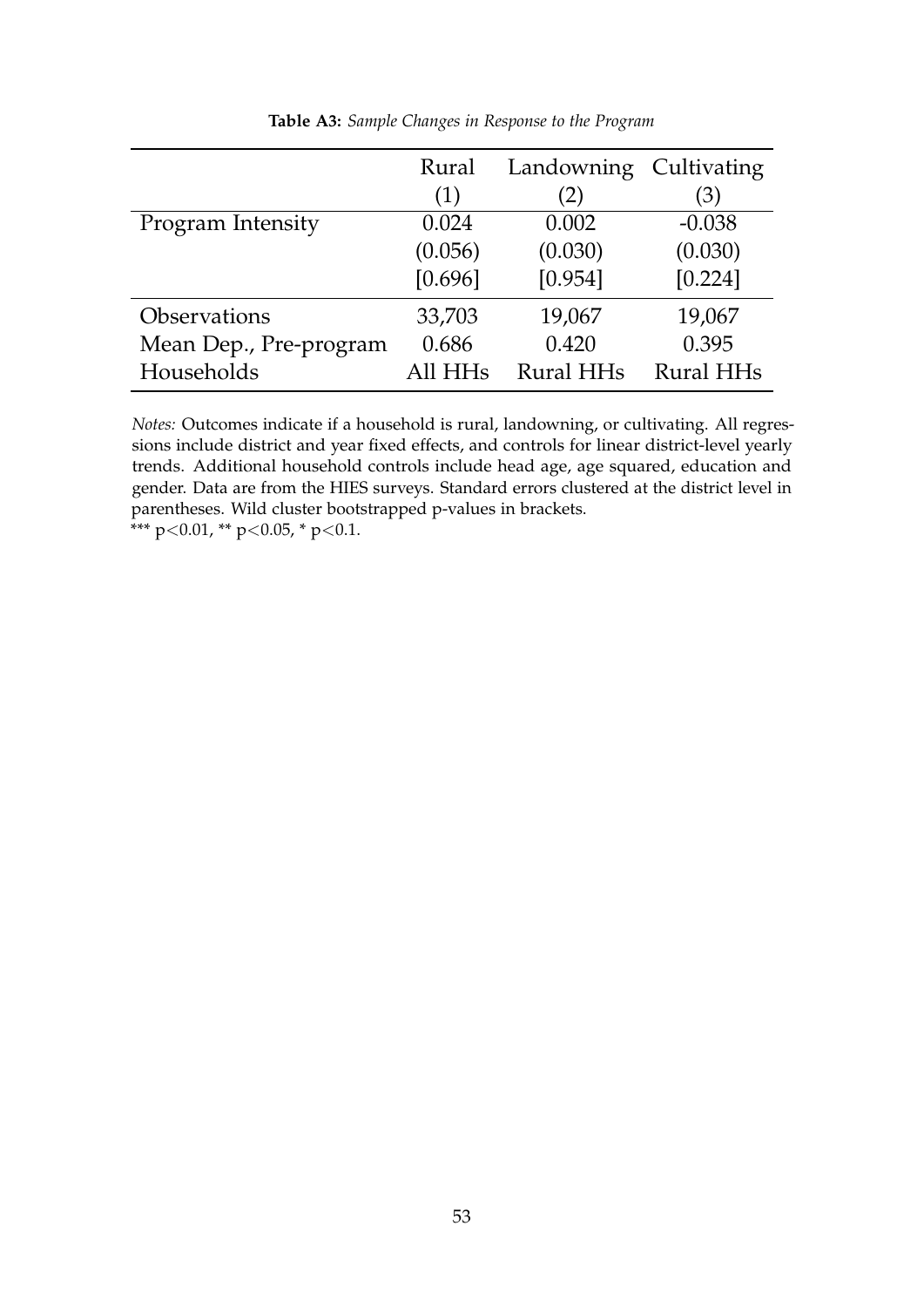|                    | Land Title |
|--------------------|------------|
|                    | (1)        |
| Post               | $0.016**$  |
|                    | (0.008)    |
|                    | [0.0438]   |
| Observations       | 2,322      |
| Mean Title in 2016 | 0.097      |

**Table A4:** *Access to Titles after Program*

*Notes:* Sample includes landowners without a formal title in 2006. Regressions are at farmer-year level and include farmer and year fixed effects. Data are from the farmer phone surveys. Standard errors clustered at the subdistrict level in parentheses. Wild cluster bootstrapped p-values in brackets.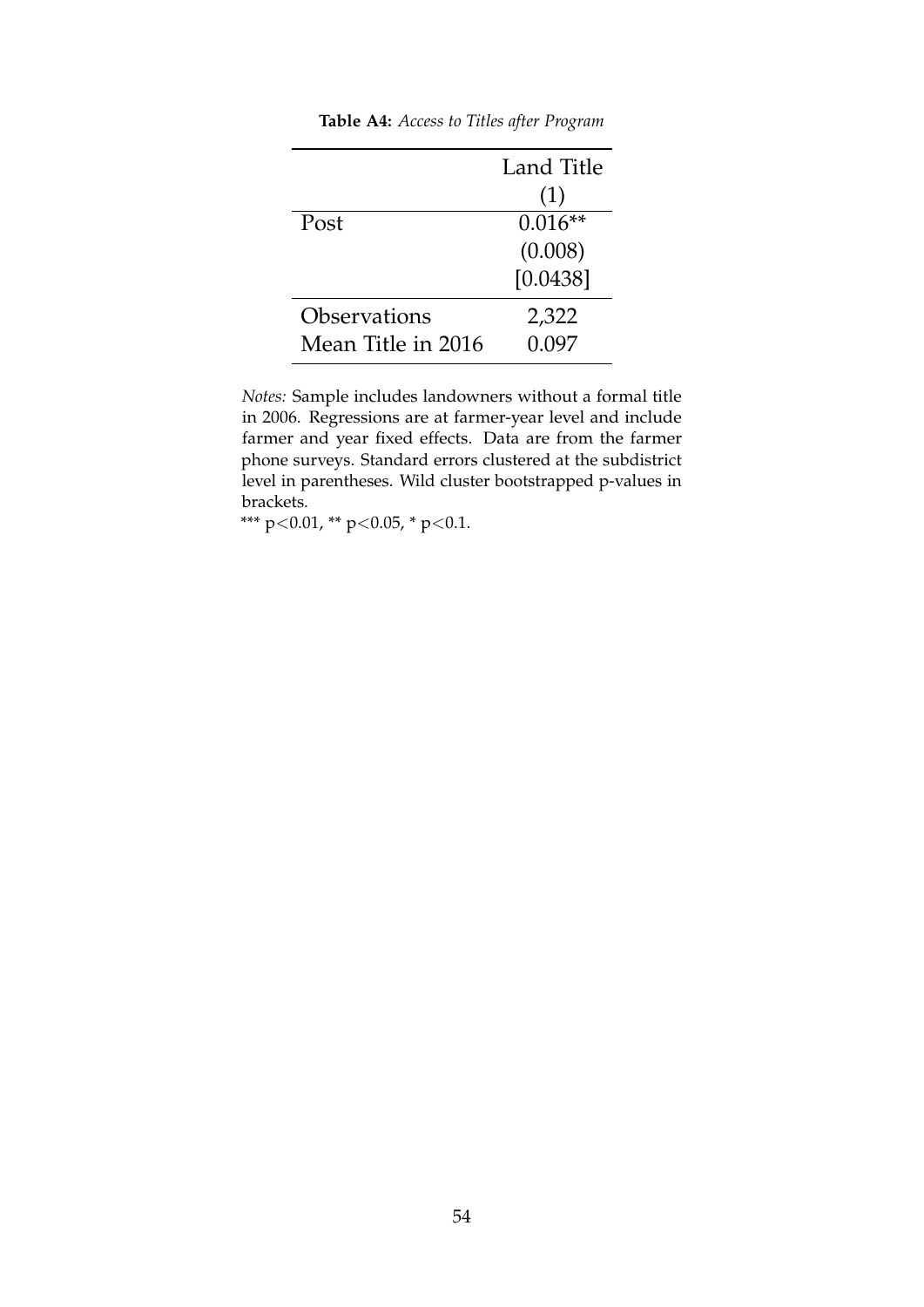|                        | Small<br><b>Business</b><br>Owners<br>(1) | Large<br><b>Business</b><br>Owners<br>(2) | Self-<br>Employed<br>3) | Paid<br>Employees<br><sup>(4)</sup> |
|------------------------|-------------------------------------------|-------------------------------------------|-------------------------|-------------------------------------|
| Program Intensity      | 0.139                                     | $0.127*$                                  | 0.438                   | 1.117                               |
|                        | (0.124)                                   | (0.066)                                   | (0.461)                 | (0.830)                             |
|                        | [0.288]                                   | [0.0765]                                  | [0.365]                 | [0.212]                             |
| Observations           | 7,597                                     | 7,597                                     | 7,597                   | 7,597                               |
| Mean Dep., Pre-program | 0.082                                     | 0.021                                     | 2.160                   | 5.791                               |

**Table A5:** *Program Effect on Non-Agricultural Participation*

*Notes:* Outcomes indicate if any member of the household participates in the specific activity. All regressions include district and year fixed effects, and controls for linear district-level yearly trends. Additional household controls include head age, age squared, education and gender. Data are from the HIES surveys. Standard errors clustered at the district level in parentheses. Wild cluster bootstrapped p-values in brackets. \*\*\* p<0.01, \*\* p<0.05, \* p<0.1.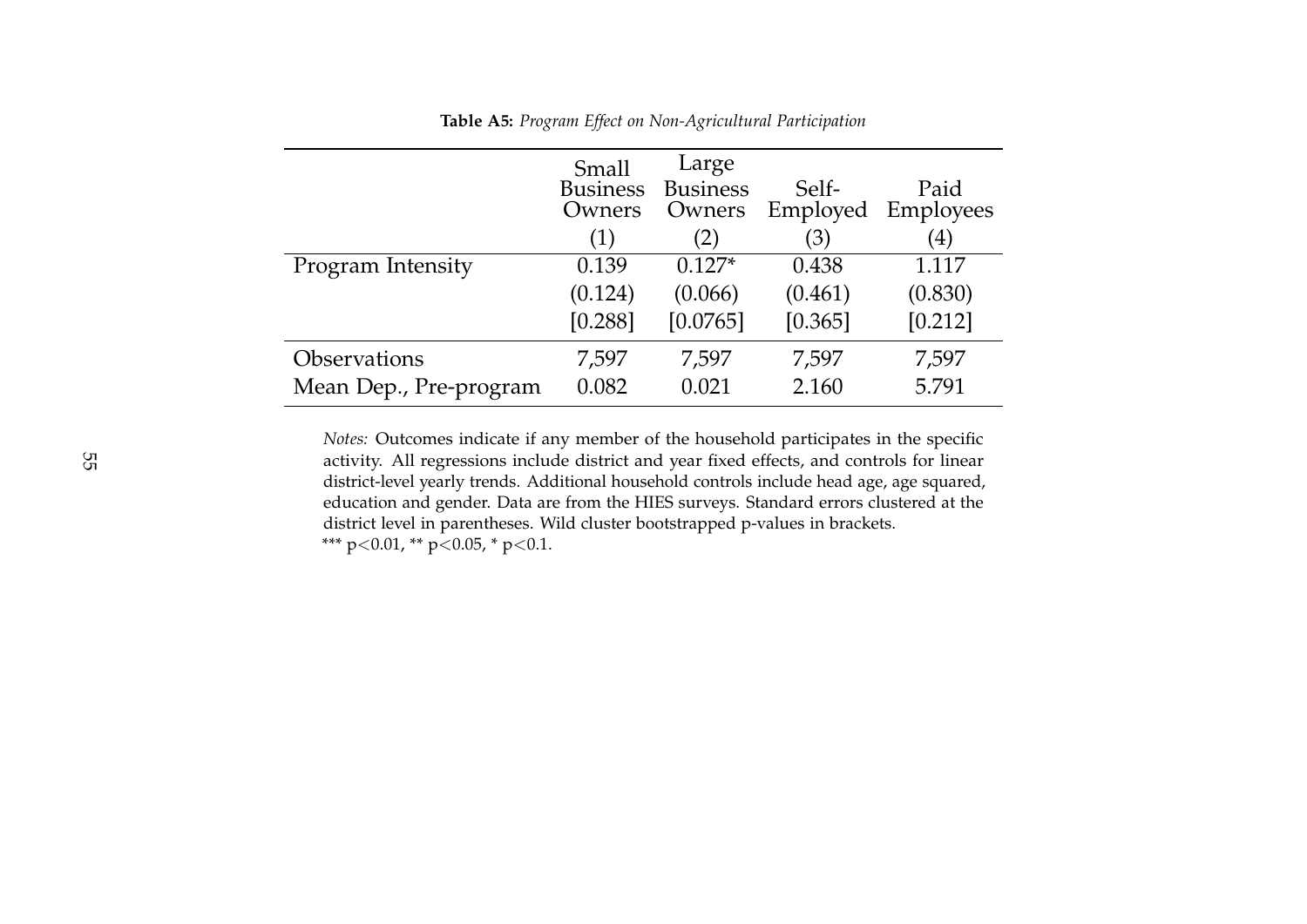|                        | Any     | Any        | Log        |
|------------------------|---------|------------|------------|
|                        | Loan    | Remittance | Total      |
|                        | (Y/N)   | (Y/N)      | Income     |
|                        | (1)     | (2)        | 3)         |
| Program Intensity      | 0.047   | 0.006      | $0.217***$ |
|                        | (0.036) | (0.032)    | (0.073)    |
|                        | [0.216] | [0.862]    | [0.00960]  |
| Observations           | 7,597   | 7,593      | 7,223      |
| Mean Dep., Pre-program | 0.313   | 0.237      |            |

**Table A6:** *Program Effect on Credit, Migration and Overall Income*

*Notes:* The outcomes in columns (1) and (2), respectively, indicate if a household has any outstanding loan or any remittance income. Column (3) shows the natural log of total household income. Sample includes landowning households. All regressions include district and year fixed effects, and controls for linear district-level yearly trends. Additional household controls include head age, age squared, education and gender. Data are from the HIES surveys. Standard errors clustered at the district level in parentheses. Wild cluster bootstrapped p-values in brackets.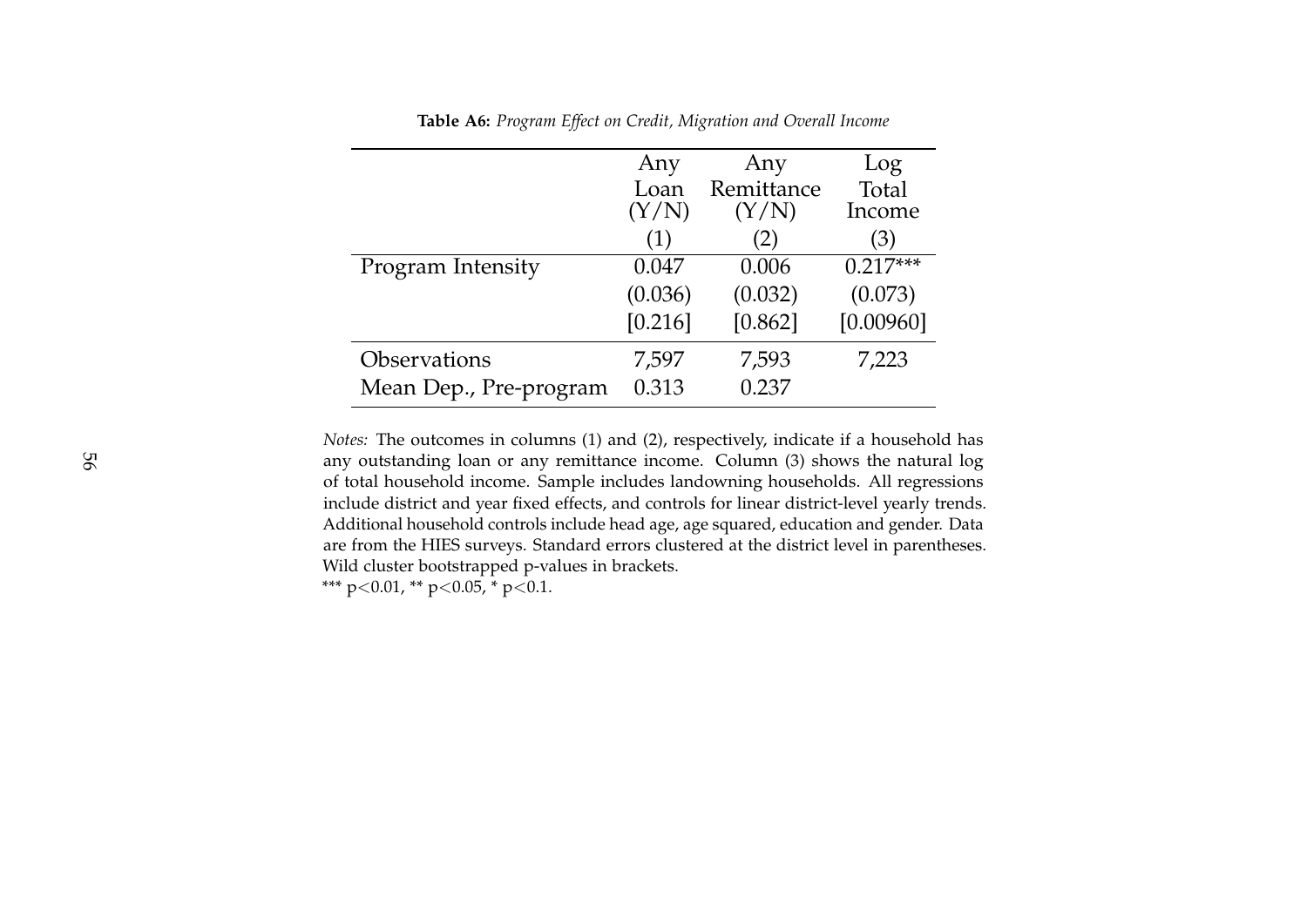|               |                                    | Own Agland | Agland Purch.  | Agland Sold    | Own Agland     | <b>Agland Rentout</b> |
|---------------|------------------------------------|------------|----------------|----------------|----------------|-----------------------|
|               |                                    | (Y/N)      | (Y/N)          | (Y/N)          | (Acres)        | (Y/N)                 |
|               |                                    | (1)        | (2)            | (3)            | (4)            | (5)                   |
|               | Program Intensity                  | 0.003      | 0.001          | $-0.005$       | $1.411*$       | $0.086**$             |
|               |                                    | (0.034)    | (0.004)        | (0.009)        | (0.818)        | (0.042)               |
|               |                                    | [0.933]    | [0.731]        | [0.568]        | [0.0956]       | [0.0566]              |
|               | Program Intensity x Inc Quartile 2 | $-0.006$   | 0.000          | 0.011          | $-0.693$       | 0.009                 |
|               |                                    | (0.022)    | (0.001)        | (0.009)        | (0.706)        | (0.037)               |
|               |                                    | [0.805]    | [0.766]        | [0.244]        | [0.333]        | [0.804]               |
|               | Program Intensity x Inc Quartile 3 | 0.013      | $-0.002$       | 0.006          | $-0.517$       | $-0.016$              |
|               |                                    | (0.026)    | (0.002)        | (0.011)        | (0.759)        | (0.038)               |
|               |                                    | [0.617]    | [0.509]        | [0.544]        | [0.493]        | [0.669]               |
| $\mathcal{L}$ | Program Intensity x Inc Quartile 4 | 0.010      | $-0.001$       | $-0.003$       | $-1.389*$      | $-0.040$              |
|               |                                    | (0.024)    | (0.003)        | (0.010)        | (0.759)        | (0.041)               |
|               |                                    | [0.699]    | [0.848]        | [0.803]        | [0.0773]       | [0.342]               |
|               | Observations                       | 19,059     | 7,584          | 7,584          | 7,579          | 7,597                 |
|               | Mean Dep., Pre-program             | 0.997      | 0.006          | 0.009          | 6.359          | 0.219                 |
|               | Sample Households                  | All Rural  | All Landowning | All Landowning | All Landowning | All Landowning        |

**Table A7:** *Program Effect on Market Activity by Income Quartile*

*Notes:* Sample includes landowning households. All regressions include district and year fixed effects, and controls for linear district-level yearly trends. Additional household controls include head age, age squared, education and gender. Data are from the HIES surveys. Standard errors clustered at the district level in parentheses. Wild cluster bootstrapped p-values in brackets. \*\*\* p<0.01, \*\* p<0.05, \* p<0.1.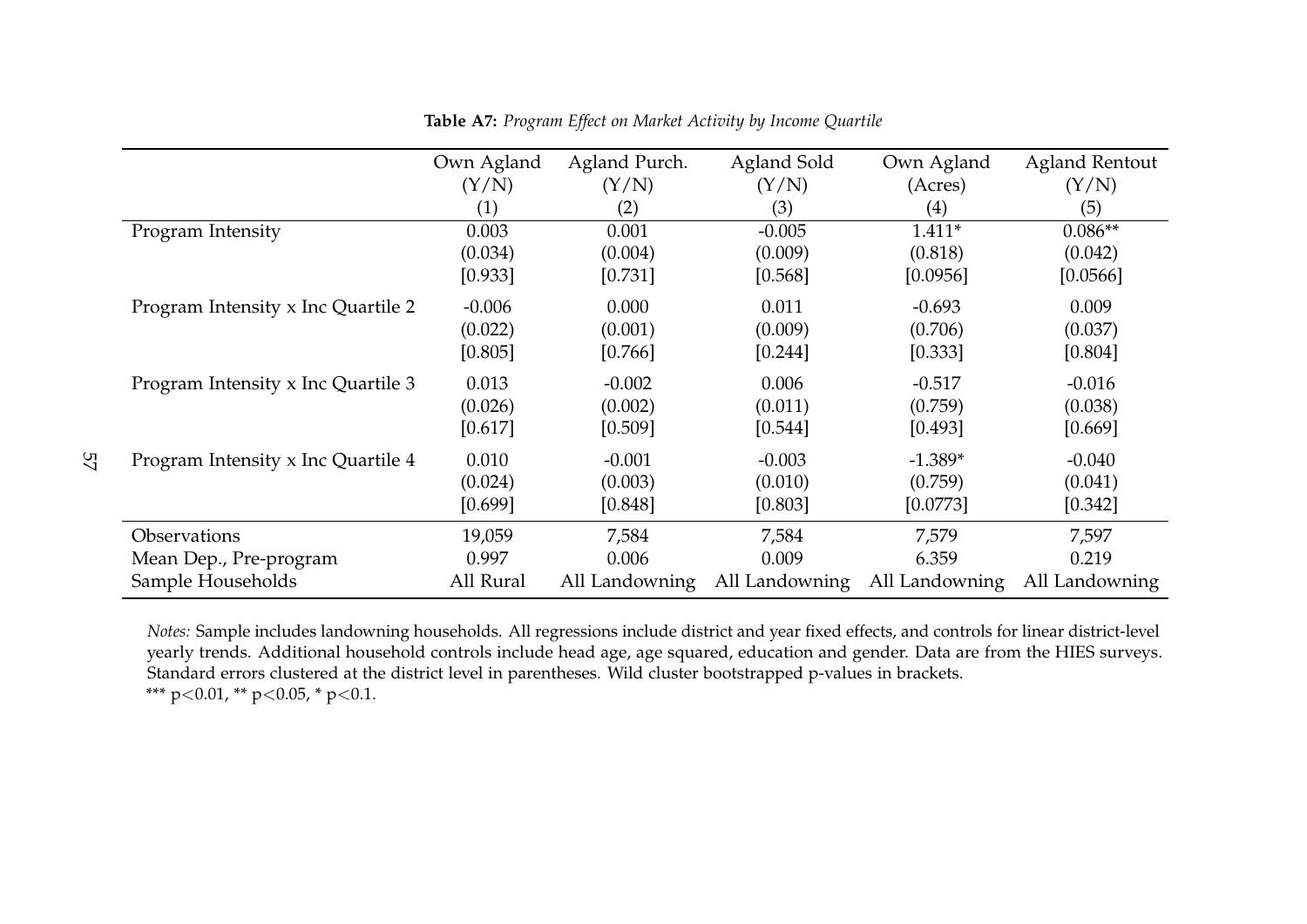|                                    | <b>HH</b>  | HH         | <b>HH</b> Member | Share       |
|------------------------------------|------------|------------|------------------|-------------|
|                                    | Operates   | Operates   | Ag               | Income      |
|                                    | Any Farm   | Owned Land | Worker           | from Ag     |
|                                    | (1)        | (2)        | (3)              | (4)         |
| Program Intensity                  | $-0.115**$ | $-0.051$   | $-0.153***$      | $-0.127***$ |
|                                    | (0.045)    | (0.056)    | (0.045)          | (0.045)     |
|                                    | $[0.0176]$ | [0.383]    | [0.00250]        | [0.0131]    |
| Program Intensity x Inc Quartile 2 | $-0.017$   | $-0.058$   | 0.020            | 0.033       |
|                                    | (0.035)    | (0.041)    | (0.037)          | (0.047)     |
|                                    | [0.621]    | [0.169]    | [0.598]          | [0.500]     |
| Program Intensity x Inc Quartile 3 | 0.013      | $-0.030$   | $0.100**$        | $0.084*$    |
|                                    | (0.037)    | (0.049)    | (0.041)          | (0.049)     |
|                                    | [0.726]    | [0.539]    | [0.0260]         | [0.101]     |
| Program Intensity x Inc Quartile 4 | 0.026      | $-0.021$   | 0.051            | 0.042       |
|                                    | (0.047)    | (0.042)    | (0.037)          | (0.039)     |
|                                    | [0.596]    | [0.625]    | [0.182]          | [0.282]     |
| Observations                       | 7,597      | 7,597      | 7,597            | 7,597       |
| Mean Dep., Pre-program             | 0.786      | 0.620      | 0.807            | 0.650       |

**Table A8:** *Program Effect on Agricultural Participation by Income Quartile*

*Notes:* Sample includes landowning households. All regressions include district and year fixed effects, and controls for linear district-level yearly trends. Additional household controls include head age, age squared, education and gender. Data are from the HIES surveys. Standard errors clustered at the district level in parentheses. Wild cluster bootstrapped p-values in brackets.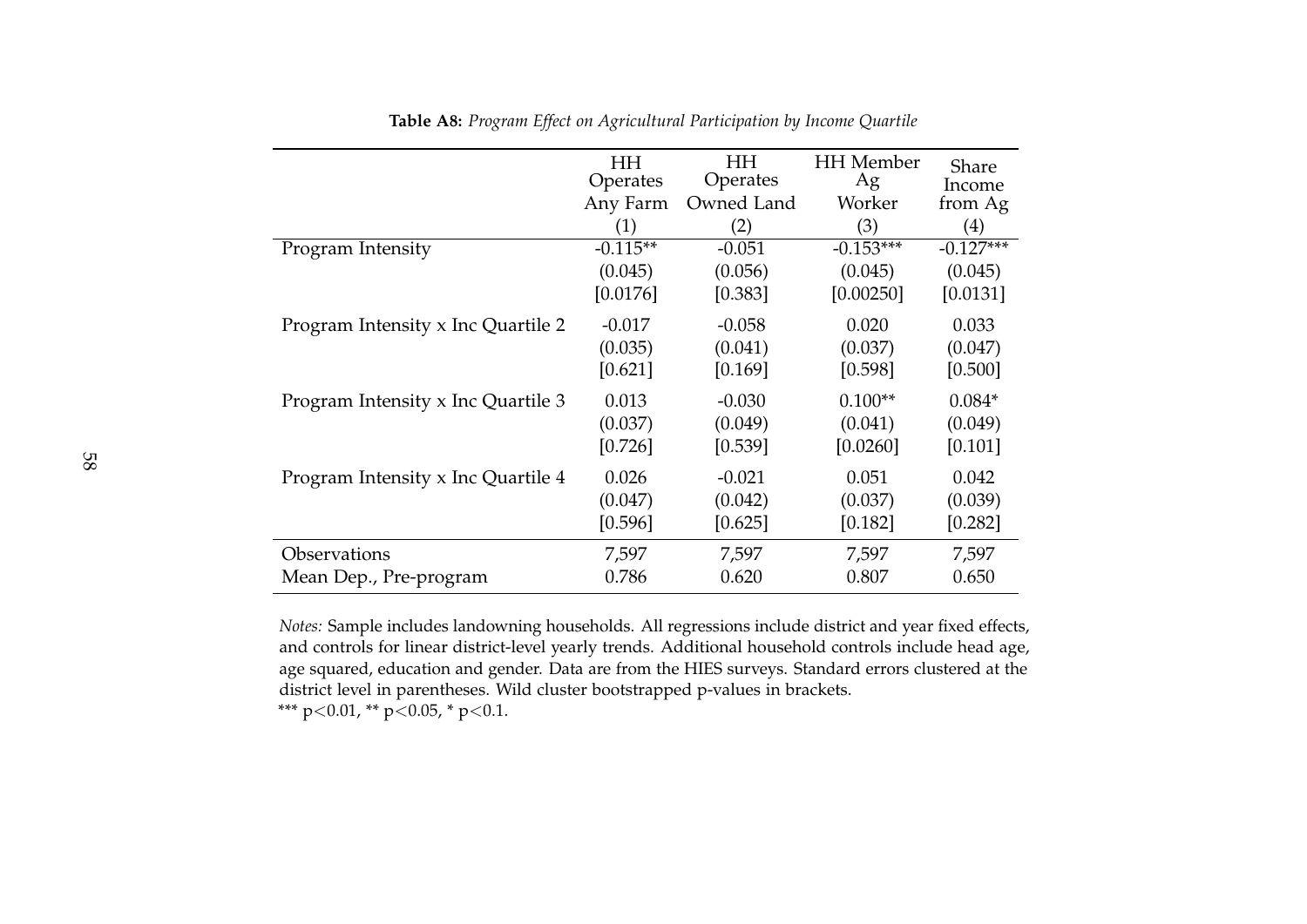|                        |         | Rent in Fixed Rent Sharecrop |          |
|------------------------|---------|------------------------------|----------|
|                        | (1)     | (2)                          | (3)      |
| Program Intensity      | 0.019   | 0.030                        | $-0.007$ |
|                        | (0.043) | (0.038)                      | (0.020)  |
|                        | [0.657] | [0.446]                      | [0.724]  |
| <b>Observations</b>    | 7,256   | 7,256                        | 7,256    |
| Mean Dep., Pre-program | 0.334   | 0.254                        | 0.082    |

**Table A9:** *Program Effect on Land Rental for Cultivators*

*Notes:* All regressions include district and year fixed effects, and controls for linear district-level yearly trends. Additional household controls include head age, age squared, education and gender. Data are from the HIES surveys. Standard errors clustered at the district level in parentheses. Wild cluster bootstrapped p-values in brackets. \*\*\* p<0.01, \*\* p<0.05, \* p<0.1.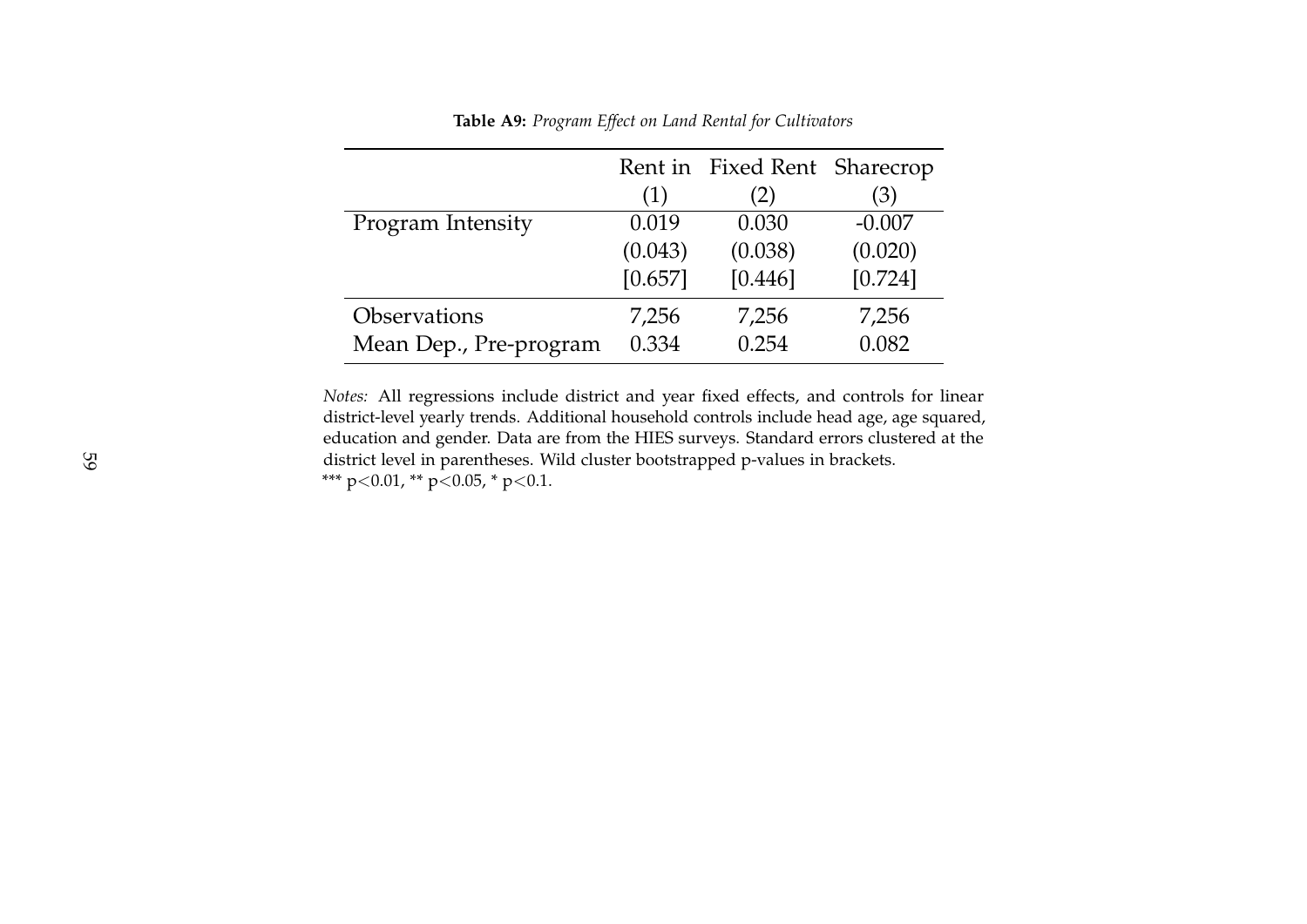| Rented    |         |         | Total                         |
|-----------|---------|---------|-------------------------------|
| (1)       | (2)     | (3)     | (4)                           |
| $0.887**$ | 0.065   | 0.802   | $1.116**$                     |
| (0.435)   | (0.240) | (0.667) | (0.451)                       |
| [0.0469]  | [0.839] | [0.243] | [0.0140]                      |
| 7,256     | 7,256   | 7,256   | 7,256                         |
| 1.648     | 0.686   | 5.423   | 7.055                         |
|           |         |         | Sharecropped Owned Cultivated |

**Table A10:** *Program Effect on Farm Size and Rented in Land (with added controls)*

*Notes:* Rent area corresponds to area under fixed cash rent contracts and S/C refers to area under sharecropping contracts. Farm size is total operational farm area including owned land. All regressions include district and year fixed effects, and controls for linear district-level yearly trends. Additional household controls include indicator for landownership, head age, age squared, education and gender. Data are from the HIES surveys. Standard errors clustered at the district level in parentheses. Wild cluster bootstrapped p-values in brackets. \*\*\* p<0.01, \*\* p<0.05, \* p<0.1.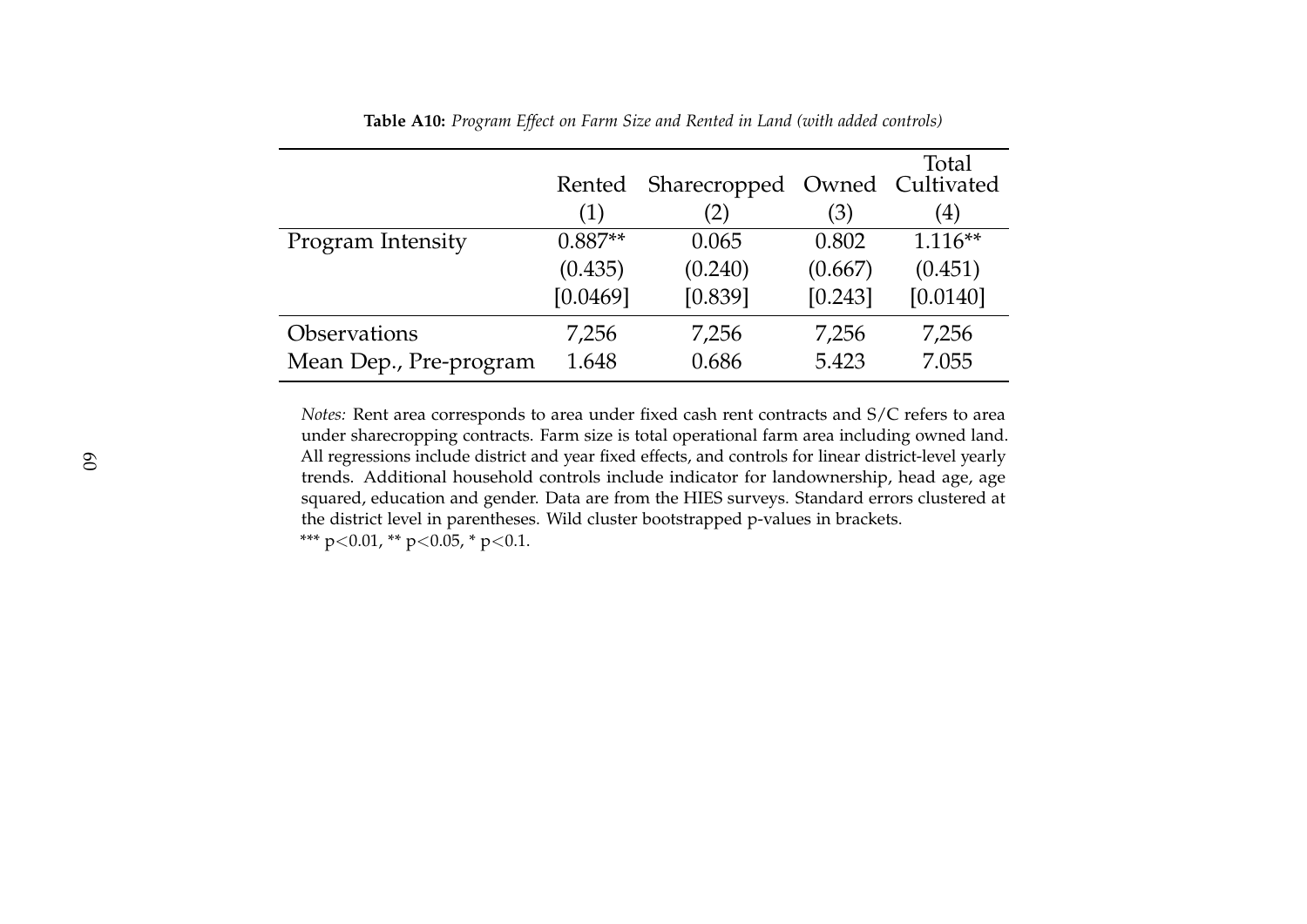|                              | Rent in<br>(Y/N) | Rented   | Sharecropped | Total<br>Cultivated |
|------------------------------|------------------|----------|--------------|---------------------|
|                              | (1)              | (2)      | (3)          | $\left( 4\right)$   |
| Program Intensity            | 0.005            | $0.775*$ | 0.106        | $0.988**$           |
|                              | (0.038)          | (0.431)  | (0.234)      | (0.452)             |
|                              | [0.885]          | [0.0847] | [0.724]      | [0.0303]            |
| Program Intensity x Landless | 0.028            | 0.935    | $-0.343$     | 1.073               |
|                              | (0.021)          | (0.686)  | (0.211)      | (0.781)             |
|                              | [0.196]          | [0.185]  | [0.0965]     | [0.175]             |
| <b>Observations</b>          | 7,256            | 7,256    | 7,256        | 7,256               |
| Mean Dep., Pre-program       | 0.334            | 1.648    | 0.686        | 7.055               |
| p-value of sum               | 0.335            | 0.078    | 0.238        | 0.031               |

**Table A11:** *Program Effect on Land Rental for Landless Cultivators*

*Notes:* All regressions include district and year fixed effects, and controls for linear district-level yearly trends. Additional household controls include head age, age squared, education and gender. Data are from the HIES surveys. Standard errors clustered at the district level in parentheses. Wild cluster bootstrapped p-values in brackets.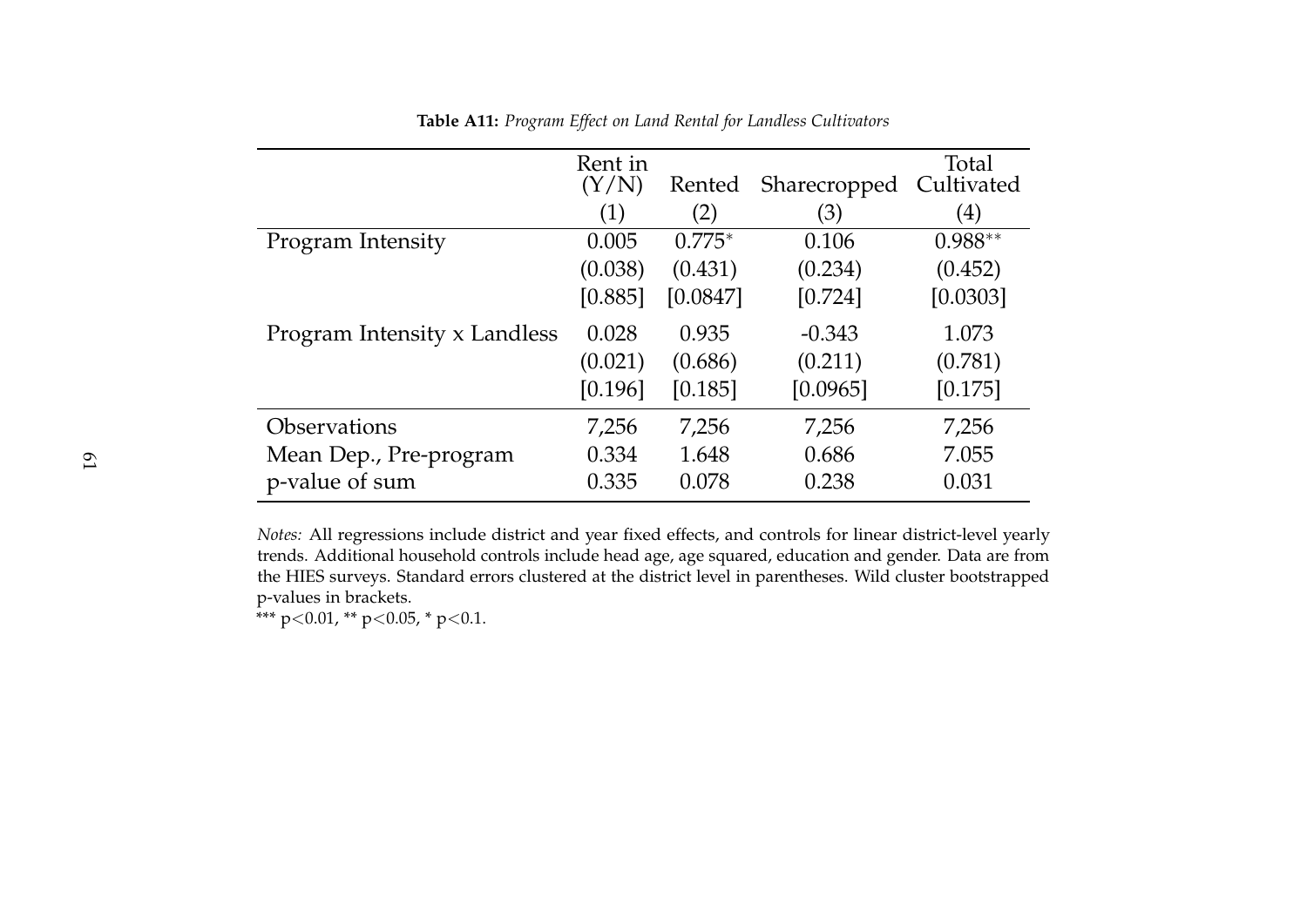|                     | S.D.     | $75 - 25$ |
|---------------------|----------|-----------|
|                     | (1)      | (2)       |
| Program Intensity   | $-0.102$ | $-0.169$  |
|                     | (0.073)  | (0.125)   |
|                     | [0.0897] | [0.0977]  |
| <b>Observations</b> | 170      | 170       |

**Table A12:** *Dispersion of TFP*

*Notes:* All regressions include district and year fixed effects, and district level linear trend. District-level controls include average education and rate of land ownership. Data are from the HIES surveys. Standard errors clustered at the district level in parentheses. Wild cluster bootstrapped p-values in brackets.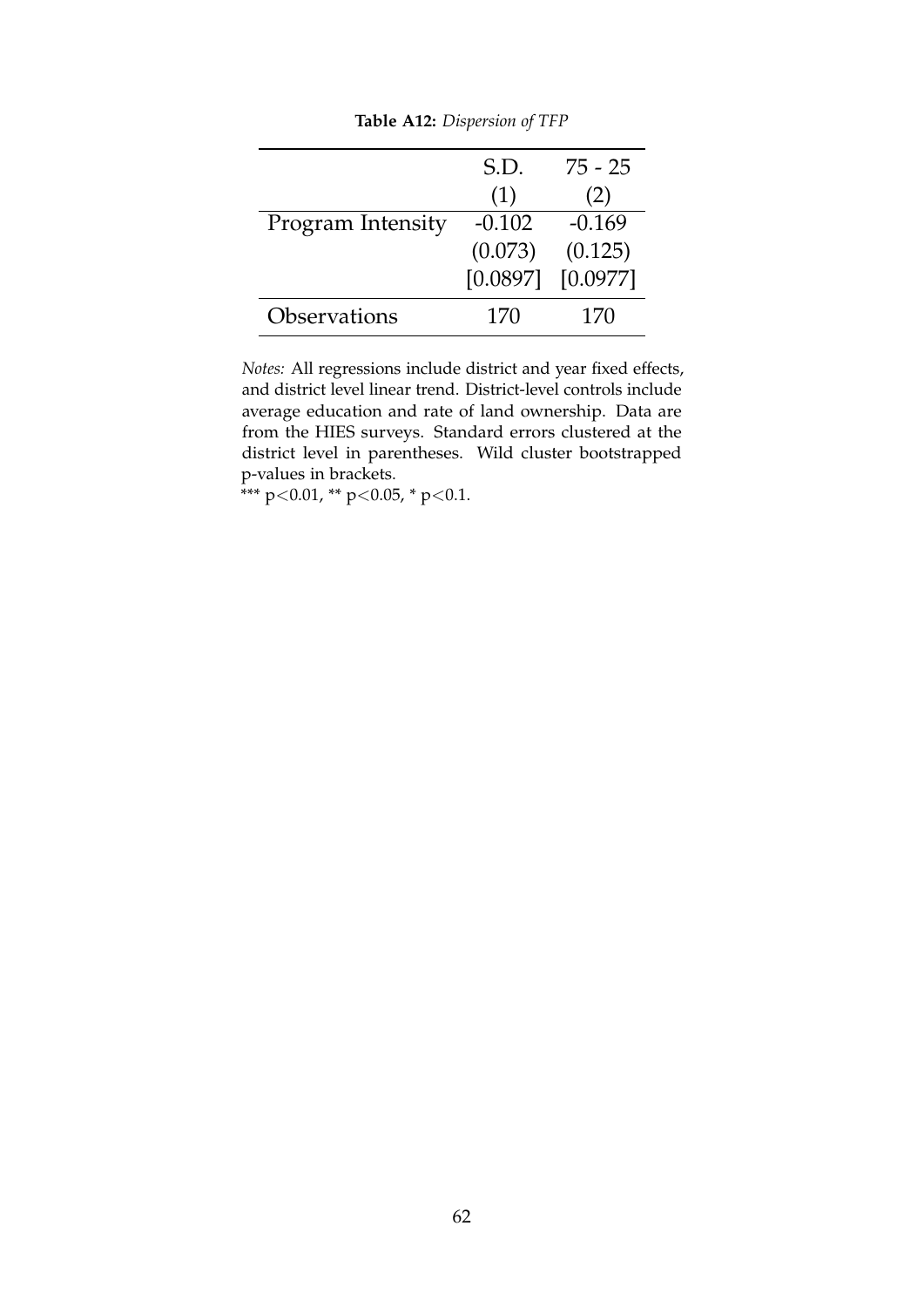|                                | Land     | <b>MPL</b>  | Land    | MPL         |
|--------------------------------|----------|-------------|---------|-------------|
|                                | (1)      | (2)         | (3)     | (4)         |
| Program Intensity              | 0.148    | $0.185*$    | 0.088   | 0.159       |
|                                | (0.100)  | (0.101)     | (0.107) | (0.104)     |
|                                | [0.156]  | [0.0706]    | [0.422] | [0.132]     |
| Quartile 2 x Program Intensity | $-0.014$ | $-0.096**$  | 0.101   | $-0.054$    |
|                                | (0.082)  | (0.038)     | (0.091) | (0.041)     |
|                                | [0.864]  | [0.0122]    | [0.288] | [0.184]     |
| Quartile 3 x Program Intensity | 0.058    | $-0.149**$  | 0.067   | $-0.158***$ |
|                                | (0.079)  | (0.059)     | (0.094) | (0.056)     |
|                                | [0.470]  | [0.0127]    | [0.483] | [0.00670]   |
| Quartile 4 x Program Intensity | 0.024    | $-0.302***$ | 0.128   | $-0.250***$ |
|                                | (0.106)  | (0.057)     | (0.112) | (0.060)     |
|                                | [0.820]  | [0]         | [0.260] | [0.000100]  |
| <b>Observations</b>            | 7,256    | 7,256       | 7,256   | 7,256       |
| p-value for Q3                 | 0.021    | 0.639       | 0.077   | 0.991       |
| p-value for Q4                 | 0.069    | 0.190       | 0.024   | 0.293       |
| <b>Productivity Measure</b>    | Yield    | Yield       | Profit  | Profit      |

**Table A13:** *Program Effect on Allocation across Farmers: Alternate Measures of Farmer Productivity*

*Notes:* Sample includes all cultivating households. All regressions include district and year fixed effects, and controls for linear district-level yearly trends. Additional household controls include head age, age squared, education and gender. Data are from the HIES surveys. Standard errors clustered at the district level in parentheses. Wild cluster bootstrapped p-values in brackets. \*\*\* p<0.01, \*\* p<0.05, \* p<0.1.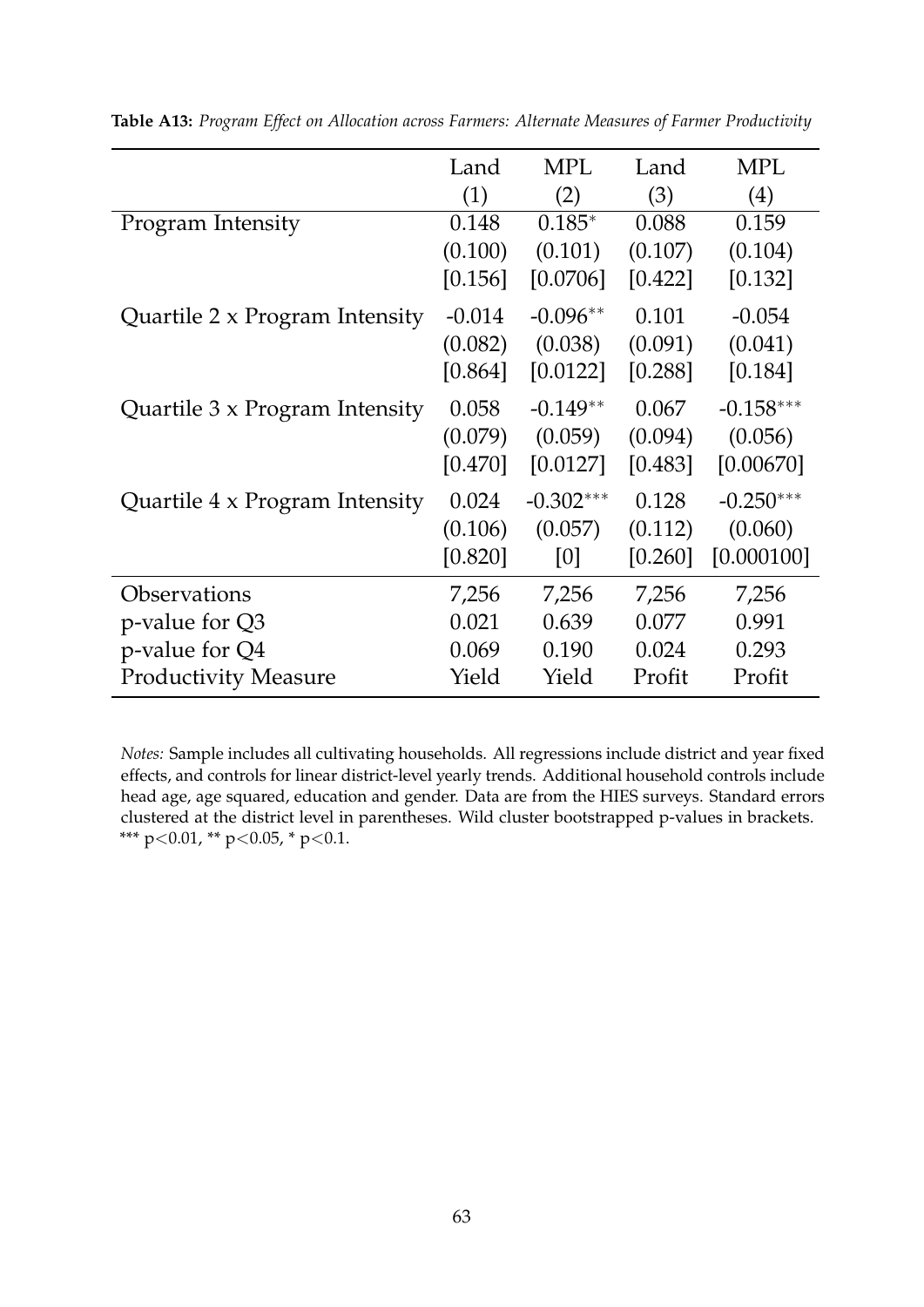| Table A14: Program Effect on Crop Choice |  |  |  |
|------------------------------------------|--|--|--|
|------------------------------------------|--|--|--|

|                        |         | <b>Cereal Crops</b> | Cash Crops |                   |                  |
|------------------------|---------|---------------------|------------|-------------------|------------------|
|                        | Wheat   | <b>Rice</b>         | Maize      |                   | Cotton Sugarcane |
|                        | (1)     | (2)                 | (3)        | $\left( 4\right)$ | (5)              |
| Program Intensity      | 0.000   | $0.080*$            | $-0.059*$  | 0.044             | 0.006            |
|                        | (0.026) | (0.041)             | (0.031)    | (0.045)           | (0.029)          |
|                        | [0.997] | [0.0766]            | [0.0813]   | [0.352]           | [0.844]          |
| Observations           | 7,256   | 7,256               | 7,256      | 7,256             | 7,256            |
| Mean Dep., Pre-program | 0.914   | 0.308               | 0.060      | 0.343             | 0.166            |

*Notes:* All regressions include district and year fixed effects, and controls for linear district-level yearly trends. Additional household controls include head age, age squared, education and gender. Data are from the HIES surveys. Standard errors clustered at the district level in parentheses. Wild cluster bootstrapped p-values in brackets.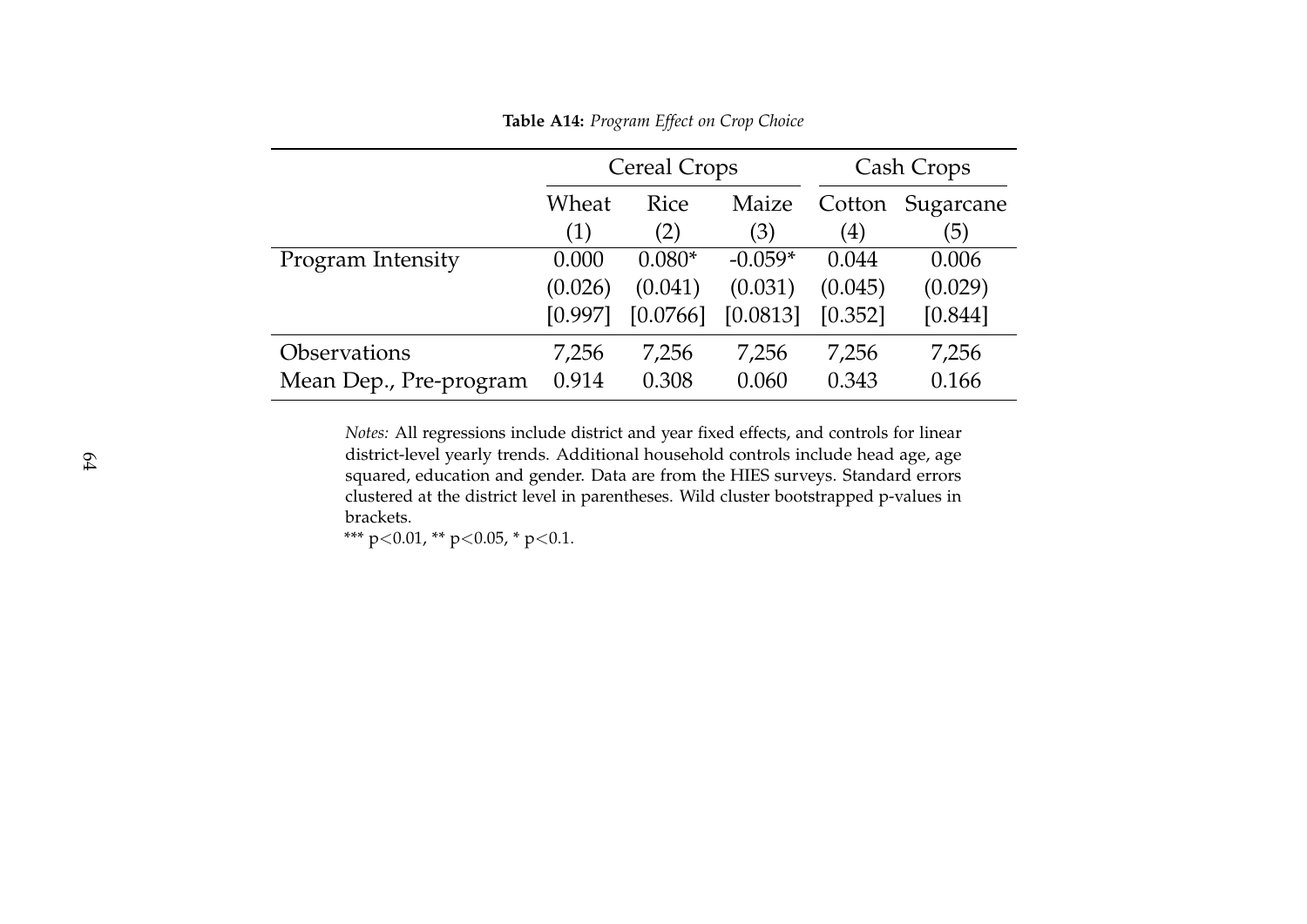|                        | Use<br>Fertilizer | Use<br>Pesticide | Use<br>Hired<br>Labor | Use<br>Rented<br>Equipment |
|------------------------|-------------------|------------------|-----------------------|----------------------------|
|                        | (1)               | (2)              | (3)                   | 4)                         |
| Program Intensity      | 0.003             | $0.052*$         | 0.057                 | $-0.024$                   |
|                        | (0.018)           | (0.031)          | (0.049)               | (0.021)                    |
|                        | [0.876]           | [0.103]          | [0.252]               | [0.269]                    |
| <b>Observations</b>    | 7,256             | 7,256            | 7,256                 | 7,256                      |
| Mean Dep., Pre-program | 0.944             | 0.760            | 0.481                 | 0.924                      |

**Table A15:** *Program Effect on Agricultural Inputs*

*Notes:* All regressions include district and year fixed effects, and controls for linear district-level yearly trends. Additional household controls include head age, age squared, education and gender. Data are from the HIES surveys. Standard errors clustered at the district level in parentheses. Wild cluster bootstrapped p-values in brackets. \*\*\* p<0.01, \*\* p<0.05, \* p<0.1.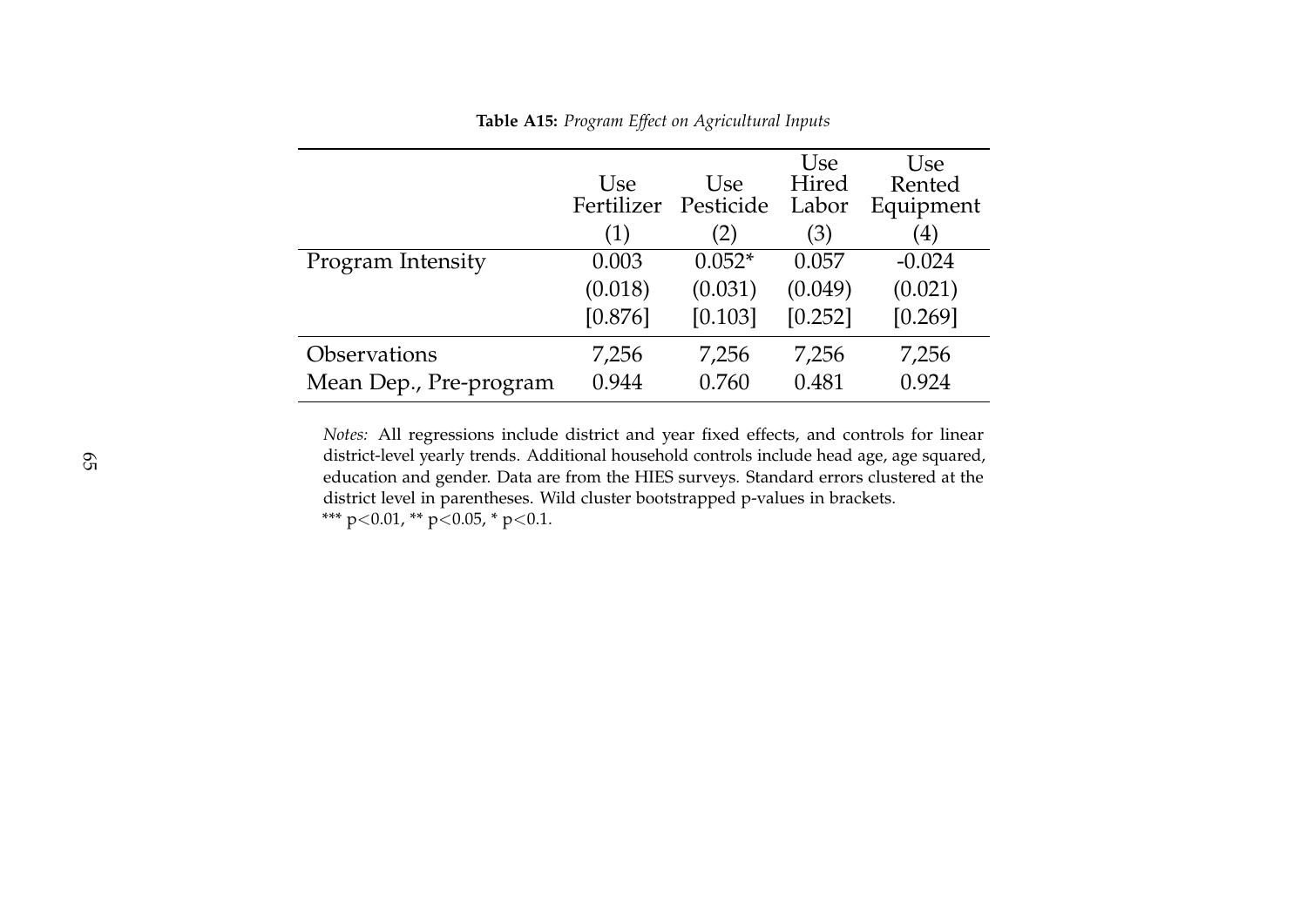|                              | (1)      | (2)       |
|------------------------------|----------|-----------|
| Program Intensity            | $-0.019$ | $-0.022$  |
|                              | (0.023)  | (0.027)   |
|                              | [0.430]  | [0.409]   |
| Program Intensity x Landless |          | $0.042**$ |
|                              |          | (0.020)   |
|                              |          | [0.0401]  |
| Observations                 |          | 6.789     |

**Table A16:** *Program Effect on Agricultural Equipment*

*Notes:* Outcome variable is an indicator if a cultivator has acquired agricultural equipment in the last year (Tube well, Tractor, Plough, Thresher, Harvester, or Truck). All regressions include district and year fixed effects, and controls for linear district-level yearly trends. Additional household controls include head age, age squared, education and gender. Data are from the HIES surveys. Standard errors clustered at the district level in parentheses. Wild cluster bootstrapped p-values in brackets.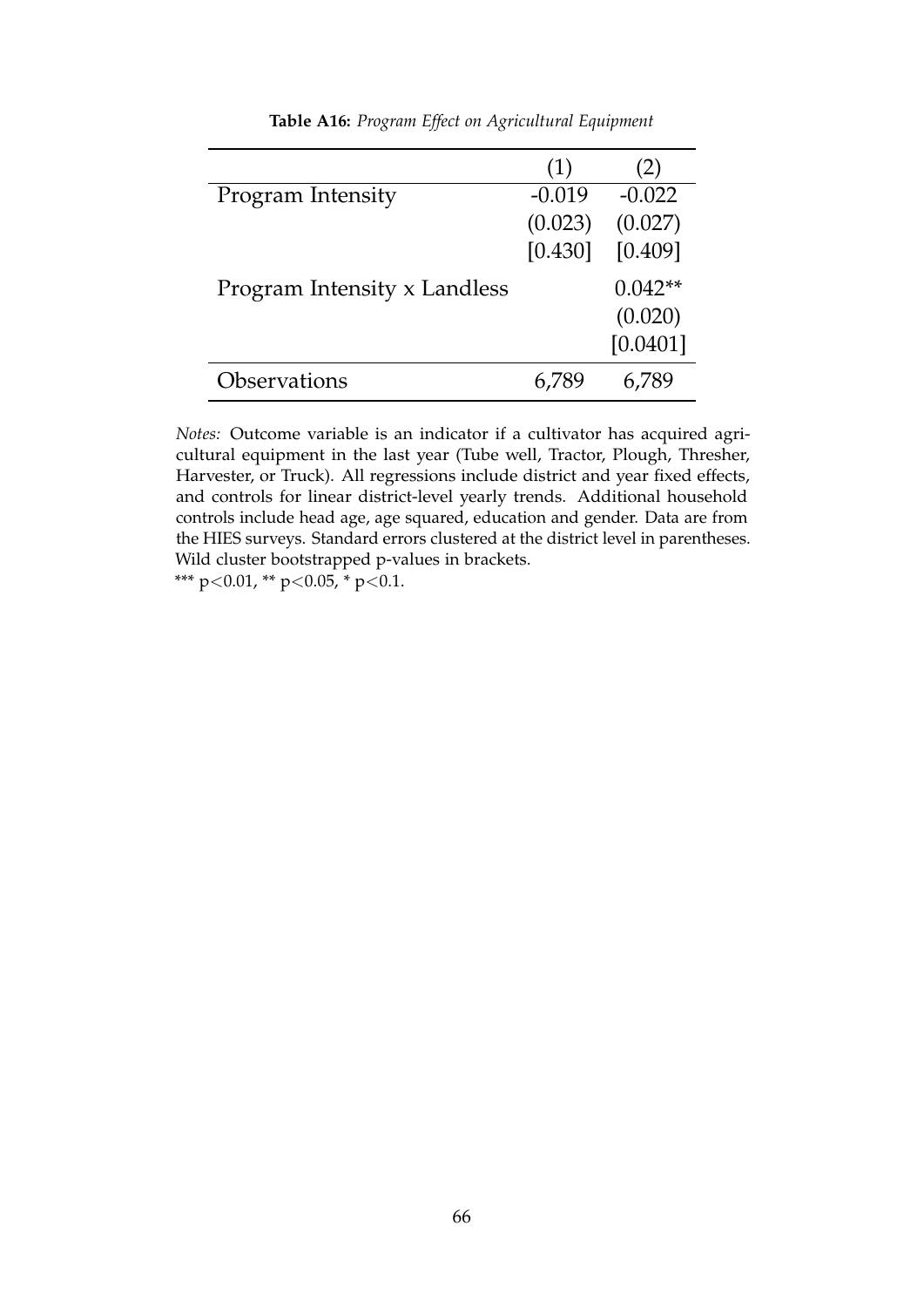|                        | Ag. Land              | Ag. Land | Non Ag. Land          |
|------------------------|-----------------------|----------|-----------------------|
|                        | (knows selling price) | (acres)  | (knows selling price) |
|                        | (1)                   | (2)      |                       |
| Program Intensity      | $0.084**$             | 0.683    | $-0.002$              |
|                        | (0.036)               | (0.557)  | (0.001)               |
|                        | [0.0230]              | [0.245]  | [0.0883]              |
| <b>Observations</b>    | 7,597                 | 7,579    | 7,465                 |
| Mean Dep., Pre-program | 0.225                 | 6.359    | 0.999                 |

**Table A17:** *Program Effect on Perceived Selling Rights*

*Notes:* Regressions are on the landowning sample. Column (3) includes landowners who also own residential, commercial or other non-agricultural property. All regressions include district and year fixed effects, and controls for linear district-level yearly trends. Additional household controls include head age, age squared, education and gender. Data are from the HIES surveys. Standard errors clustered at the district level in parentheses. Wild cluster bootstrapped p-values in brackets. \*\*\* p<0.01, \*\* p<0.05, \* p<0.1.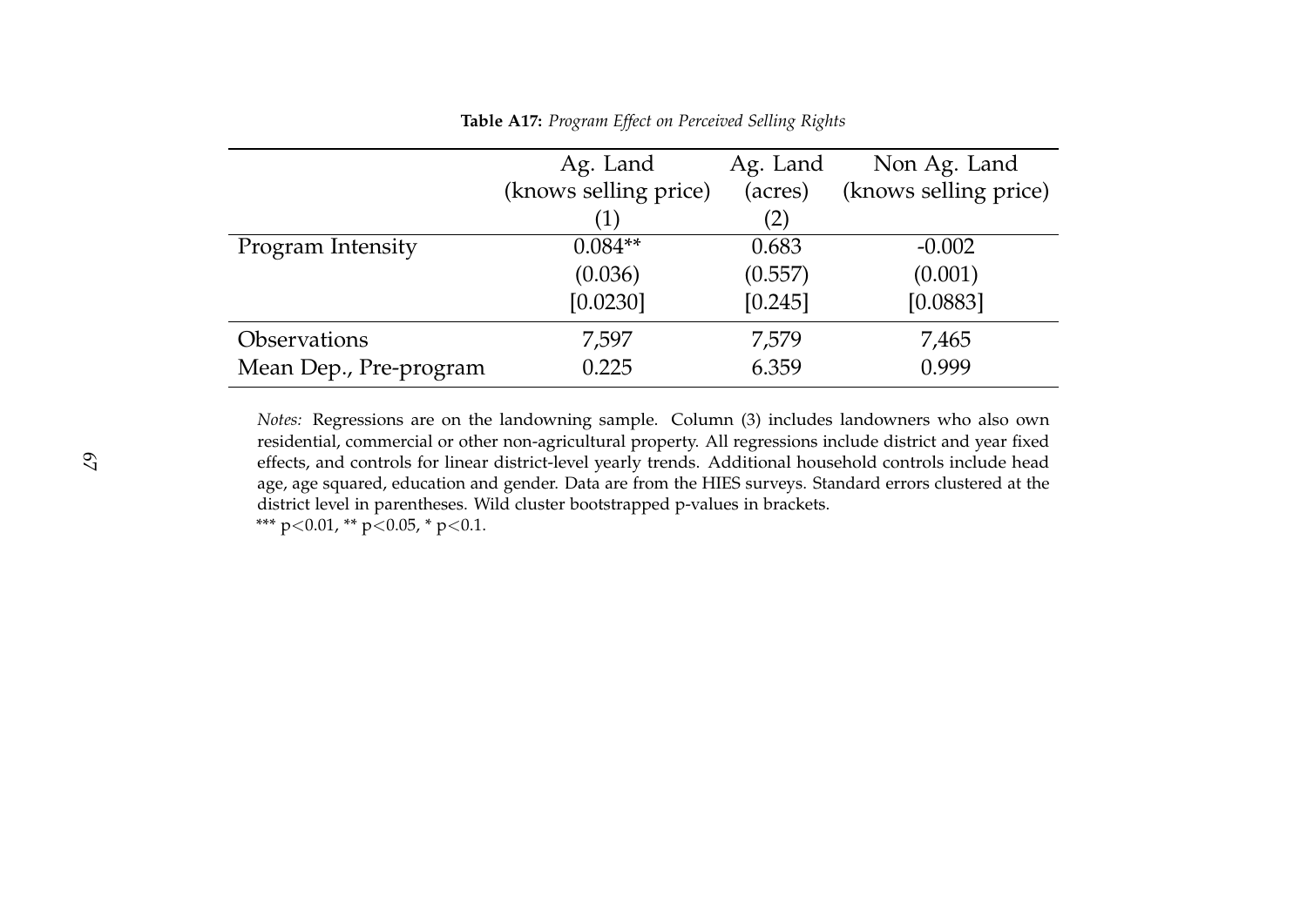|                        | Own<br>Ag. Land | Owned<br>Ag. Land                 | Rent<br>out  | Any<br>Ag.                | <b>Share</b><br>Ag. |
|------------------------|-----------------|-----------------------------------|--------------|---------------------------|---------------------|
|                        | (Y/N)<br>(1)    | Size (acres)<br>$\left( 2\right)$ | (Y/N)<br>(3) | Work<br>$\left( 4\right)$ | Income<br>(5)       |
| Program Intensity      | 0.000           | 0.478                             | $0.042**$    | $-0.070***$               | $-0.048*$           |
|                        | (0.018)         | (0.329)                           | (0.020)      | (0.025)                   | (0.025)             |
|                        | [0.999]         | [0.157]                           | [0.0438]     | [0.00890]                 | [0.0791]            |
| <b>Observations</b>    | 123,574         | 53,984                            | 54,007       | 54,007                    | 54,007              |
| Mean Dep., Pre-program | 0.445           | 6.290                             | 0.186        | 0.765                     | 0.636               |
| Households             | All Rural       | Landowning                        | Landowning   | Landowning                | Landowning          |

**Table A18:** *Program Effect on Using Data from Additional Years*

68

*Notes:* Regressions use outcome variables from HIES and PSLM data. All regressions include district and year fixed effects, and controls for linear district-level yearly trends. Additional household controls include head age, age squared, education and gender. Standard errors clustered at the district level in parentheses. Wild cluster bootstrapped p-values in brackets. \*\*\* p<0.01, \*\* p<0.05, \* p<0.1.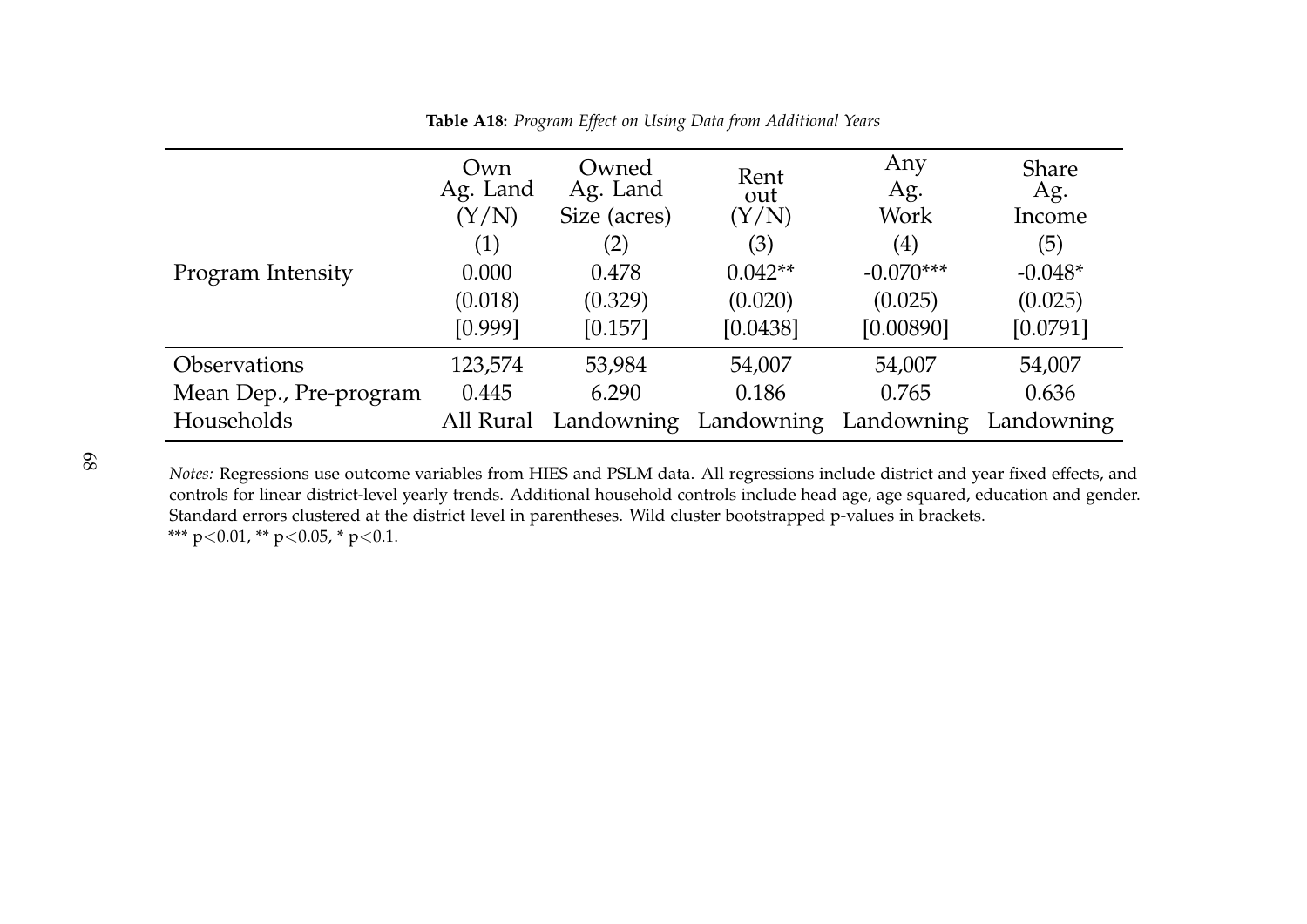HH Rents Out HH **Cultivates** Farm Share Ag Income Rented in Area Total Cult. Area Total Output (1) (2) (3) (4) (5) (6) **Panel A: No Household Level Controls** Program Intensity  $0.061^*$  -0.095<sup>\*\*</sup> -0.091<sup>\*\*</sup> 0.921<sup>\*\*</sup> 1.201<sup>\*\*</sup> 94.622<sup>\*\*\*</sup><br>(0.031) (0.038) (0.036) (0.429) (0.470) (33.368)  $(0.031)$   $(0.038)$   $(0.036)$   $(0.429)$   $(0.470)$   $(33.368)$  $[0.0621]$   $[0.0164]$   $[0.0228]$   $[0.0328]$   $[0.00920]$   $[0.00760]$ **Panel B: District Specific Quadratic Trend** Program Intensity **COLOGY**  $0.059^*$   $-0.117^{***}$   $-0.098^{***}$   $1.032^{**}$   $1.080^{**}$   $86.414^{***}$ <br>  $(0.029)$   $(0.037)$   $(0.035)$   $(0.413)$   $(0.409)$   $(27.670)$  $(0.029)$   $(0.037)$   $(0.035)$   $(0.413)$   $(0.409)$   $(27.670)$  $[0.0725]$   $[0.00130]$   $[0.0148]$   $[0.0108]$   $[0.0100]$   $[0.00400]$ **Panel C: Macroeconomic Controls** Program Intensity 0.064\*\*  $0.064**$  -0.096\*\*\*  $-0.069**$  0.894\*  $1.156**$  94.217\*\*\*  $(0.028)$   $(0.029)$   $(0.033)$   $(0.448)$   $(0.460)$   $(31.947)$ [0.0316] [0.000700] [0.0547] [0.0537] [0.0148] [0.00770] **Panel D: Pre- & Post-Recession Trend** Program Intensity  $0.055^*$   $-0.092^{***}$   $-0.081^{**}$   $1.037^{**}$   $1.041^{***}$   $95.523^{***}$  $(0.028)$   $(0.032)$   $(0.037)$   $(0.437)$   $(0.374)$   $(29.142)$  $[0.0636]$   $[0.00350]$   $[0.0446]$   $[0.0178]$   $[0.00660]$   $[0.00280]$ Observations 7,597 7,597 7,597 7,256 7,256 7,256 Sample HHs Landowning Landowning Landowning Cultivating Cultivating Cultivating

**Table A19:** *Robustness of main effects with Alternate Specifications*

*Notes:* All regressions include district and year fixed effects, and controls for linear district-level yearly trends. Additional household controls include head age, age squared, education and gender (Panels B-D). Macroeconomic controls include unemployment and size of labor force at district level. Data are from the HIES surveys. Standard errors clustered at the district level in parentheses. Wild cluster bootstrapped p-values in brackets.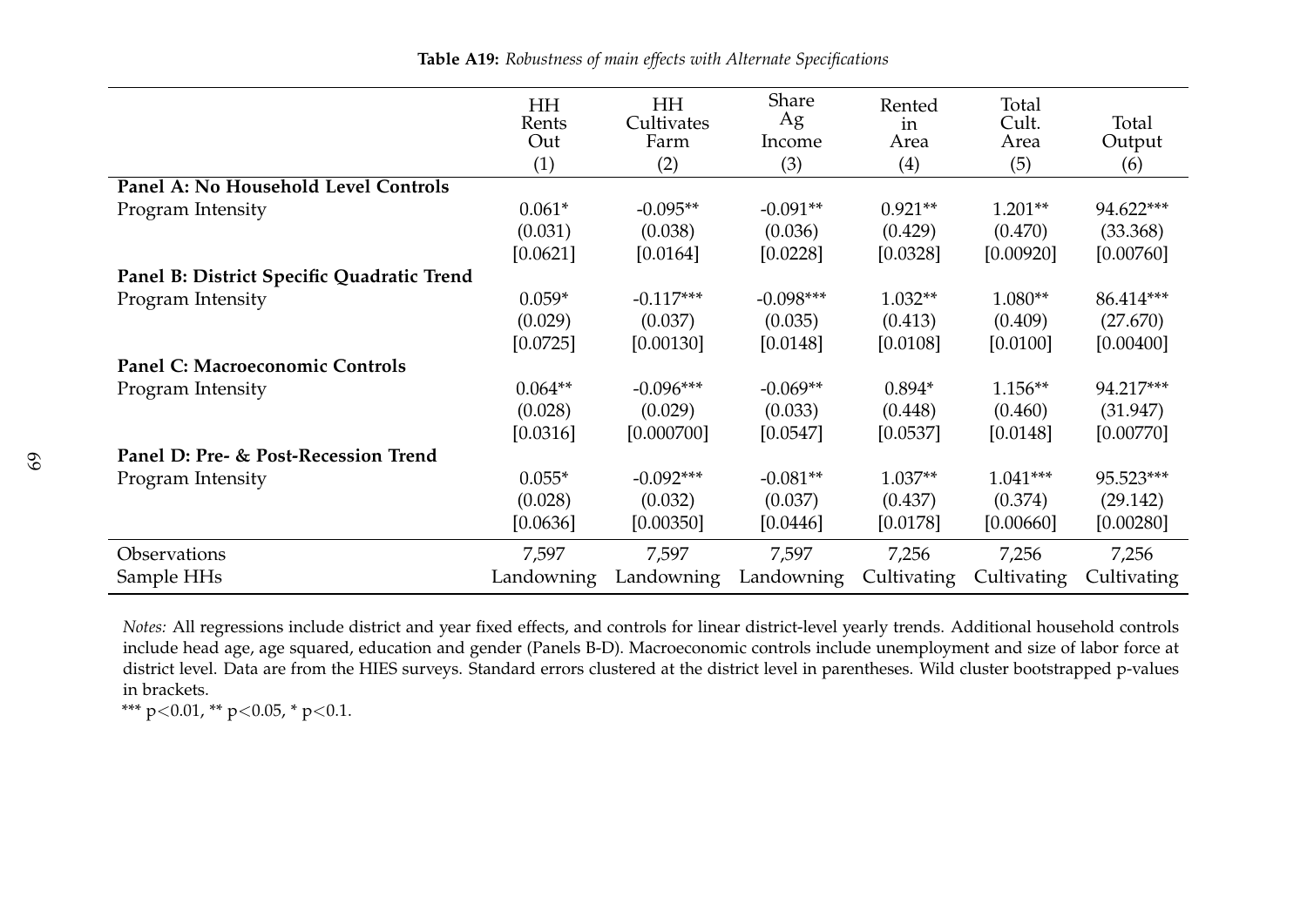|  | <b>Table A20:</b> Placebo Test with Urban Households |  |  |  |
|--|------------------------------------------------------|--|--|--|
|  |                                                      |  |  |  |

|                   | Log Total Income |
|-------------------|------------------|
|                   | (1)              |
| Program Intensity | $-0.008$         |
|                   | (0.078)          |
|                   | [0.973]          |
| Observations      | 13,700           |
| Sample            | Urban HHs        |

*Notes:* All regressions include district and year fixed effects, and controls for linear district-level yearly trends. Additional household controls include head age, age squared, education and gender. Data are from the HIES surveys. Standard errors clustered at the district level in parentheses. Wild cluster bootstrapped p-values in brackets. \*\*\* p<0.01, \*\* p<0.05, \* p<0.1.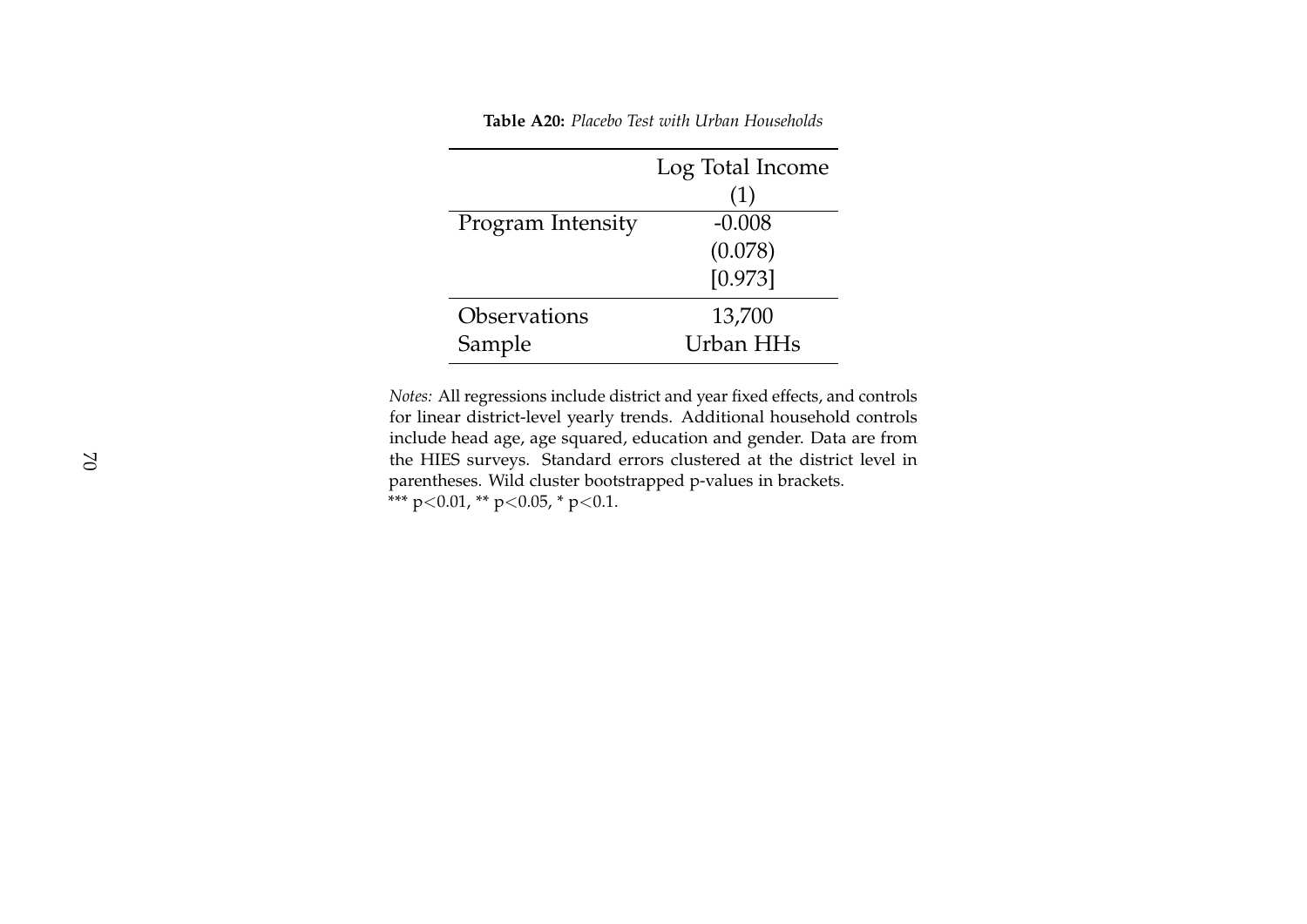|                     | <b>HH</b><br>Rents<br>Out<br>$\left( 1\right)$ | <b>HH</b><br>Cultivates<br>Farm<br>$\left( 2\right)$ | <b>Share</b><br>Ag<br>Income<br>(3) | Rented<br>1n<br>Area<br>$\left( 4\right)$ | Total<br>Cult.<br>Area<br>(5) | Total<br>Output<br>(6) |
|---------------------|------------------------------------------------|------------------------------------------------------|-------------------------------------|-------------------------------------------|-------------------------------|------------------------|
| Program Intensity   | $0.063**$                                      | $-0.108***$                                          | $-0.085**$                          | $0.841*$                                  | $0.991**$                     | 74.702**               |
|                     | (0.029)                                        | (0.032)                                              | (0.036)                             | (0.460)                                   | (0.385)                       | (34.352)               |
|                     | [0.0478]                                       | [0.00150]                                            | [0.0334]                            | [0.0711]                                  | [0.0186]                      | [0.0461]               |
| <b>Observations</b> | 7,084                                          | 7,084                                                | 7,084                               | 6,758                                     | 6,758                         | 6,758                  |
| Sample HHs          | Landowning                                     | Landowning                                           | Landowning                          | Cultivating                               | Cultivating                   | Cultivating            |

**Table A21:** *Robustness of Main Effects: Dropping Early Districts*

*Notes:* All regressions include district and year fixed effects, and controls for linear district-level yearly trends. Additional household controls include head age, age squared, education and gender. Standard errors clustered at the district level in parentheses. Wild cluster bootstrapped p-values in brackets.

\*\*\* p<0.01, \*\* p<0.05, \* p<0.1.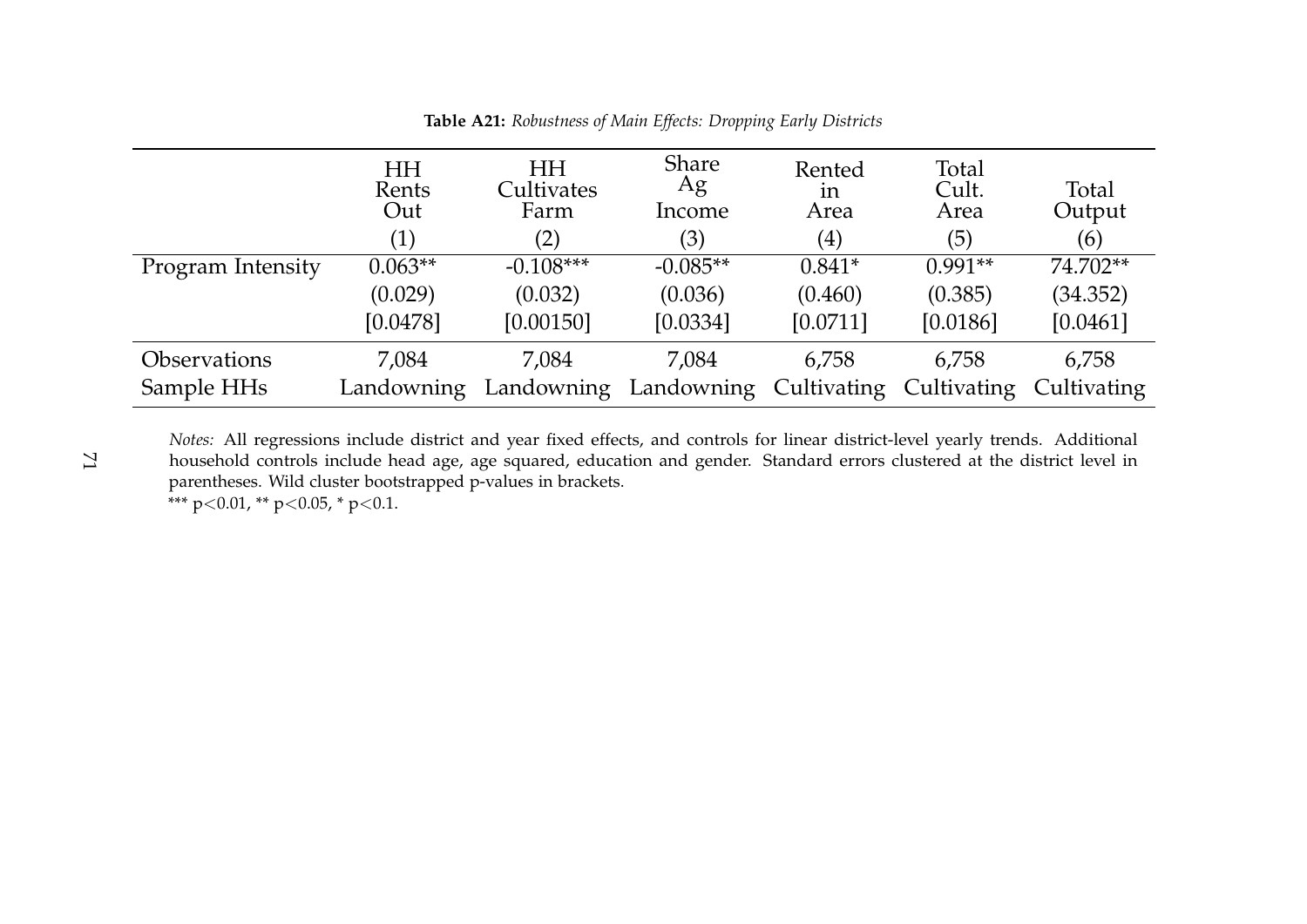|                           | <b>HH</b><br>Rents<br>Out<br>$\left( 1\right)$ | <b>HH</b><br>Cultivates<br>Farm<br>(2) | <b>Share</b><br>Ag<br>Income<br>(3) | Rented<br>in<br>Area<br>(4) | Total<br>Cult.<br>Area<br>(5) | Total<br>Output<br>(6) |
|---------------------------|------------------------------------------------|----------------------------------------|-------------------------------------|-----------------------------|-------------------------------|------------------------|
| Placebo Program Intensity | 0.004                                          | 0.022                                  | 0.071                               | $-0.240$                    | 1.417                         | 64.948                 |
|                           | (0.043)                                        | (0.061)                                | (0.049)                             | (0.522)                     | (1.087)                       | (51.418)               |
|                           | [0.923]                                        | [0.732]                                | [0.225]                             | [0.660]                     | [0.260]                       | [0.308]                |
| <b>Observations</b>       | 7.597                                          | 7,597                                  | 7,597                               | 7,256                       | 7,256                         | 7,256                  |
| Sample Households         | Landowning                                     | Landowning                             | Landowning Cultivating Cultivating  |                             |                               | Cultivating            |

**Table A22:** *Robustness Checks Using Placebo Program Rollout*

*Notes:* The placebo program intensity assume the program rollout began 2 survey rounds before the actual program start date in a district. All regressions include district and year fixed effects, and controls for linear district-level yearly trends. Additional household controls include head age, age squared, education and gender. Standard errors clustered at the district level in parentheses. Wild cluster bootstrapped p-values in brackets.

\*\*\* p<0.01, \*\* p<0.05, \* p<0.1.

72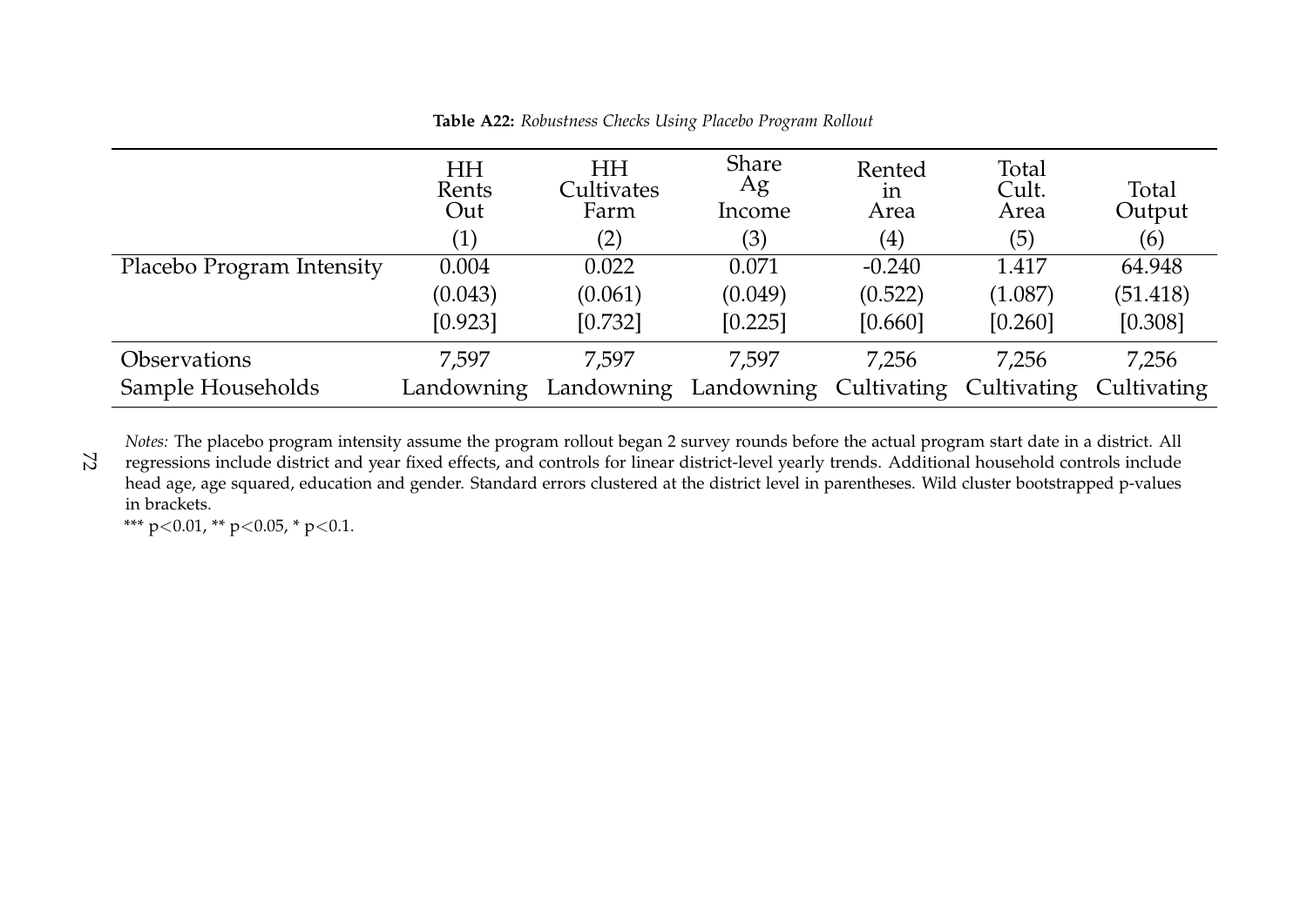|                                                                | <b>HH</b><br>Rents<br>Out<br>(1) | <b>HH</b><br>Cultivates<br>Farm<br>(2) | <b>Share</b><br>Ag<br>Income<br>(3) | Rented<br>1n<br>Area<br>$\left( 4\right)$ | Total<br>Cult.<br>Area<br>(5) | Total<br>Output<br>(6) |
|----------------------------------------------------------------|----------------------------------|----------------------------------------|-------------------------------------|-------------------------------------------|-------------------------------|------------------------|
| Post Program                                                   | $0.052**$                        | $-0.106***$                            | $-0.094***$                         | $0.752**$                                 | 0.562                         | 49.533*                |
|                                                                | (0.022)                          | (0.026)                                | (0.028)                             | (0.345)                                   | (0.385)                       | (24.843)               |
|                                                                | [0.0708]                         | [0.000100]                             | [0.00450]                           | [0.0276]                                  | [0.161]                       | [0.0623]               |
| <b>Observations</b>                                            | 7,597                            | 7,597                                  | 7,597                               | 7,256                                     | 7,256                         | 7,256                  |
| Sample Households Landowning Landowning Landowning Cultivating |                                  |                                        |                                     |                                           | Cultivating                   | Cultivating            |

**Table A23:** *Robustness of main effects with Alternate Identification Strategy: Standard Timing D-in-D*

*Notes:* Post Program indicates years where at least one subdistrict in a district has the program. All regressions include district and year fixed effects, and controls for linear district-level yearly trends. Additional household controls include head age, age squared, education and gender. Standard errors clustered at the district level in parentheses. Wild cluster bootstrapped p-values in brackets. \*\*\* p<0.01, \*\* p<0.05, \* p<0.1. 73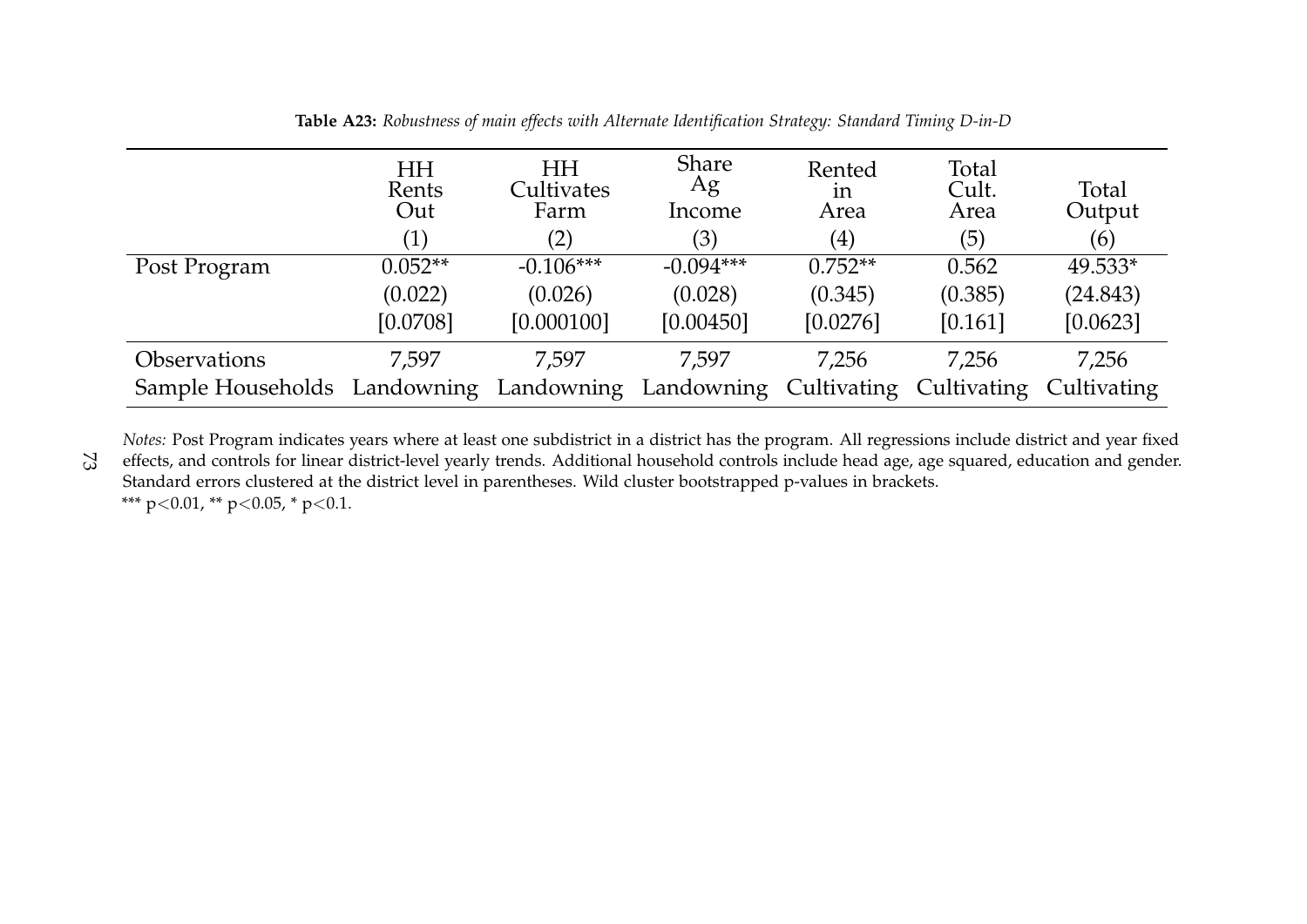|                     | <b>HH</b><br>Rents<br>Out<br>(1) | <b>HH</b><br>Cultivates<br>Farm<br>(2) | <b>Share</b><br>Ag<br>Income<br>(3) | Rented<br>in<br>Area<br>$\left( 4\right)$ | Total<br>Cult.<br>Area<br>(5) | Total<br>Output<br>(6) |
|---------------------|----------------------------------|----------------------------------------|-------------------------------------|-------------------------------------------|-------------------------------|------------------------|
| Treated x Post      | $0.044**$                        | $-0.088***$                            | $-0.070**$                          | $0.481**$                                 | 0.363                         | 24.323                 |
|                     | (0.017)                          | (0.021)                                | (0.026)                             | (0.221)                                   | (0.417)                       | (21.470)               |
|                     | [0.0144]                         | [0]                                    | [0.0176]                            | [0.0375]                                  | [0.429]                       | [0.291]                |
| <b>Observations</b> | 185,889                          | 185,889                                | 185,889                             | 182,263                                   | 182,263                       | 182,263                |
| Sample HHs          | Landowning                       |                                        | Landowning Landowning               | Cultivating                               | Cultivating                   | Cultivating            |

**Table A24:** *Robustness of main effects with Alternate Identification Strategy: Stacked D-in-D*

*Notes:* Post Program indicates years where at least one subdistrict in a district has the program. All regressions include district and year fixed effects. Additional household controls include head age, age squared, education and gender. Standard errors clustered at the district level in parentheses. Wild cluster bootstrapped p-values in brackets. \*\*\* p<0.01, \*\* p<0.05, \* p<0.1.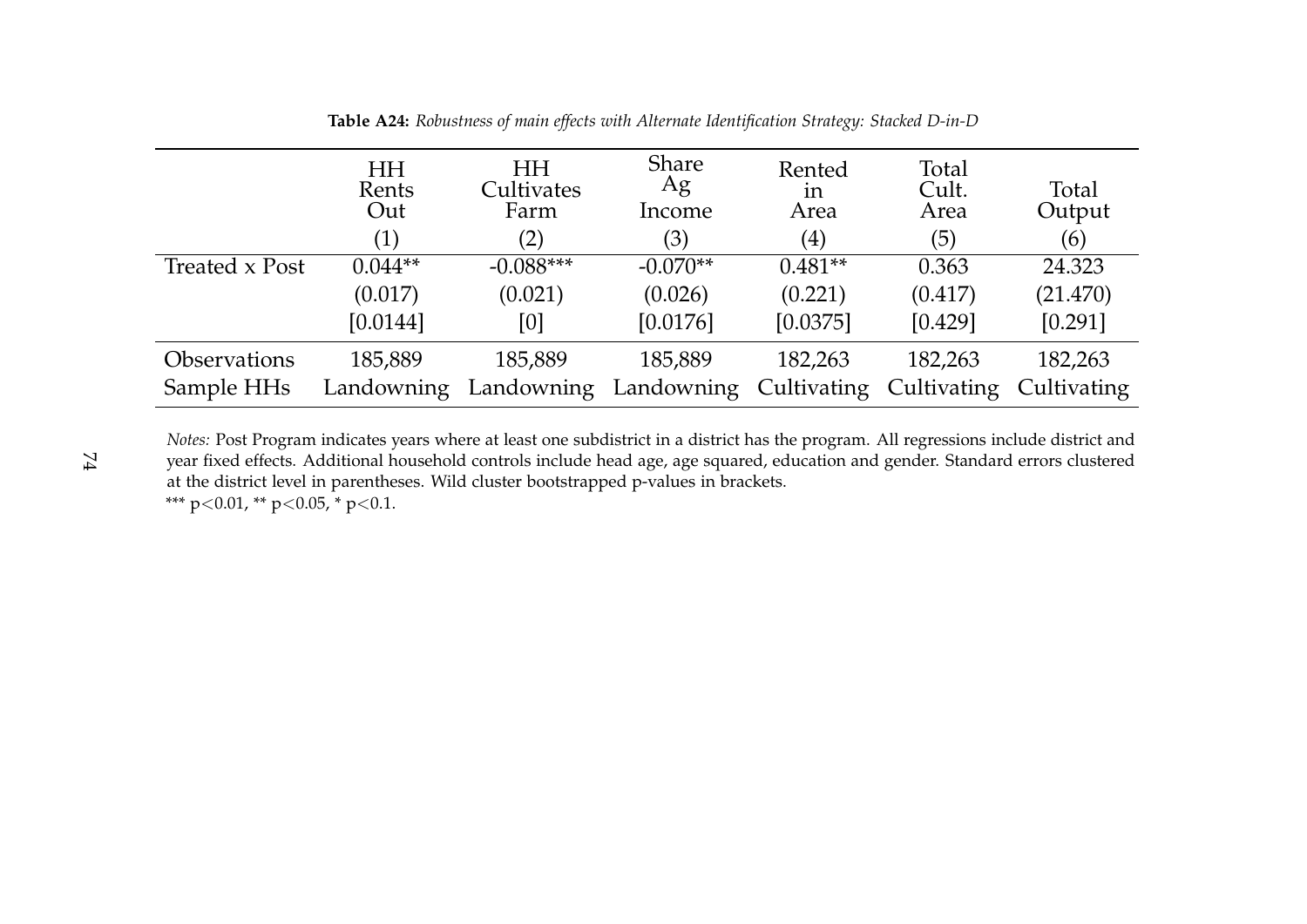|                                             | (1)         | (2)           | (3)            |
|---------------------------------------------|-------------|---------------|----------------|
|                                             | Effect size | Original pval | FDR adj. q-val |
| <b>Outcomes for Cultivating Households:</b> |             |               |                |
| <b>Total Area Cultivated</b>                | $1.110**$   | 0.0183        | 0.055          |
| Area Rented                                 | $0.925**$   | 0.0354        | 0.067          |
| Area Sharecropped                           | 0.731       | 0.319         | 0.532          |
| Area Owned                                  | 0.084       | 0.805         | 0.877          |
| <b>Total Output</b>                         | 90.439***   | 0.0144        | 0.054          |
| Profit per acre                             | 3.906       | 0.368         | 0.552          |
| Output per acre                             | 3.216       | 0.547         | 0.746          |
| Outcomes for Landowning Households:         |             |               |                |
| Own agland                                  | 0.005       | 0.877         | 0.877          |
| Household Sold Ag Land                      | $-0.002$    | 0.716         | 0.877          |
| Household Purchased Ag Land                 | 0.001       | 0.825         | 0.877          |
| Rentout out agland                          | $0.061**$   | 0.0343        | 0.067          |
| <b>HH</b> Cultivates a Farm                 | $-0.098***$ | 0.0015        | 0.023          |
| <b>HH Cultivates Owned Land</b>             | $-0.089***$ | 0.0073        | 0.044          |
| HH in Ag. Work                              | $-0.099***$ | 0.0087        | 0.044          |
| Share of Ag Income                          | $-0.080**$  | 0.028         | 0.067          |

**Table A25:** *Multiple Hypothesis Testing Correction*

*Notes:* Adjusted sharpened q-values calculated for all outcomes using the method suggested by Anderson (2008) based on Benjamini and Hochberg (1995). \*\*\*  $p<0.01$ , \*\*  $p<0.05$ , \*  $p<0.1$ .